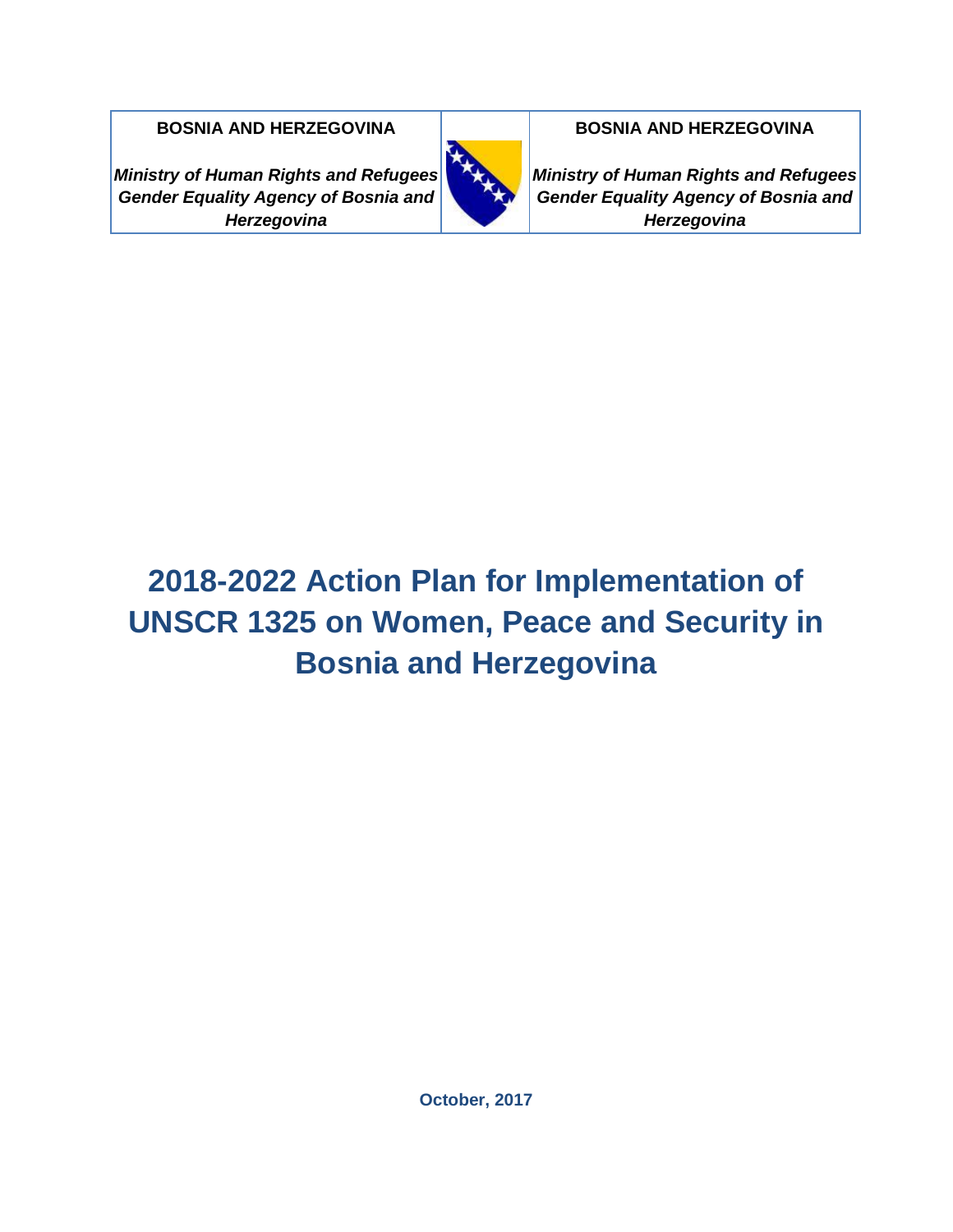# **Contents**

| 1. |        |                                                                                            |    |
|----|--------|--------------------------------------------------------------------------------------------|----|
| 2. |        |                                                                                            |    |
|    |        |                                                                                            |    |
|    |        |                                                                                            |    |
| 3. |        | Analysis of the state of play in gender equality by strategic goals of AP UNSCR 13259      |    |
|    |        | 1.1. Participation of women in the military, police and peacekeeping missions, including   |    |
|    |        |                                                                                            |    |
|    |        | 1.1.1. Women's participation in legislative, executive and judicial authorities            |    |
|    |        | 1.1.2. Participation of women in the military, police and peacekeeping missions10          |    |
|    | 1.1.3. | Creating preconditions for greater participation of women in the defence and               |    |
|    |        |                                                                                            |    |
|    |        | 1.2. Increasing the level of human security from the perspective of gender equality 14     |    |
|    | 1.2.1. |                                                                                            |    |
|    | 1.2.2. | Support to victims of conflict-related sexual violence and other forms of violence 17      |    |
|    |        |                                                                                            | 22 |
|    |        | 1.2.4. Current security threats and challenges from the perspective of gender equality .24 |    |
|    |        |                                                                                            |    |
|    |        |                                                                                            |    |
|    |        |                                                                                            |    |
|    |        |                                                                                            |    |
| 4. |        | Lessons learned during the implementation of the Action Plan UNSCR 1325 in BiH (2014 -     |    |
|    |        |                                                                                            |    |
| 5. |        |                                                                                            |    |
| 6. |        |                                                                                            |    |
| 7. |        |                                                                                            |    |
| 8. |        | Goals and Activities of the 2018-2022 Action Plan for the Implementation of UNSCR          |    |
|    |        |                                                                                            | 39 |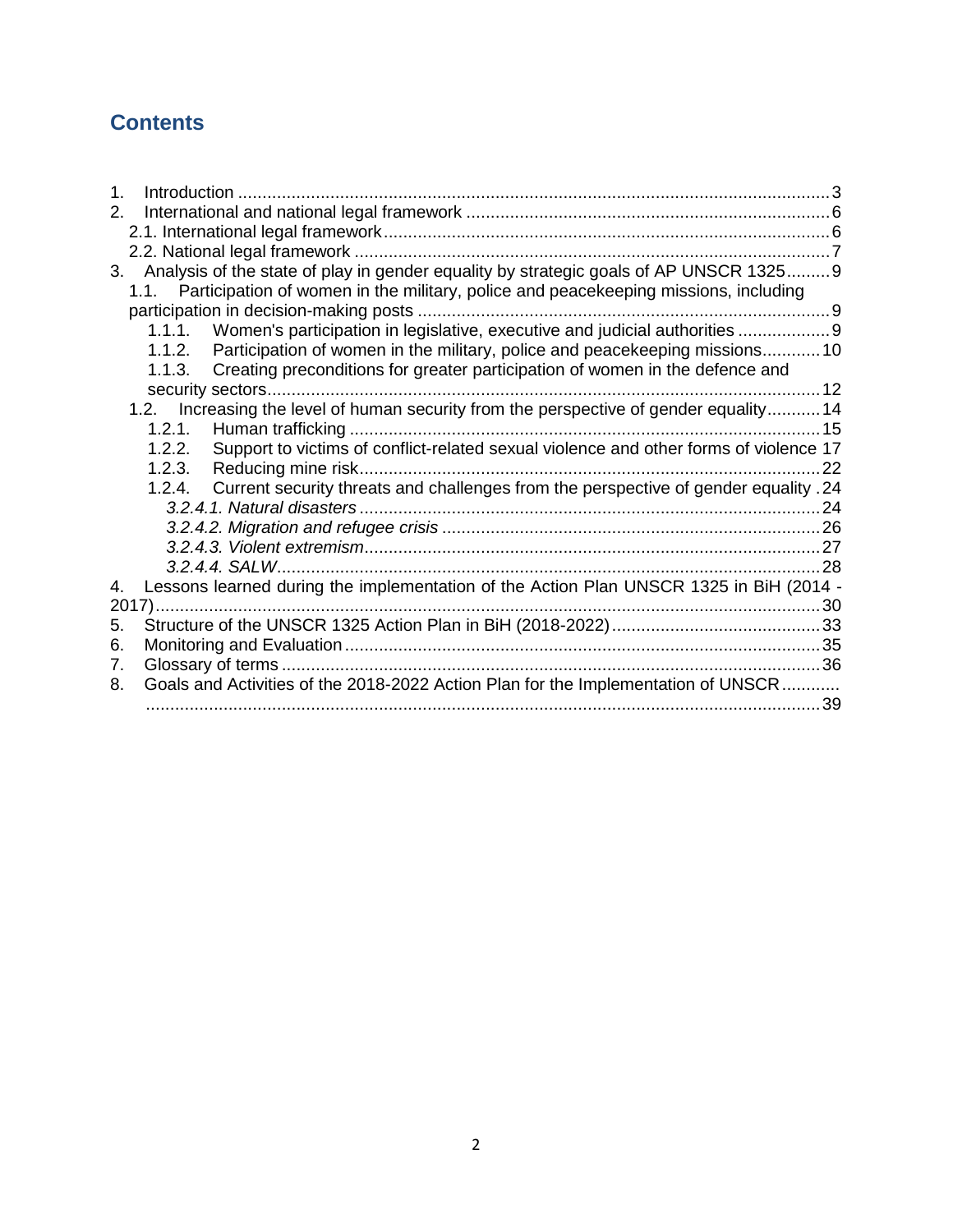# <span id="page-2-0"></span>**1. Introduction**

**UN Security Council Resolution 1325 on Women, Peace and Security** was adopted on 31 October 2000, as the very first UN Security Council resolution highlighting the importance of the role and equal participation of women in conflict prevention and resolution and sustainable peacebuilding. It calls on the parties to ensure greater involvement of women in decision-making across all levels. This is a prerequisite for greater inclusion of gender equality in the defence and security sectors, and greater protection and respect for the human rights of women and girls, both in conflicts and in the processes of achieving peace and security.

On 29 October 20018, the Secretary-General issued a directive (S/PRST/2008/39) referring to the implementation and reporting processes in accordance with the UN Security Council Resolution 1325 on Women, Peace and Security, requesting the parties to draft national action plans for the implementation of UNSCR 1325.

**The first Action Plan for Implementation of UNSCR 1325 in Bosnia and Herzegovina (AP UNSCR 1325 in BiH)** for 2010-2013 was adopted under the Decision of the Council of Ministers of Bosnia and Herzegovina in 2010.<sup>1</sup> This was the very first action plan for the implementation of UNSCR 1325 in the region of Southeast Europe and served as a model to other countries in the region in drafting their national action plans for the implementation of UNSCR 1325. Also, under the Decision of the Council of Ministers, **the Coordination Committee for Monitoring of AP UNSCR 1325 Implementation** was established, comprising representatives of 11 institutions, mostly from the defence and security sector,<sup>2</sup> and one representative from non-governmental sector (initially from the association Women for Women, Sarajevo, and then *Udružene žene*, Banja Luka). Members of the Coordination Committee, both men and women, have been actively engaged and contributed to the implementation and promotion of the Action Plan, both within their institutions, but also in the general public and at the international level.

In 2014, the Council of Ministers of BiH adopted the **Second AP UNSCR 1325 in BiH for 2014- 2017<sup>3</sup>** relying on the findings and recommendations of the independent assessment of the previous AP UNSCR 1325, which had highlighted all the positive aspects and challenges in its implementation and coordination. **The Coordination Committee for Monitoring AP UNSCR 1325 in BiH for 2014-2017** was reappointed under the Decision of the CoM BiH,<sup>4</sup> with certain changes and modifications in 2016.<sup>5</sup> The Coordination Committee (CC) was complemented with the representatives of several new institutions.<sup>6</sup> Therefore, it gathered 19 line institutions and

 $\overline{a}$ 

 $1$  Official Gazette of BiH, 92/10.

 $2$  Ministry of Defence of BiH, Ministry of Security of BiH, State Investigation and Protection Agency (SIPA), Border Police of BiH, Ministry of Foreign Affairs of BiH, Ministry of Finance and Treasury of BiH, Gender Centre of the Federation of Bosnia and Herzegovina, Gender Centre of the Republika Srpska, FBiH Ministry of Interior, RS Ministry of Interior and the BiH Mine Action Centre.

<sup>3</sup> Official Gazette of BiH, 89/14.

<sup>4</sup> Official Gazette of BiH, 20/15 dated 9 March 2015.

<sup>5</sup> Official Gazette of BiH, 55/16 dated 29 July 2016.

<sup>&</sup>lt;sup>6</sup> BiH Armed Forces, BiH Police Directorate for Coordination, Ministry of Human Rights and Refugees of BiH, Ministry of Justice of BiH, Legislative Office of BiH, Office of the Parliamentary Military Commissioner, FBiH Police Administration.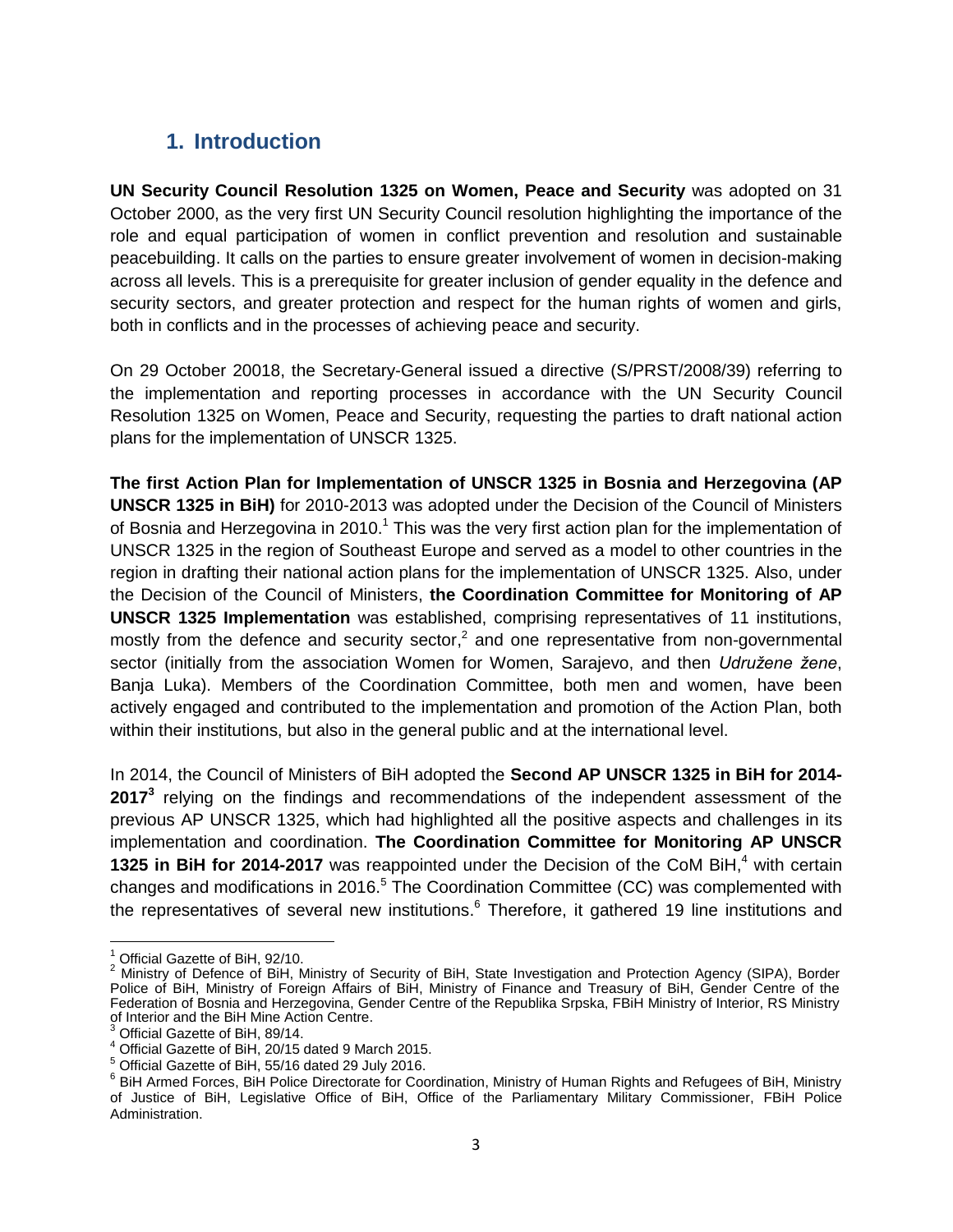agencies at the state and entity level, as well as one representative and its deputies on behalf of the non-governmental sector (Association *Vive žene* Tuzla and *Lara*, Bijeljina). The RS Ministry of Interior did not respond to the call to nominate its members, although it had representatives in the CC during the implementation of the first AP UNSCR 1325 (2010-2013). Also, in early October 2017, the RS Gender Centre submitted the Decision of the RS Government,<sup>7</sup> relieving the representative of the RS Gender Centre from the duty of the CC member without additional explanation. First a letter was sent, and then also an urgent request to the Republika Srpska Government to appoint a new member to take part in the drafting of the new AP UNSCR 1325.

The Gender Equality Agency with the Ministry of Human Rights and Refugees of BiH (GEA BiH/MHRR BiH coordinated the preparation of **regular annual reports on the implementation of AP UNSCR 1325 in BiH,** which were adopted by the CoM BiH. **The Final Report on the Implementation of the AP UNSCR 1325** in 2014-2017 with recommendations and lessons learned was used as a baseline for the preparation of this action plan.

Preparation of the **third AP UNSCR 1325 for 2018-2020** was coordinated by the Gender Equality Agency of BiH with the BiH Ministry of Human Rights and Refugees, in consultation with the institutions and NGOs represented in the Coordination Committee for Monitoring the Action Plan. This AP was developed while relying on the structure of the previous one – the existing strategic goals were retained, while certain mid-term objectives, expected outputs and the planned activities were revised, as presented in the table below:

| <b>EQUAL PARTICIPATION</b>                                                                                                                                                                                       | <b>PROTECTION AND</b><br><b>PREVENTION</b>                                                                               | <b>COORDINATION AND</b><br><b>PARTNERSHIP</b>                                                             |
|------------------------------------------------------------------------------------------------------------------------------------------------------------------------------------------------------------------|--------------------------------------------------------------------------------------------------------------------------|-----------------------------------------------------------------------------------------------------------|
| <b>STRATEGIC GOAL 1.</b><br><b>Enhanced participation of</b><br>women in the military, police                                                                                                                    | <b>STRATEGIC GOAL 2.</b><br><b>Enhanced level of human</b><br>security from the perspective                              | <b>STRATEGIC GOAL 3.</b><br>Improved conditions and<br>approach to implementation of                      |
| and peacekeeping missions,<br>including participation in also                                                                                                                                                    | of gender equality                                                                                                       | AP UNSCR 1325                                                                                             |
| decision-making posts                                                                                                                                                                                            | <b>MID-TERM OBJECTIVES</b>                                                                                               |                                                                                                           |
| 1.1. Key policies, laws and<br>other regulations allow for an<br>increase in the military, police<br>and peacekeeping missions,<br>including participation in also<br>decision-making posts                      | 2.1. Reduced rate of human<br>trafficking in BiH                                                                         | 3.1. Improved coordination<br>mechanisms and instruments<br>for implementation of AP<br><b>UNSCR 1325</b> |
| 1.2. Necessary preconditions<br>created to improve the position<br>and advancement of women in<br>the military, police and<br>peacekeeping missions,<br>including participation in also<br>decision-making posts | 2.2. Improved support and<br>assistance to victims of<br>conflict-related sexual violence<br>and other forms of violence | 3.2. Improved cooperation with<br>other stakeholders                                                      |

 $\overline{a}$  $7$  Official Gazette of the RS, 53 dated 5 June 2017.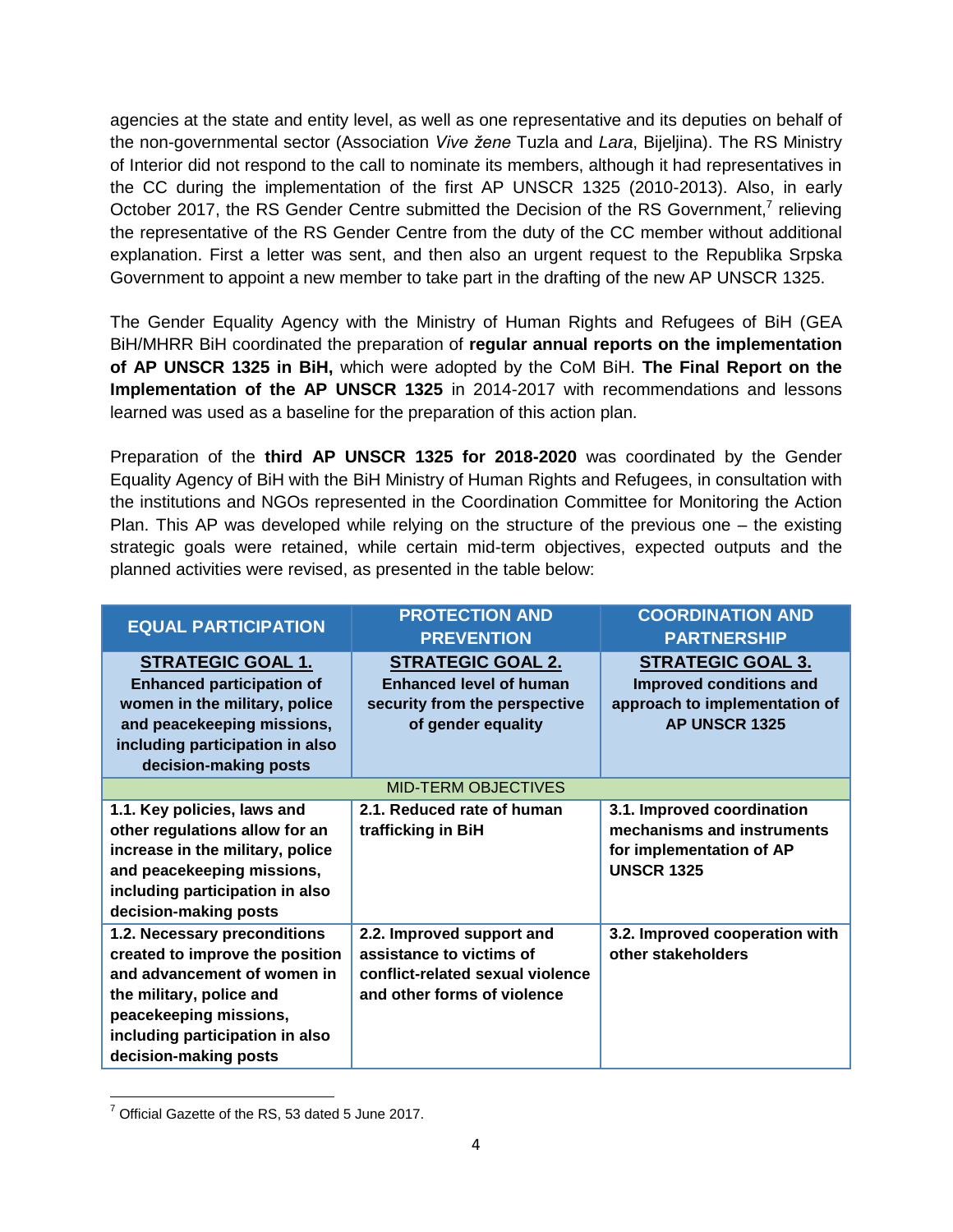| 1.3. Developed awareness on     | 2.3. Improved gender-           |  |
|---------------------------------|---------------------------------|--|
| the importance of participation | responsive approach and         |  |
| of women in decision-making     | support systems in conditions   |  |
| and preserving peace and        | of the current security threats |  |
| security                        | and challenges                  |  |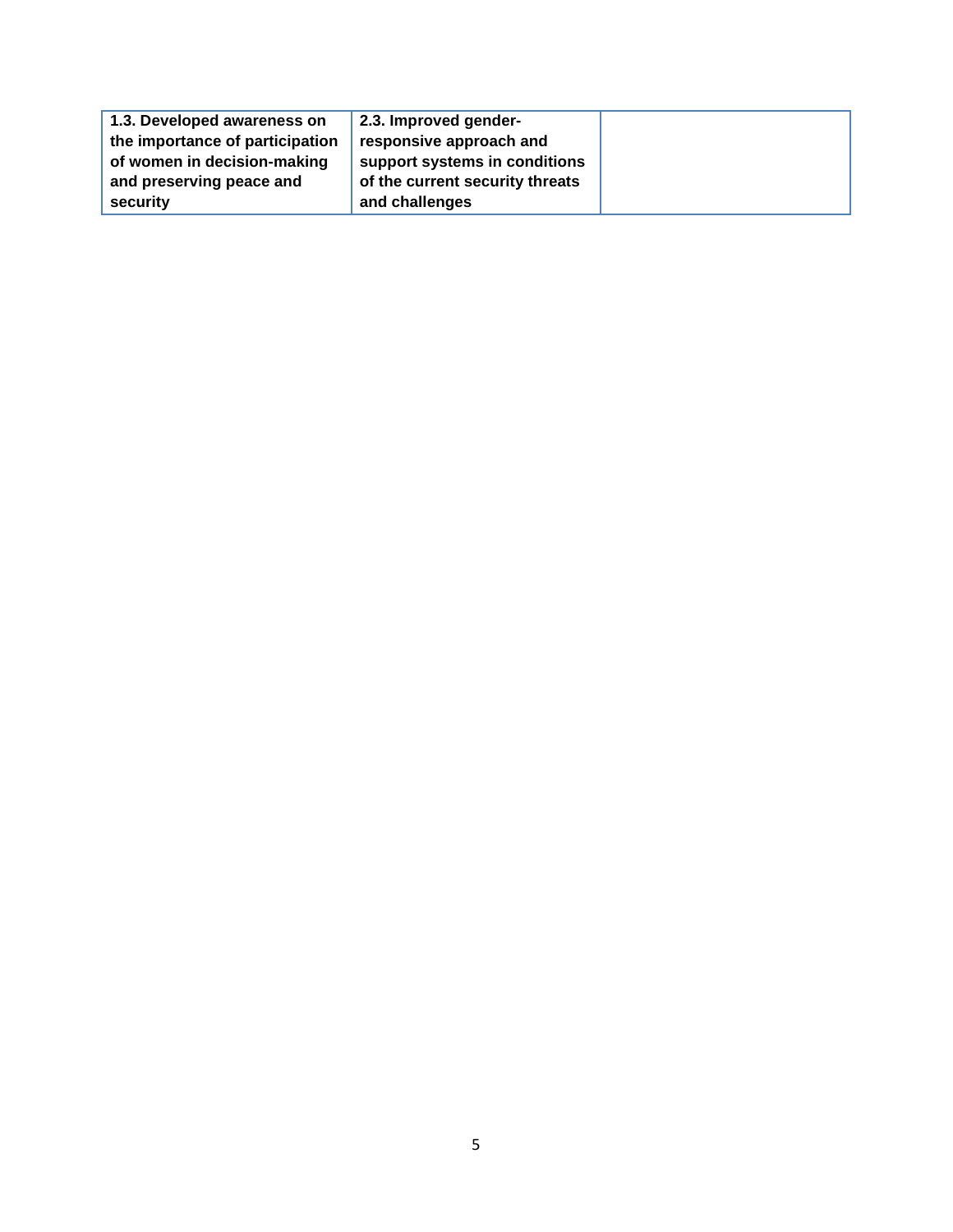# **2. International and national legal framework**

### <span id="page-5-1"></span><span id="page-5-0"></span>**2.1. International legal framework**

**Resolution of the UN Security Council 1325 on Women, Peace and Security (2000)** calls for a full and equal participation of women in conflict prevention and resolution, and the building of international peace and security. The adoption of Resolution 1325 is particularly significant as the nature of wars changed over the last decades, with civilians being increasingly exposed to war. Women and girls are involved in war conflicts, and the abuse and rape of women and girls around the world has become an important weapon of war and one of extreme torture methods. This requires increased protection for women and girls, both in conflict and post-conflict situations, which is particularly emphasised by the adoption of accompanying resolutions, relying on UN Resolution 1325, such as 1820 (2008), 1888 (2009), 1889 (2009), 1960 (2010), 2106 (2013) and 2122 (2013).

- **UN Resolution 1820 (2008)** addresses issues of sexual violence in conflict and post-conflict situations**.** It stresses the importance of preventing sexual violence against women and sanctioning of perpetrators, which is of particular importance for reconciliation processes and the building of lasting and sustainable peace. In this regard, rape and other forms of sexual violence during and after an armed conflict may be considered a war crime and a crime against humanity.
- **UN Resolution 1888 (2009**) pays special attention to protection women and girls from sexual violence in armed conflicts. It relies on Resolution 1820 and requires the appointment of the Special Representative of the Secretary-General and the establishment of expert teams to act within the United Nations on the ground in order to ensure more effective coordination, implementation and reporting on the application of UN R 1820.
- **UN Resolution 1889 (2009)** puts an emphasis on protection women and girls in the postconflict situations. It calls for additional measures to increase participation of women at all stages: conflict resolution, post-conflict planning and peacebuilding, including political and economic decision-making, suppression of stereotypes and the promotion of women's leadership and capacity, assistance programmes and support for women's organisations.
- **UN Resolution 1960 (2010)** was adopted in response to a slow progress in resolving issues of sexual violence in armed conflicts, especially against women and children. It calls for concrete steps and institutional mechanisms for the prevention and protection against sexual violence in conflicts, such as serious violations of human rights and international law.
- **UN Resolution 2106 (2013)** points to a slow pace in the implementation of important aspects of Resolution 1960 and calls for more effective steps in prosecuting and responding to cases of sexual violence, which would significantly contribute to the maintenance of international peace and security.
- **UN Resolution 2122 (2013)** calls for the continued implementation of UN Resolution 1325 and national action plans**,** and the improvement of the coordination, monitoring and evaluation system. It puts particular focus on women's leadership and women's participation in monitoring of progress in conflict resolution and safeguarding peace.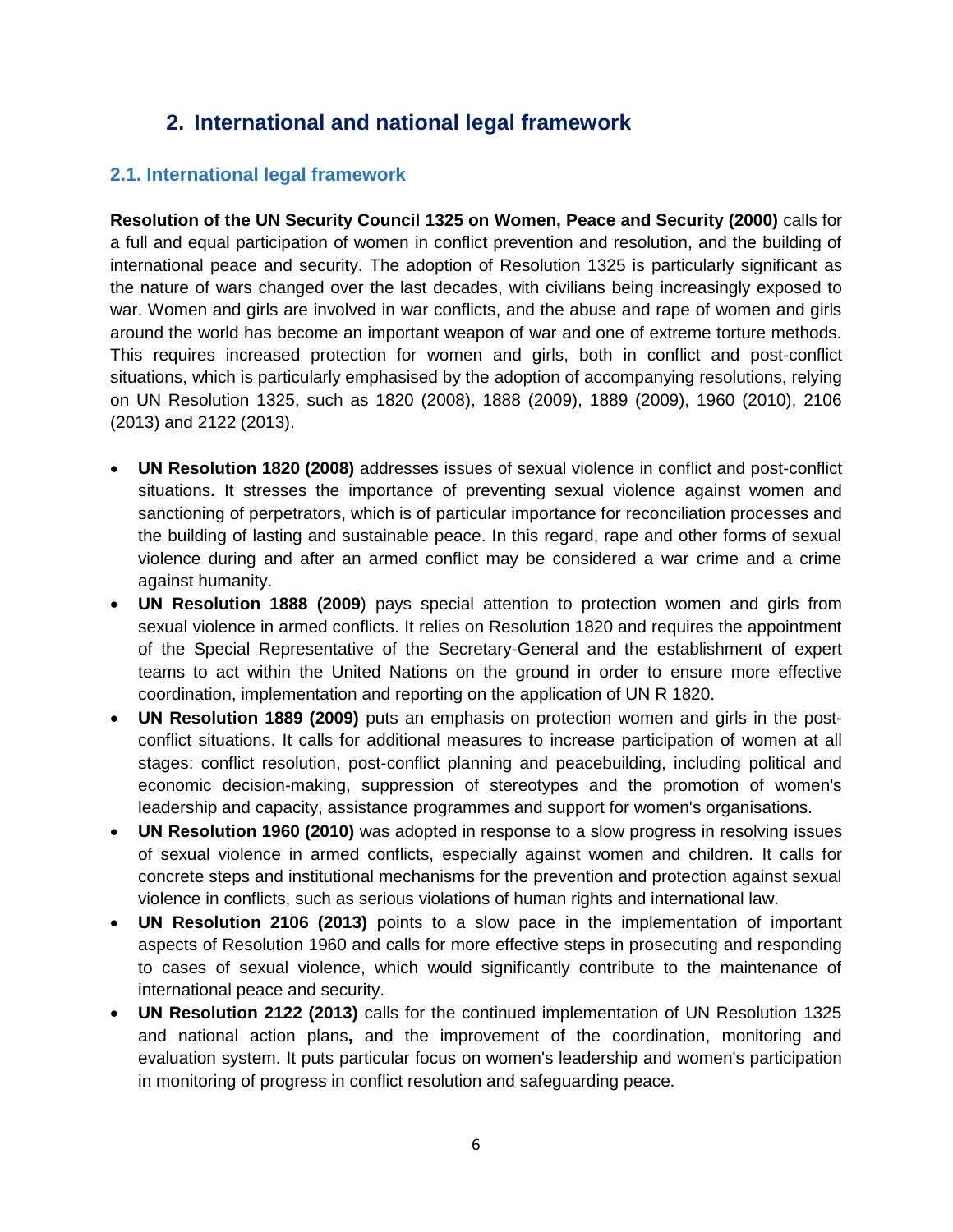**UN Resolution 2242 (2015)** refers to women, peace and security with an emphasis on relevance of participation and contribution of women in the context of current global security threats and challenges, such as violent extremism, increased number of refugees and internally displaced persons, climate change impacts, various pandemics, etc. It clearly shows the essential nexus between women's participation and sustainable peace and security.

**UN Convention on the Elimination of All Forms of Discrimination against Women (CEDAW, 1979)** is applied in Bosnia and Herzegovina since 1993, while the Optional Protocol was signed in 2002. As a party to the Convention, Bosnia and Herzegovina submits regular reports to the UN CEDAW Committee on the Application of the Convention (CEDAW Report). The Sixth Periodic CEDAW Report was prepared for BiH in 2017, and is currently pending adoption by the CoM BiH. The report, among other, provides detailed information on the implementation of the recommendations of the CEDAW Committee in the areas of relevance to the implementation of UNSCR 125, submitted after the previous CEDAW report for BiH.

**Beijing Declaration and Platform for Action (1995)** in the chapter *Women and Armed Conflicts* calls for comprehensive institutional changes to reduce military expenditures and facilitate the global promotion of human rights and non-violent conflict resolution. The Declaration also emphasises the need to ensure women's participation in peacekeeping and conflict resolution, as well as the protection of women in war zones and refugee camps.

**Recommendation CM/Rec (2007) 17 of the Committee of Ministers of the Council of Europe** Standards and Mechanisms for Gender Equality in the area of *Conflict and Post-conflict Period,* calls for the full implementation of relevant international legal instruments, in particular *UN Resolution 1325* and stresses the need for: *"women's participation in decision-making on conflict prevention and resolution must increase as women can make a significant contribution, especially in terms of peacebuilding and preventing further conflicts. Their participation in decision-making and mechanisms for the protection, management and resolution of conflict, including peace negotiations, and democratisation of societies after conflict should not be below 40% as the minimum threshold of equality."*

#### <span id="page-6-0"></span>**2.2. National legal framework**

**The Constitution of Bosnia and Herzegovina, the Constitution of the Federation of Bosnia and Herzegovina, the Constitution of the Republika Srpska, constitutions of cantons and the Statute of the Brčko District of BiH** guarantee to all citizens of Bosnia and Herzegovina, both men and women, the right to participate in political parties, public affairs, equality in access to public services and the right to elect and be elected. The Constitution of Bosnia and Herzegovina, however, does not prescribe a general requirement of a specific gender representation (quotas, proportions, parity, and alike) in public life, nor a specific requirement in terms of representation in legislative, executive or judicial power. It does, however, prohibit gender-based discrimination in enjoying the rights and freedoms set forth in the Constitution of BiH and in the international agreements listed in Annex I to the Constitution.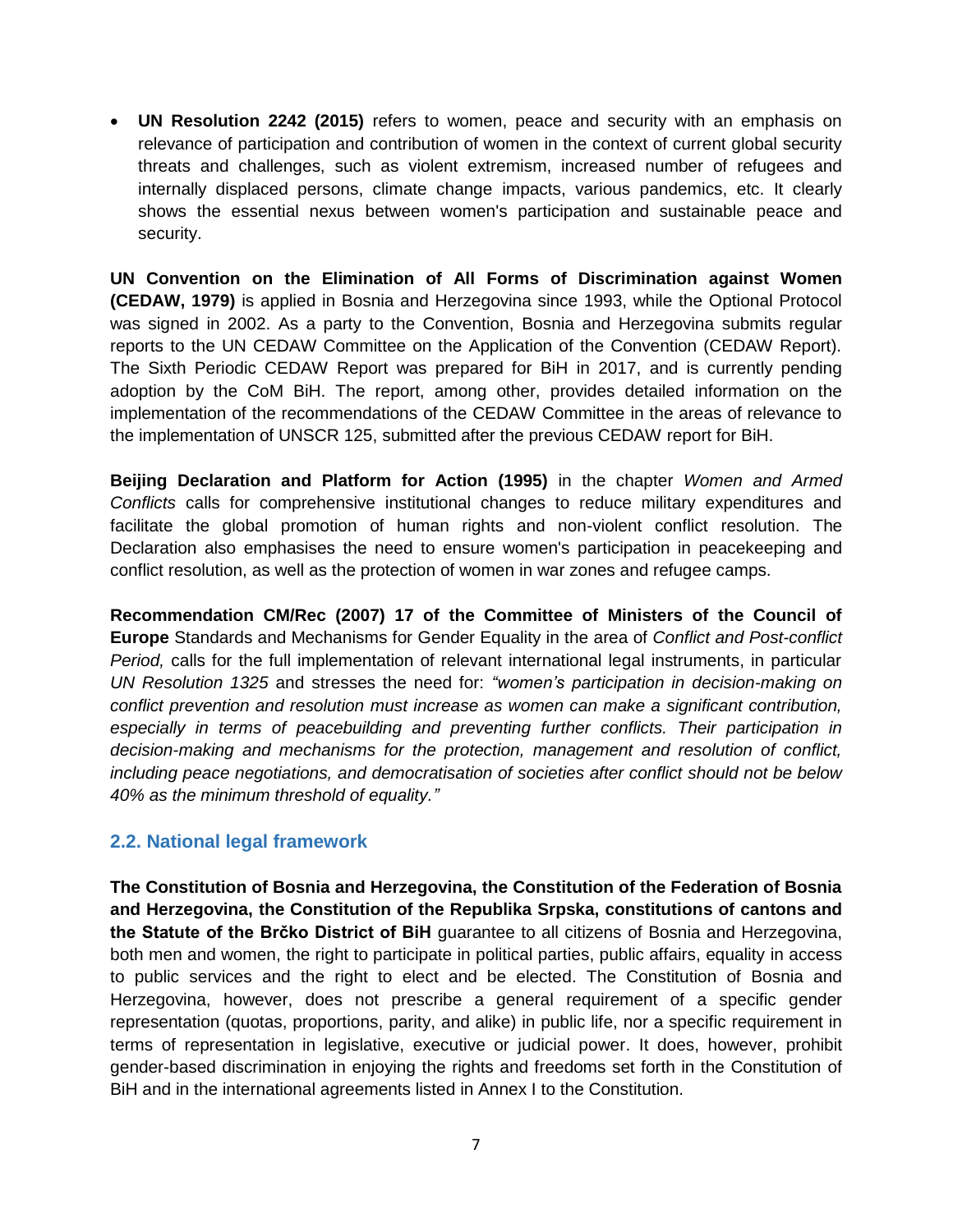The issue of gender equality is also regulated in a number of other laws and regulations of the state and entities. **The Law on Gender Equality in Bosnia and Herzegovina** – Consolidated Text<sup>8</sup> in Article 20 (area related to Public life) prescribes equal representation of both sexes in management and decision-making processes. For a more equitable gender representation in policy making and decision-making at all levels of government in Bosnia and Herzegovina, while amending the Law on Gender Equality in BiH, Article 20 is in line with Recommendation (2003) 3 of the Committee of Ministers of the Council of Europe, in that: *"Equitable gender equality exists in the case that one gender is represented at least in the percentage of 40% in state bodies at all levels of government organisation and local self-government bodies, including legislative, executive and judicial power, political parties ..."*

**The Election Law of Bosnia and Herzegovina<sup>9</sup>** is compliant with the Law on Gender Equality in Bosnia and Herzegovina. In its Article 4.19 (4), it stipulates that equal gender representation exists in cases where one of the sexes is represented by at least 40% of the total number of candidates on the list. In addition to the compulsory percentage, the quota also introduced a mandatory ranking order. This rule requires at least one (1) candidate of less-represented sex among the first two (2) candidates, two (2) candidates of less-represented sex among the top five (5) candidates and three (3) candidates of the less-represented sex among the top eight (8) candidates, and so on. The Central Election Commission of BiH (CEC) will reject party lists that are not prepared according to this quota rule. In 2016, **Amendments to the Election Law of BiH** were proposed, including a proposal for equal representation of sexes on the candidate lists (50% of both sexes on the list); however, these amendments were not adopted. A **Draft Law on Amendments to the Law on the Council of Ministers of BiH** was also prepared, prescribing equal representation of both sexes in the composition of the CoM BiH (appointment of at least 40% of less-represented gender). Although it was adopted in the first reading at the  $28<sup>th</sup>$  session of the House of Representatives of the Parliamentary Assembly of BiH, this law was ultimately not adopted.

**2013-2017 Gender Action Plan of Bosnia and Herzegovina (GAP BiH)<sup>10</sup>** is a strategic document containing strategic goals, programmes and measures for achieving gender equality in all areas of social life and work, both in the public and private spheres. It gives guidelines for the preparation of annual operational plans at the entity, cantonal and local levels. GAP BiH reads that UN Security Council Resolution 1325 and the European Parliament Resolution on Women's Participation in Peaceful Conflict Resolution (2000/2025 (INI)) provide guidelines and instructions to parties for taking appropriate measures to improve the position of women in society and prevent any form of violent problem resolution. Preparation of the new, third, gender action plan of Bosnia and Herzegovina for 2018-2022 is underway.

 $\overline{a}$ 

Official Gazette of BiH, 32/10

<sup>9</sup> Official Gazette of BiH, 23/01, 07/02, 09/02, 20/02 , 25/02, 04/04, 20/04, 25/05, 52/05, 65/05, 77/05, 11/06, 24/06, 32/07, 33/08, 37/08, 32/10, 18/13 and 07/14

<sup>&</sup>lt;sup>10</sup> Official Gazette of BiH, 98/13.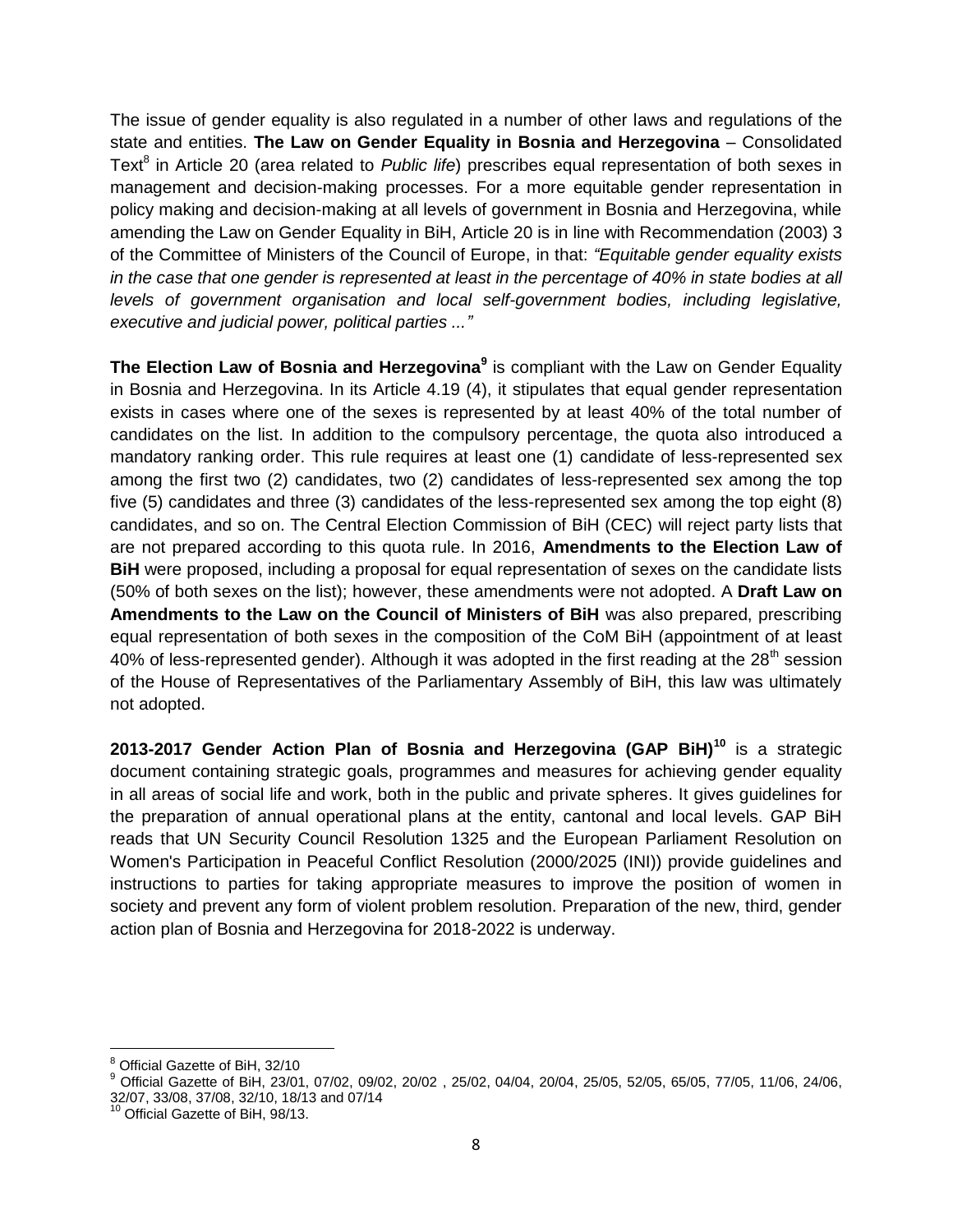# <span id="page-8-0"></span>**3. Analysis of the state of play in gender equality by strategic goals of AP UNSCR 1325**

### <span id="page-8-1"></span>**1.1. Participation of women in the military, police and peacekeeping missions, including participation in decision-making posts**

Indicators on **representation of women in the military, police and peacekeeping missions, including participation in decision-making posts** point to certain progress from the kick-off in implementation of AP UNSCR 1325 in BiH, yet the progress is still far from equal gender representation.

#### <span id="page-8-2"></span>**1.1.1. Women's participation in legislative, executive and judicial authorities**

Data on the **participation of women in legislative and executive power** at all levels in BiH is at around 20%. After the **2014 General Elections**, <sup>11</sup> the representation of women in the House of Representatives of the Parliamentary Assembly of BiH (HoR BiH) reached 23.8%. There is a noticeable trend in the increase in the number of women in the PA BiH as well as the relation of the electorate towards women who are elected, since four women who were elected in 2010 were re-elected in 2014. A three-member Collegium of the HoR BiH of the Parliamentary Assembly of BiH (PA BiH) is chaired by a woman. Representation of both sexes within the Collegium is prescribed by the Rules of Procedure of the PA BiH.

- Average participation of women is 19.7% in the Entity parliaments (FBiH Parliament 21.4%, RS National Assembly 18%). In the FBiH, the number of women increased by more than 4%, while the RS National Assembly had 5% less women than the previous composition of the parliament in 2010. However, the local elections in 2016 did bring some changes in the RS National Assembly, where women currently hold 23% of the seats. At the cantonal level, women's average is 18.5% with the highest percentage of women elected in the Posavina Canton 23.8%, and the lowest in the Canton 10 with 4%.
- Currently there are two women ministers in the BIH CoM, and in the FBiH Government, there was a significant increase in the number of women to one quarter of ministers, while cantonal governments had seen a decrease in the representation of women in ministerial positions. The RS government has 25% of women, including the Prime Minister leading the government in the second term. A woman also chairs the RS Council of Peoples. The Deputy Prime Minister in the FBiH Government is woman.

In the **2016 Local Elections**, <sup>12</sup> 6.22% of women and 93.78% of men were running for mayors, and 41% of women candidates and 59% of men running for councils/assemblies. When it comes to national minorities, 18 women and 125 men were certified. In the 2016 Local Elections, women accounted for 49% of the electorate. The results of these elections indicate a slight increase in the number of women elected. According to the BiH CEC data, six women (4.3%

 $\overline{a}$ 

 $11$  Data of the Central Election Commission of BiH.

<sup>&</sup>lt;sup>12</sup> Data of the Central Election Commission of BiH.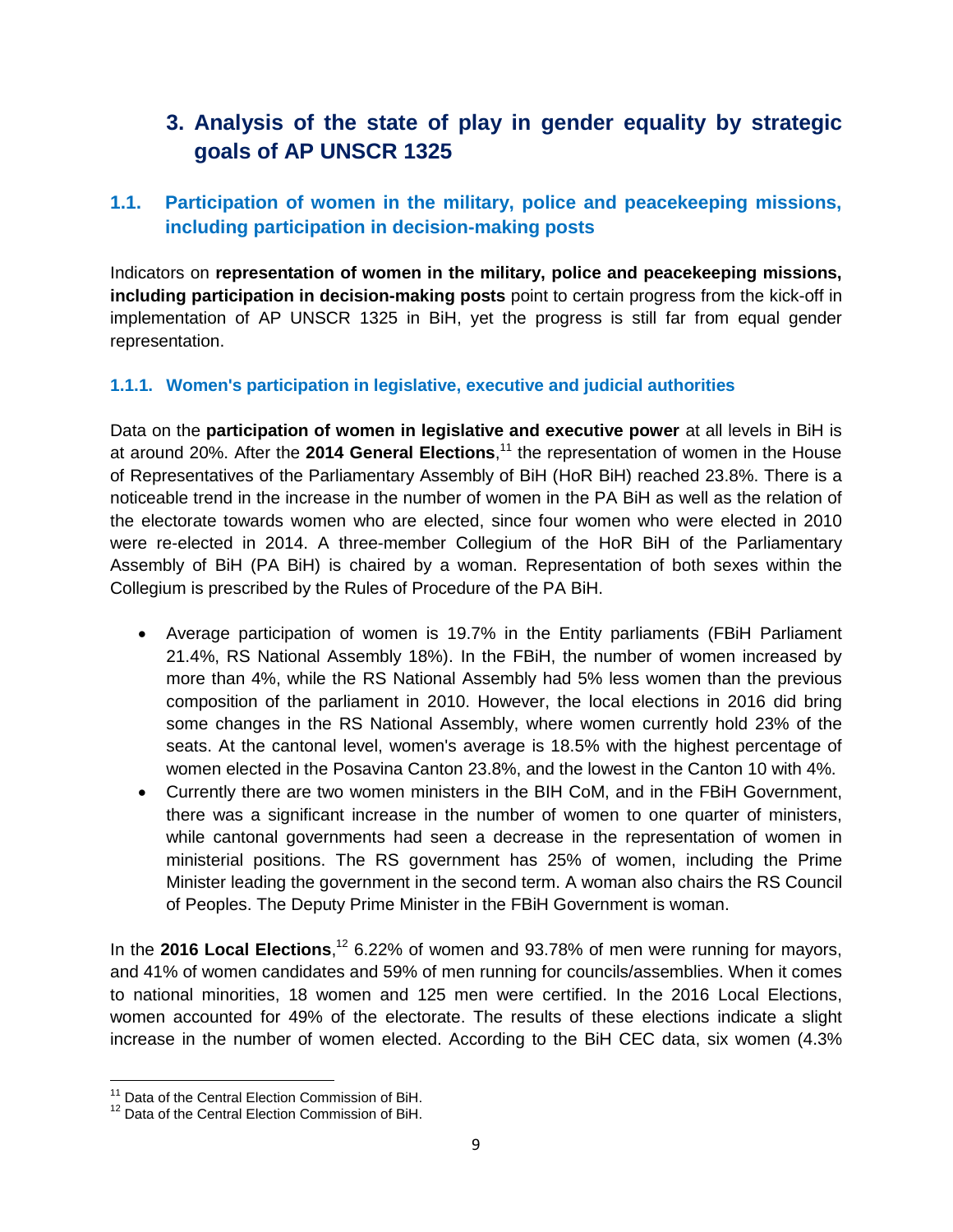were elected mayors (five mayors in the RS, one mayor in the FBiH), while in 2012 this percentage was 3.6%. The share of women in the composition of municipal councils/assemblies is 18.34%, which is a slight increase in the participation of women compared to the 2012 Local Elections, when this percentage was 17.1%.

Data on **participation in the judiciary** in 2016 show that the share of women in courts is about 64% and 51% in prosecutors' offices. Women occupy 43% of managerial posts of presidents of courts and chief prosecutors, which is the increase in the number of women in the structure of the heads of judicial institutions in BiH compared to the previous reporting period. Women as court presidents are mostly in cantonal courts with 80%, and out of nine managerial posts, women make up 33%, both as acting chief prosecutors and two chief prosecutors in district prosecutors' offices.

According to the BiH Ministry of Foreign Affairs (MFA BiH) for the reporting period 2015/2016, the **diplomatic and consular network** had 11 or 23% of women's ambassadors, one consul general (or 17%), and two women (or 40%) as heads of permanent missions. The analysis of the available data revealed that the number of ambassadors increased from six to 11 in 2013 to 2016 or by around 8%. However, according to the latest data from 2017, the number of women ambassadors has been reduced to seven. Further, the number of women civil servants with diplomatic status is, in principle, greater than the number of men.

There are 34% of women in **negotiating delegations of BiH** within the jurisdiction of the BiH MoS on international documents on police cooperation, readmission, classified information protection, protection and rescue. The BiH MoS seeks to ensure equal representation of men and women in these delegations, as shown by the fact that there is at least one woman on each negotiating delegation, while the agreements/protocols on readmission have parity, that is, equal representation of women and men.

**Application of the existing legal requirements such as the 40% quota (Article 4.19. of the BiH Election Law or Article 20 of the Law on Gender Equality) did lead to a certain progress; yet, additional affirmative measures should be included to bring about a solid increase in the number of women in decision-making posts.**

#### <span id="page-9-0"></span>**1.1.2. Participation of women in the military, police and peacekeeping missions**

Implementing comprehensive strategic measures under the AP UNSCR 1325 created a more conducive environment to increase the **participation of women in military and police forces**, although this increase is still mostly evident in lower positions and ranks. The BiH Ministry of Defence (BiH MoD) has 38% of women employed (2% increase compared to 2013), while 6.8% of women are in the Armed Forces of Bosnia and Herzegovina (AF BiH) (1.8% and only 0.2% compared to 2013), of which 24% are civilian and 5.5% are women military personnel (1% compared to 2013).

The BiH MoD is successfully implementing the measure of engaging 10% of women from the total number of candidates in its recruitment process, with priority given to the most successful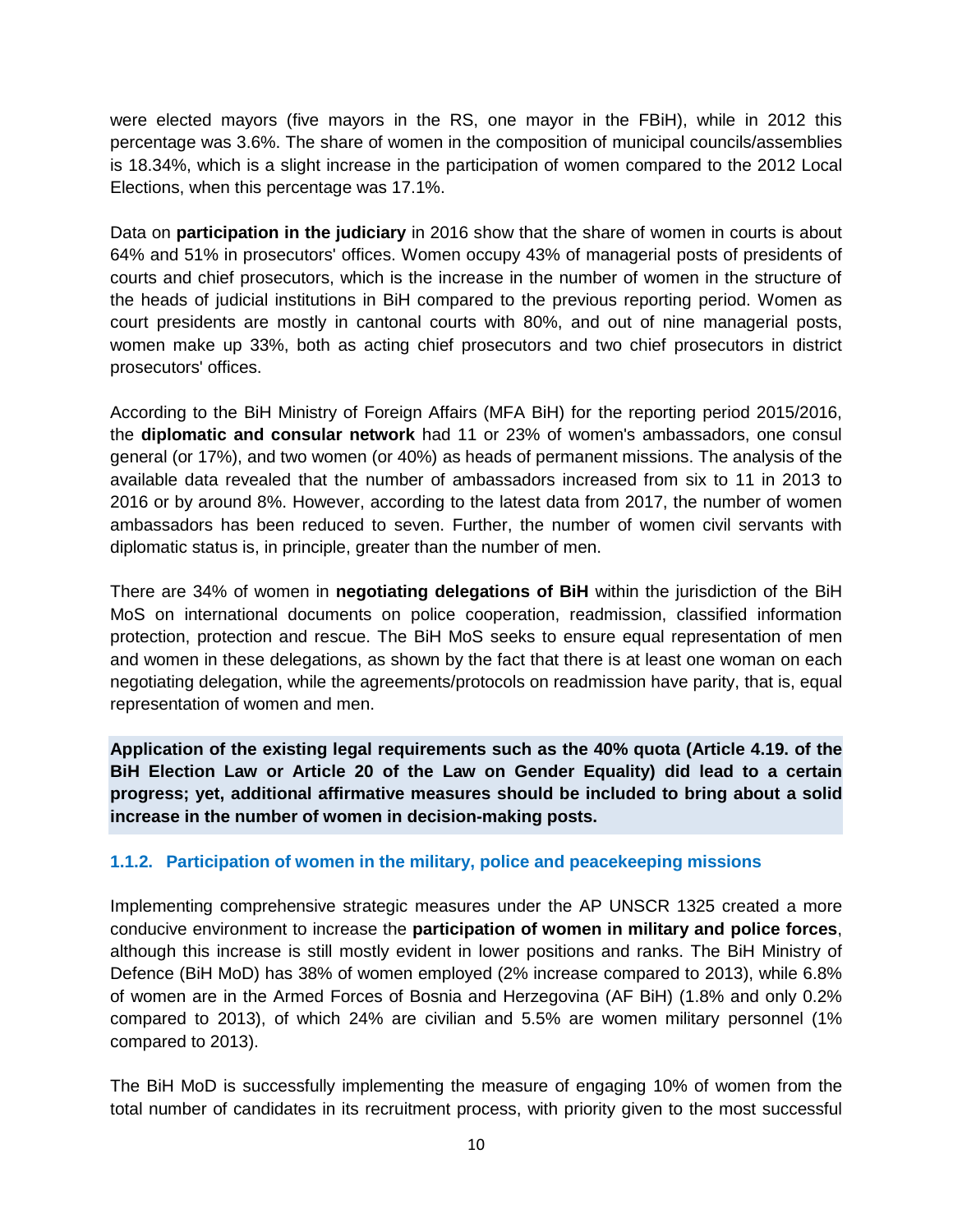candidates, both men and women, based on their score. This is further supported by a clear increase in the interest among women to join the Armed Forces in BiH, as illustrated by the fact<sup>13</sup> that only 23 women applied in 2008, compared to as many as 595 in 2014.

 Of the total of 2693 registered candidates in 2014, there were 241 women candidates (slightly above 10%). Of the total of 369 candidates, there were 76 women (a bit over 20%) applying to a public call for recruitment of officers in the AF BiH. According to data from 2016 for the public call for recruitment of soldiers, 9.9% of the total number of applicants were women. Of the total number of applications submitted for the recruitment of officers, 20.59% of women applied, and 18.75% for internal vacancy for noncommissioned officers. Eleven women or 14% of the total number enrolled in the military academies.

There is an increasing trend in the **participation of women in managerial posts in the defence and security sectors**. For example, a woman is a defence minister of BiH, and three women were appointed heads of department. Currently, 22% of women are in managerial posts. However, in the AF BiH, the percentage of women in leadership posts is still very low (2.5%). The data of the BiH MoS on the participation of women in managerial posts in security sector institutions at all levels of government show that women are mostly represented at middle management level, as heads of department, as opposed to the minimum representation at senior management posts, for example, as assistant ministers or director, with only three women. However, in the total number of staff with the BiH MoS, law enforcement agencies in BiH, the Entity and cantonal ministries and the BD police, representation of women is 50.5% on average.

**Participation of women in police forces<sup>14</sup> at all levels is at 7.5%, mainly as police officers and** senior police officers, inspectors, junior and senior inspectors. Of the total number of police officers, 11.3% of women are senior inspectors, 3.3% women are independent inspectors, and only 0.3% of women are chief inspectors.

 The State Investigation and Protection Agency (SIPA) employs 14.64% of women police officers, which is an increase of about 1.5% compared to 2013, as early days of the implementation of the AP in the agency. The Border Police of BiH (BP) employs 7.78% women, which is an increase of about 0.5%. The Directorate for Coordination of Police Bodies of BiH (DCPT BiH) employs 38 women police officers or 5.25%. In the FBiH Police Administration, the percentage of women at 7.8% has not changed since 2010. Representation of women in 10 cantonal ministries of the interior of 7.3% slightly increased (by about 1%) compared to 2013. According to the available data, the percentage of police officers in the RS MoI increased by about 2% in the last three years and amounted to 7.8%. The BD Police has 4.8% of women, the same as in 2013.

 $\overline{a}$  $13$  Data of the BiH Ministry of Defence.

<sup>&</sup>lt;sup>14</sup> Data of the BiH Ministry of Security.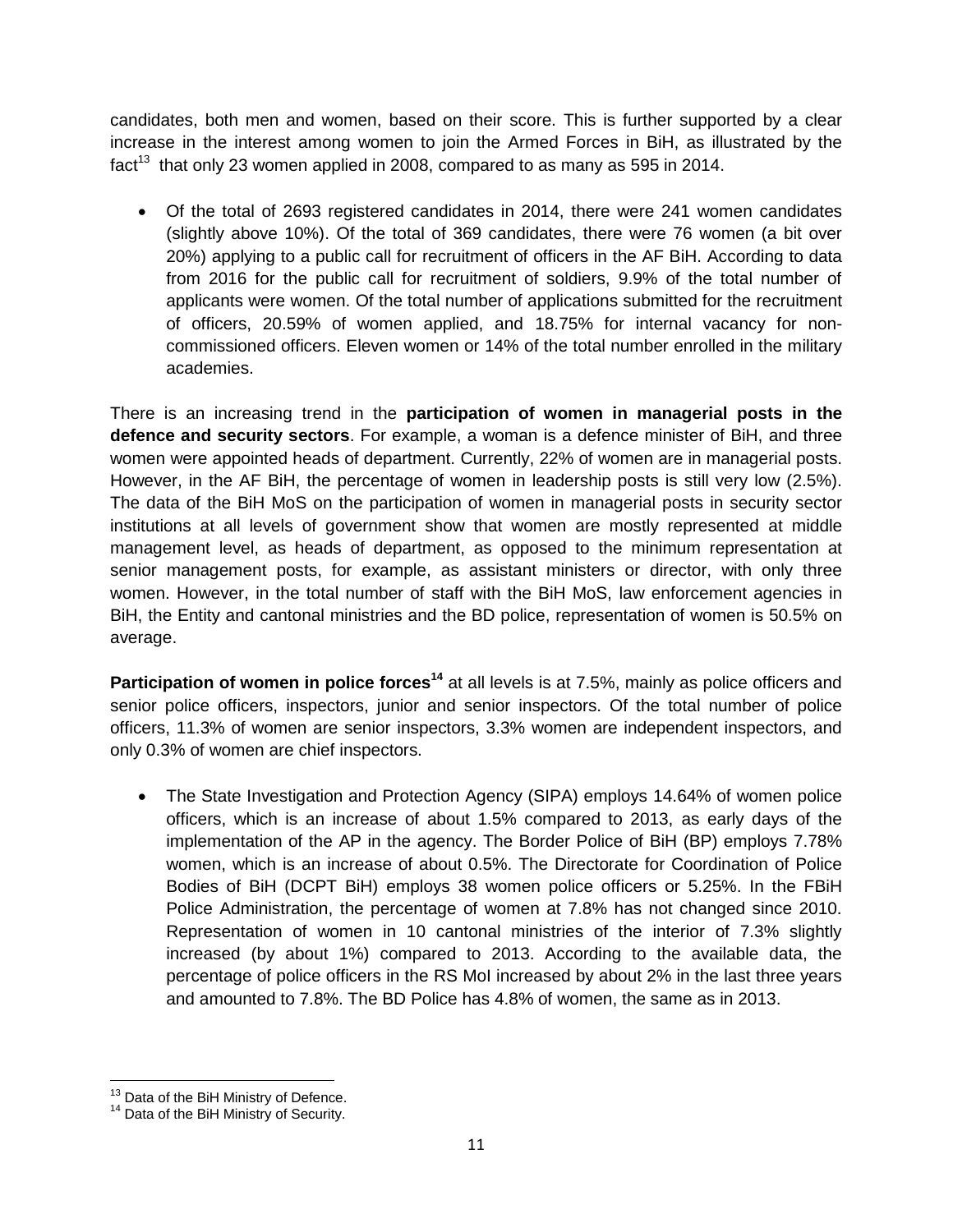Although the data show an unbalanced representation of police officers in certain police bodies, the general conclusion is that there has been an insignificant increase in the participation of women in police forces at all levels in BiH, with an average of about 1.25% in the reporting period. Women are also underrepresented in the highest ranking positions with higher ranks (around 1.2%). In recent years, it has often been stressed that the use of maternity leave is a reason for slower advancement in the police career. Specifically, the criteria for directly acquiring a higher rank, which do not formally differ for women and men, require an exact number of years of service in a certain rank, and performance evaluation for the last three years. If a woman police officer spent one year on maternity leave, she cannot provide the necessary evaluation or apply for vacancy. Some police agencies, such as the BiH Border Police and SIPA, are trying to overcome this problem by taking into account the last three performance evaluations (for years other than the one used for maternity leave), but this is not the case in all law enforcement agencies. Therefore, it is necessary to continue insisting on amendments to the Law on Police Officers of BiH and relevant bylaws, in order to end a practice where the use of maternity leave hampers career advancement, and thus prevent indirect gender-based discrimination.

**Participation of women in peacekeeping missions** has increased since the start of implementation of UNSCR 1325 Action Plan in BiH.

- The BiH MoS enforces an affirmative measure that has reduced the number of years of work experience, as one of the main criteria for applying for deployment in peacekeeping missions, from 8 to 5 years for women. The use of this affirmative measure contributes to an increase in the number of women in UN peacekeeping missions; the percentage that currently stands at 30% increased by 6% compared to 2014, and by about 14% compared to 2010.
- The BiH MoD has also seen a significant increase in the number of women deployed in the total number in peacekeeping missions. Since 2013, the percentage of women increased from 3.5% to 6.7%. A steady increase in the number of women deployed in peacekeeping missions is also supported by regular five-day trainings on Gender Issues in Peacekeeping Operations, included in the training curricula of the Training Centre for Peacekeeping Missions with the Armed Forces of BiH.

**Increasing the participation of women in the defence and security sectors, including participation in decision-making, is a long-term process. Faster progress is quite unlikely given the specificities of these sectors with traditionally dominant role and representation of men. A number of prerequisites are needed to achieve equal representation in accordance with the Law on Gender Equality of BiH.**

#### <span id="page-11-0"></span>**1.1.3. Creating preconditions for greater participation of women in the defence and security sectors**

One of the key systemic prerequisites for equal participation of women in the defence and security sectors, as well as in decision-making posts, is **harmonisation** of **laws, bylaws, strategies, policies and programmes** within the realm of the competent institutions with the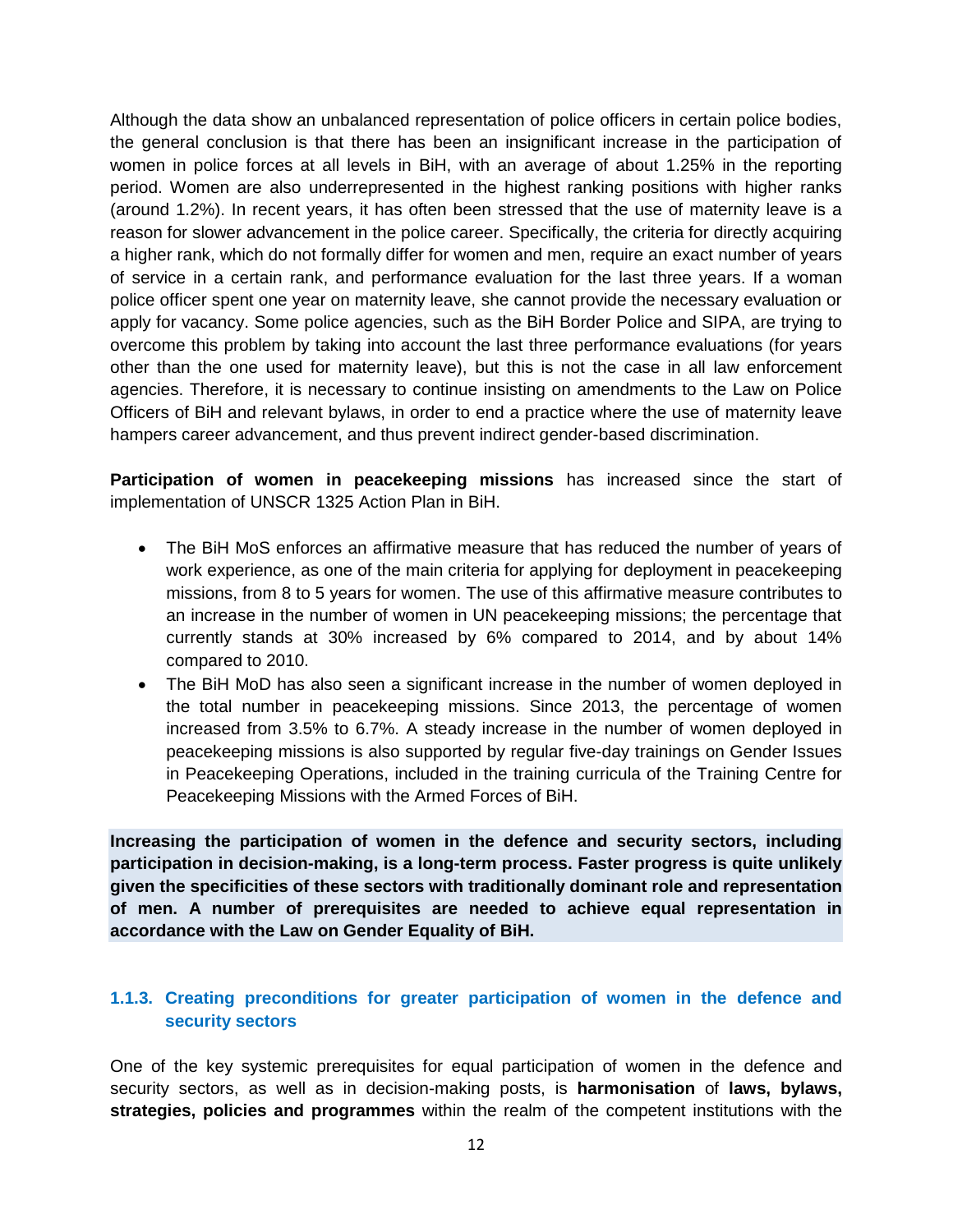Law on Gender Equality in BiH (LGE BiH). In the course of the implementation of the AP UNSCR 1325 in BiH, most competent institutions have strived to deliver on this obligation under Article 24 of the LGE BiH, but the practice is not uniform – while in some institutions more work was done on harmonisation or adoption of new internal acts, rules and procedures, others introduced a regular practice of submitting laws and policies for consideration to the GEA BiH/MHRR and the Entity Gender Centres, before sending it to the Council of Ministers of BiH, or the Entity governments. The number of acts submitted to the GEA BiH/MHRR BiH seeking their opinion has roughly tripled over the past three years. Notable progress has been achieved in the BiH MoS, which regularly seeks an opinion on compliance with the LGE on draft laws and other regulations, strategies, action plans and programmes within its jurisdiction, where all suggestions of the GEA BiH/MHRR BiH are included.

Furthermore, the majority of competent institutions and agencies have adopted decisions that additionally regulate the requirement to align the regulations of the LGE and other activities in order to regulate, promote and protect gender equality. In addition to the existing internal acts, the BiH MoD is in the process of adoption/approval of also the Gender Equality Policy in the BiH MoD BiH and the AF BiH, with the Pre-draft already in place, as well as the Standard Operational Procedures for Gender Equality in the AF BiH, and the Instructions on the Application of Regulations in Exercising the Right to Maternity and Paternity Leave and Regulating the Status of Pregnant Women in the AF BiH.

**Although progress has been made in harmonising regulations and policies with the LGE BiH, and the adoption of internal acts for achieving gender equality, the system for monitoring of impacts in the implementation of introduced provisions within certain institutions has not yet been systemically in place. A uniform monitoring system should be in place and applied by all institutions as part of the overall process of introducing, implementing and monitoring the application of the principle of gender equality.**

**Strengthening women's capacities and raising awareness of the professional and general public, including promotional activities,** are of particular importance in increasing the participation of women, especially in areas dominated by men, such as defence and security. Some institutions, to a greater or lesser extent, sought to provide conditions for professional development of women. Women took part in various trainings and courses, but the ratio of men in vocational and specialised trainings intended for professional training in police and military forces is still much higher.

In the course of the implementation of the AP UNSCR 1325 in BiH a number of educational and promotional activities were conducted aimed to **raise awareness of the professional and general public** on the importance of gender equality issues, greater participation of women in decision-making in achieving peace and security, and the importance of UN Resolution 1325 and all accompanying resolutions. Promotion and training on gender equality for the staff of the defence and security sector institutions, represented in the Coordination Committee, were held within various initiatives and projects of the GEA BiH, BiH MHRR, international and nongovernmental organisations. These have significantly contributed to increasing knowledge, but it is important to stress that the capacity building approach has been significantly improved in the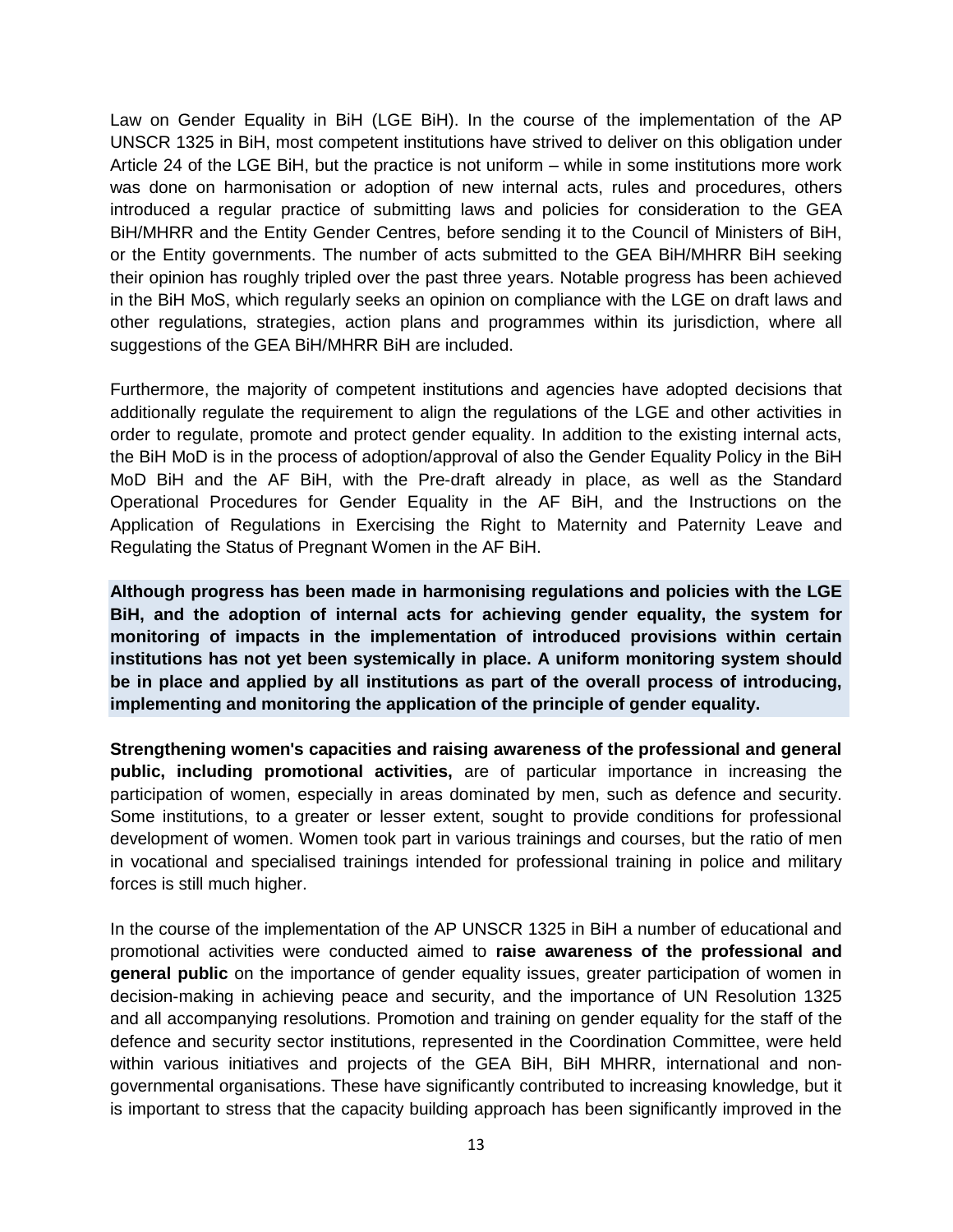past three years. Training is increasingly being planned in accordance with the needs of individual sectors/organisational units of institutions and is included in regular training curricula in institutions and agencies.

During the implementation of the AP UNSCR 1325, the GEA BiH/MHRR BiH, relevant institutions, non-governmental and international organisations have promoted topics related to UNSCR 1325 on Women, Peace and Sustainability, organised **promotional activities, events and materials** or included these topics in other promotional activities. The reporting period has seen campaigns focused on the promotion of military profession, women's participation in the police, military and peacekeeping missions, and the role and influence of women in political and public decision-making, especially in the context of general and local elections.

**Greater efforts are needed to ensure that the conditions for advancement in the police and military structures, as well as the conditions for participation in decision-making positions, are adjusted to the status and needs of both sexes and enable a balance in professional and family life. Also beneficial are regular and occasional trainings to continuously raise awareness and understanding of the importance of applying gender equality standards in the defence and security sectors. Professional capacities within competent institutions have been strengthened and used to further transfer the acquired knowledge and skills. There is also an increase in the number of targeted promotional activities initiated and implemented by competent institutions in order to promote equal opportunities and preconditions for greater participation of women in the defence and security sectors.**

### <span id="page-13-0"></span>**1.2. Increasing the level of human security from the perspective of gender equality**

There are two approaches to improving the safety of citizens in a country: (1) by protecting national security with full respect for human rights and freedoms (which is more in the realm of security and defence structures) and (2) protecting people from everyday security threats and challenges, which contributes to greater national security (this involves more stakeholders and a wider community).

**Introduction of the concept of human security from the aspect of gender equality**, as a strategic priority of AP UNSCR 1325 in BiH, made possible that the safety of citizens in BiH, both men and women, is considered while taking into account the following:

- Specificities of the post-conflict BiH that are recognised as a direct or indirect consequence of the war in BiH, in accordance with UNSCR 1325, such as the status of survivors of CRSV and other forms of violence during the war, threats of mine contaminated areas and human trafficking;
- Identifying new security threats and challenges on a global level, which directly or indirectly affect BiH and the region (natural disasters, refugee crisis, violent extremism, etc.) A gender-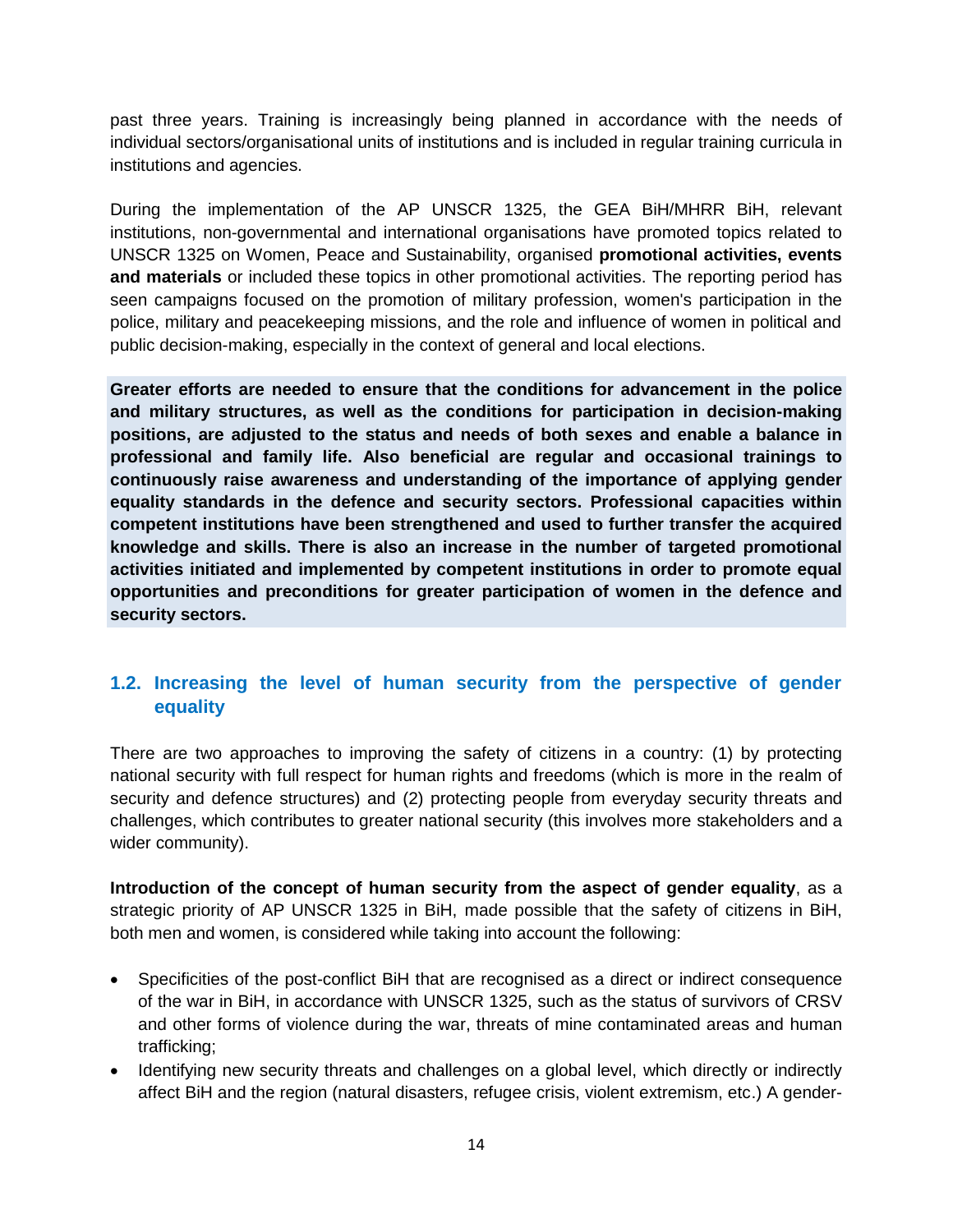sensitive approach to these security threats and challenges has provided timely and concrete action in recent emergency and crisis situations in BiH and the region, such as the floods of 2014, the refugee crisis in the region, and the launch of initiatives for preventive action in the field of violent extremism as a modern-day security threat.

### <span id="page-14-0"></span>**1.2.1. Human trafficking**

BiH remains a departure, destination and transit country for women, children and men victims of **trafficking**. Poor economic and social situation is conducive to crimes related to human trafficking. Under the amendments**, the Criminal Code of BiH<sup>15</sup>** kept the criminal offence of Human Trafficking and its underlying elements of exploitation in the country where the victim of human trafficking has no nationality or residence, while other criminal offences falling under human trafficking are regulated in criminal codes of the Entities and the BD. Victims of the crime referred to in the Criminal Code of BiH are persons who are neither nationals or residents of BiH or are a BiH national abroad. A more rigorous criminal framework has been revised for certain forms of crimes such as International Human Trafficking under Article 186 of the Criminal Code of BiH, which will have an impact on the length of sanctions imposed for this crime. As there are no verdicts issued so far that apply a new legal definition, at the moment it is not possible to provide concrete information on the impacts of these amendments to the penal policy. **Criminal Codes of the FBiH,<sup>16</sup> the RS<sup>17</sup> and the BD**<sup>18</sup> are in line with the **Criminal Code of BiH.**

The report of the **National Anti-Trafficking Coordinator** related to the application of criminal legislation in prosecuting crimes of human trafficking shows the following:

- From 2013 to 2015, potential victims of human trafficking were identified. In May 2014, the Court of Bosnia and Herzegovina confirmed charges for the criminal offence of Organised Crime in conjunction with the crime of Human Trafficking under Article 186 of the Criminal Code of BiH. In this case, 672 trafficking victims were identified, of which 652 were nationals of BiH and 20 were foreign nationals (4 from FYROM and 16 from Serbia), exploited previously as workers in Azerbaijan.
- From 2011 to 2017, the Court of BiH handed down one final and binding conviction for the criminal offence referred to in Article 187 of the Criminal Code of BiH (International Procuring in Prostitution/International Recruitment for Prostitution) against one person (male).
- The verdict was handed down in 2016 and the defendant was sentenced to imprisonment for a total of one year and eight months. There are currently two cases pending before the Court of Bosnia and Herzegovina against two men for the criminal offence under Article 187.
- In the period from the entry into force of the amendments to the Criminal Code of BiH (2015 - 2017), the Court of Bosnia and Herzegovina did not issue any conviction for the

 $\overline{a}$ <sup>15</sup> Official Gazette of BiH, 40/15.

<sup>&</sup>lt;sup>16</sup> Official Gazette of FBiH, 46/16.

<sup>&</sup>lt;sup>17</sup> Official Gazette of RS, 67/13.

<sup>&</sup>lt;sup>18</sup> Official Gazette of Brčko District of BiH, 33/13.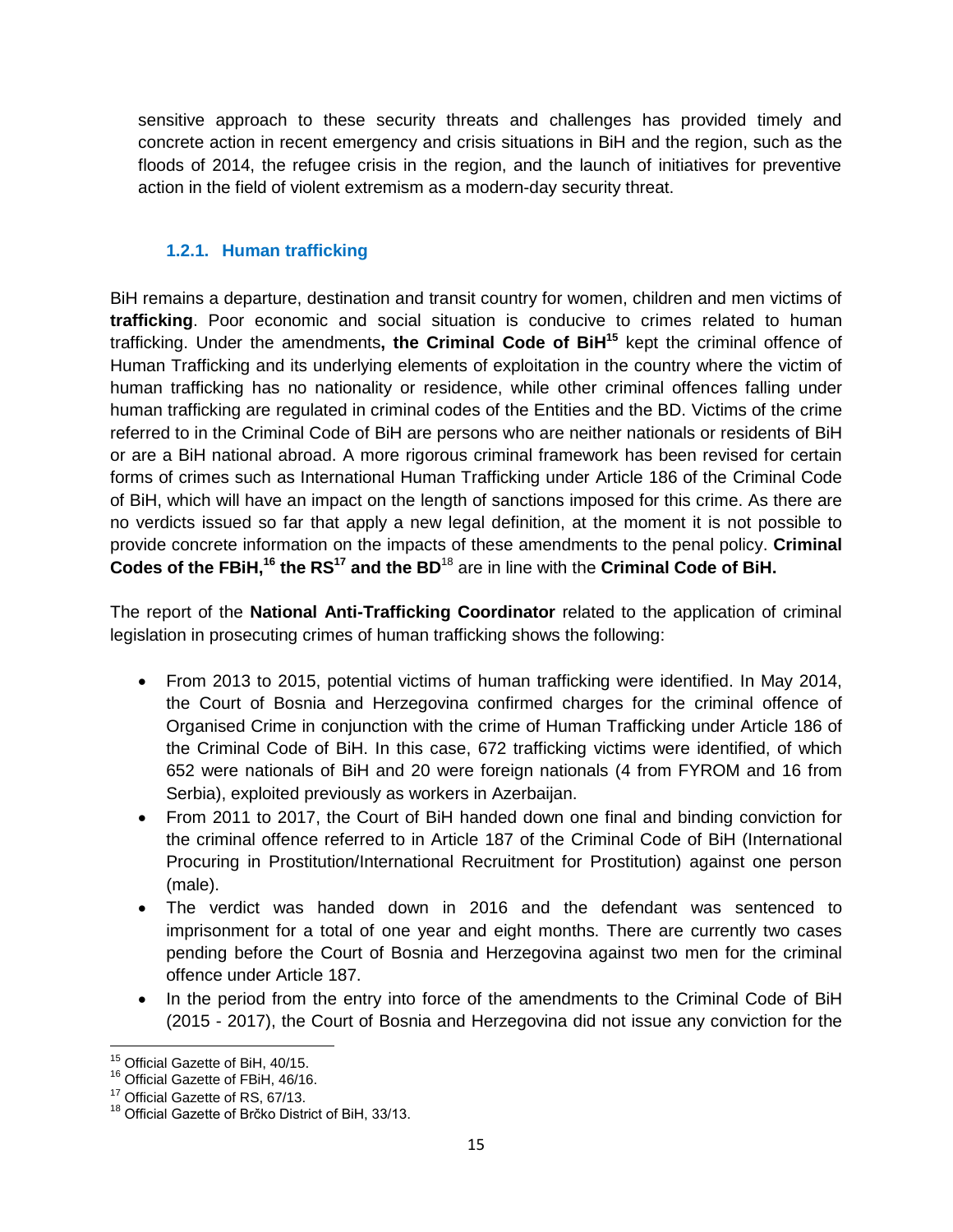criminal offence referred to in Article 186 of the Criminal Code of BiH, by applying the new legal definition. Also, in this period, no verdict was issued for the new criminal offence under Article 186.a of the Criminal Code of BiH.

Following the implementation of the **Strategy for Combating Human Trafficking in BiH and the 2013-2015 Action Plan**, the CoM BiH adopted the **2016-2019 Action Plan against Human Trafficking in BiH** in 2015. This plan aims at improving the support system for combating human trafficking and for effective prosecution of human trafficking and related crimes, prevention, effective protection and assistance to victims of human trafficking, and strengthening of partnership between stakeholders involved in combating human trafficking. The multidisciplinary approach to the implementation of the Action Plan implies the involvement of all competent institutions at all levels of authorities in BiH. The CoM BiH adopted the **2016-2020 Strategy on Migration and Asylum and the Action Plan**. One of the goals in the strategic proposal of the document outlines measures and activities aimed at reducing human trafficking in BiH.

The BiH MHRR and the BiH MoS allocate funds from regular budgets for **assistance programmes for human trafficking victims**. The BiH MHRR provides grants to NGOs for direct support to victims of human trafficking through rehabilitation and reintegration of women and girls victims of human trafficking in local communities. In its budget, the BiH MoS earmarks funds for accommodation and assistance to foreign victims of trafficking in shelters of NGOs that have cooperation protocols signed with the BiH MoS. For 2014, funds were secured for accommodation and legal aid for foreign victims of human trafficking and legal aid for foreigners in the Immigration Centre. Funds are also provided for 2015 and 2016. Since early 2017, with the Law on Free Legal Aid coming into force, free legal aid is available to all those who are in the process of deportation and to victims of human trafficking in accordance with the obligations of BiH under international conventions.

In addition, numerous projects have been implemented in cooperation between the BiH MoS and international and non-governmental organisations, especially with the Network of NGOs RING,<sup>19</sup> aimed at capacity building, analysis, and improvement of legislation and procedures for proactive protection of victims and prevention of human trafficking. From 2014 to 2017, numerous **trainings were held to strengthen capacity and other activities on awareness raising about the problem of human trafficking**, mainly funded by international organisations through various projects. Over 15 training sessions and expert meetings focused on improving investigations and work of investigative teams, increasing the expertise of judicial institutions, topics related to the rights of victims of human trafficking, interviewing techniques (including interviewing children) and financial investigation techniques in cases of human trafficking and border management related to human trafficking.

At the same time, there were also a number of **promotional activities and campaigns aimed at raising awareness about the problem of human trafficking**. The BiH MoS launched the campaign in 2015 "No Price-Tag on People" that pointed to the most common forms of human

 $\overline{a}$  $19$  RING Network for combating human trafficking comprises 11 NGOs in BiH.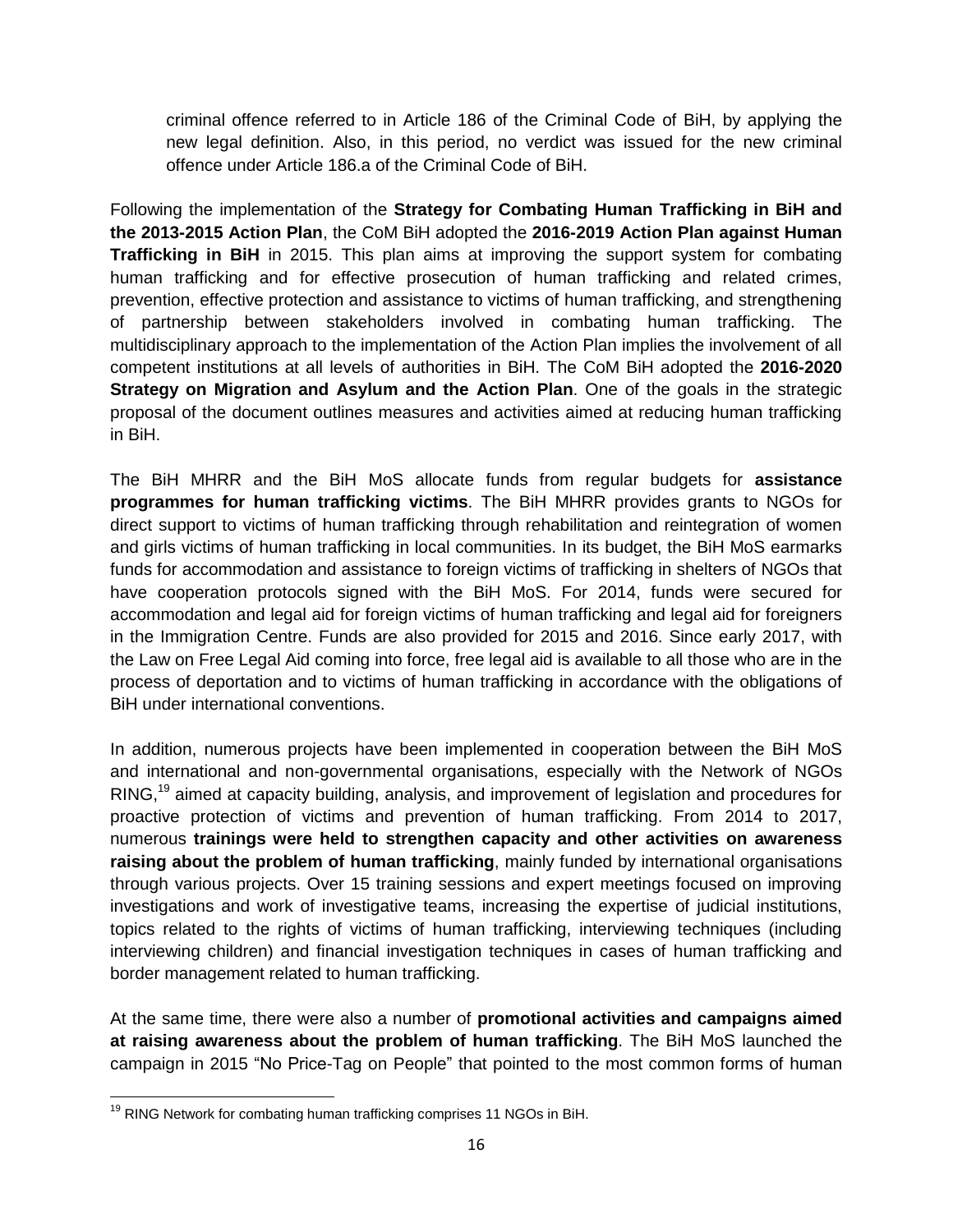trafficking in BiH: begging and trafficking in children, sexual exploitation and forced marriage, and trafficking in organs and labour exploitation. The campaign called for competent institutions and authorities to conduct more vigorous investigations and apply sanctions provided for by the Criminal Code of BiH. Also, NGOs are active in the field of prevention and combating human trafficking, in particular the members gathered around the RING Network, working intensively to raise public awareness, especially among children and young people, about the phenomenon of human trafficking, with emphasis on the problem of begging, and the importance of mobilising citizens, competent institutions, the judiciary, police and education in a joint fight against the abuse of children in begging as a dangerous crime and human rights violations.

#### <span id="page-16-0"></span>**1.2.2. Support to victims of conflict-related sexual violence and other forms of violence**

**Support to victims of conflict-related sexual violence and other forms of violence** is sought through the improvement of the legal framework and mechanisms for achieving the rights of victims, and the availability of compensations and benefits. Survivors often do not exercise their right to indemnity through criminal proceedings. Courts and prosecutor's offices often refer victims to civil litigation, instead of indemnity in criminal proceedings, in accordance with the existing legal basis. This leads to a situation where survivors give up their basic rights to compensation, since indemnification procedures in civil litigation involve disclosing their identities, which are often protected during criminal proceedings. In addition, civil litigation generates additional financial costs that many victims are unable to pay.

Not even 20 years after the war are there official data regarding the number of women victims of rape and torture. Various sources agree on several important points in that (1) mass rapes involved several thousand victims; (2) there were many cases of rape of girls aged 7 to 14; (3) rape was often committed in the presence of victim's parents/children and in general the victim of rape was raped by several attackers.

In the past years, competent institutions, international and non-governmental organisations in BiH have implemented activities and initiatives to define the real needs of survivors, improve the legal and institutional framework, and mechanisms for exercising survivors' rights, including compensations and benefits to them. However, in its final comments and recommendations for BiH from 2013, the UN CEDAW Committee drew attention to the slow pace in resolving most of the problems of survivors of sexual violence during the war in BiH, pointing to the inconsistency of criminal legislation in BiH with international standards and insufficient implementation of strategies, action plans and programmes aimed at protecting survivors and witnesses.

**By aligning the existing and adopting new legislation** in accordance with international standards, the attempt was to improve access to the enjoyment of the rights of victims of conflict-related sexual violence and torture, including the right to compensation and rehabilitation.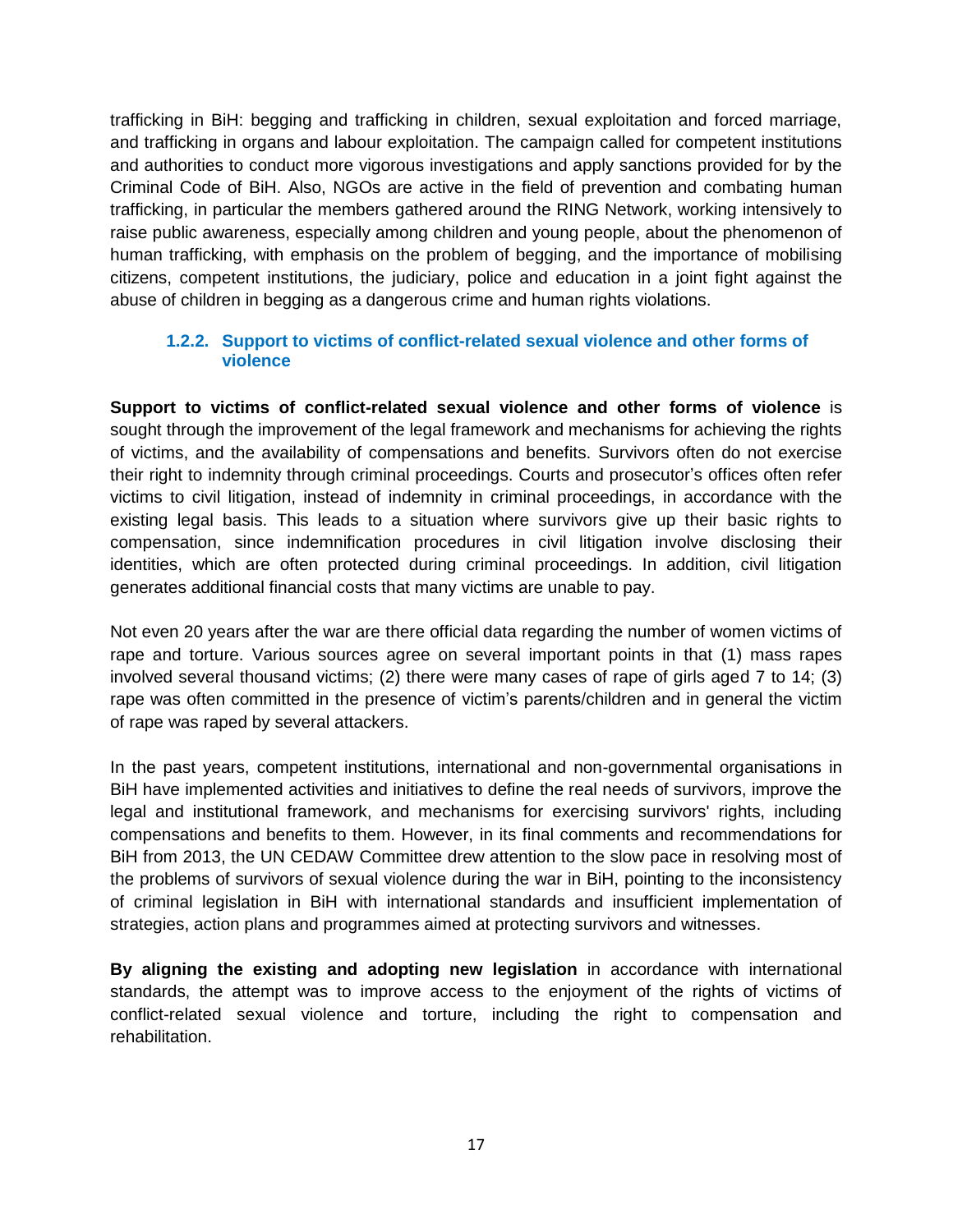- **Amendments to the Criminal Code of BiH<sup>20</sup>** were adopted, whereby the definition of sexual violence as a war crime and a crime against humanity is in accordance with the standards of international criminal law and the jurisprudence of international courts and tribunals. The Code applies in all war crimes cases, regardless of the judicial body where the proceeding is pending.
- The **Law on Supplementing the FBiH Criminal Code<sup>21</sup> from 2014** prescribed imprisonment for provoking national, racial and religious hatred, strife or intolerance by public denial or justification of genocide, crimes against humanity or committed war crimes established by a binding decision of the International Court of Justice, the International Tribunal for the former Yugoslavia or a domestic court. **Amendments of the FBiH Criminal Code<sup>22</sup> from 2016** outline the definition of hate crime, as any offence committed on the grounds of race, skin colour, religious belief, national or ethnic origin, language, disability, gender, sexual orientation or gender identity of another person. Such treatment will be taken as an aggravating circumstance, unless the law expressly provides for a more severe punishment for a qualified form of hate crime. Serious punishment is prescribed for qualified forms of murder, grave bodily harm, rape and damage to property of others, committed out of hatred.
- Also, **the RS Criminal Code<sup>23</sup>** provides for fines or sentences of imprisonment up to three years for any reference or incitement to violence or hatred directed against a particular person or groups on the grounds of their national, racial, religious or ethnic affiliation, skin colour, gender, sexual orientation, disability, gender identity, origin or other qualities.
- The jurisprudence and the criminal policy of the **Brčko District Appellate Court** are in line with the BiH Criminal Code and international standards, including the notion of rape, and war crime against humanity.

Implementation of the **National War Crimes Strategy** helps to resolve cases involving sexual violence by ensuring that the burden in prosecuting these cases is distributed between the judiciary at the state level and in the Entities or cantons, in the case of the Federation of BiH. According to the Strategy, the Court of BiH is competent for trying the most complex cases. Currently, proceedings are pending before this court in a number of cases in this category, while a significant number of cases are still under investigation before the Prosecutor's Office of BiH.

 In 2016, there was an increase in the number of completed cases compared to previous years, which was the result of a significant increase in the number of war crimes indictments with elements of sexual violence. This is evidenced by the fact that in 2011 the number of persons tried was 13. In 2016, this number increased to 22, while in February 2017 criminal proceedings were pending before the Court of BiH in 46 cases where the defendants were charged for crimes with elements of CRSV.

 $\overline{a}$ 

 $^{20}$  Official Gazette of BiH, 40/15.

<sup>&</sup>lt;sup>21</sup> Official Gazette of FBiH, 76/14.

<sup>&</sup>lt;sup>22</sup> Official Gazette of FBiH, 46/16.

<sup>&</sup>lt;sup>23</sup> Official Gazette of RS, 64/17.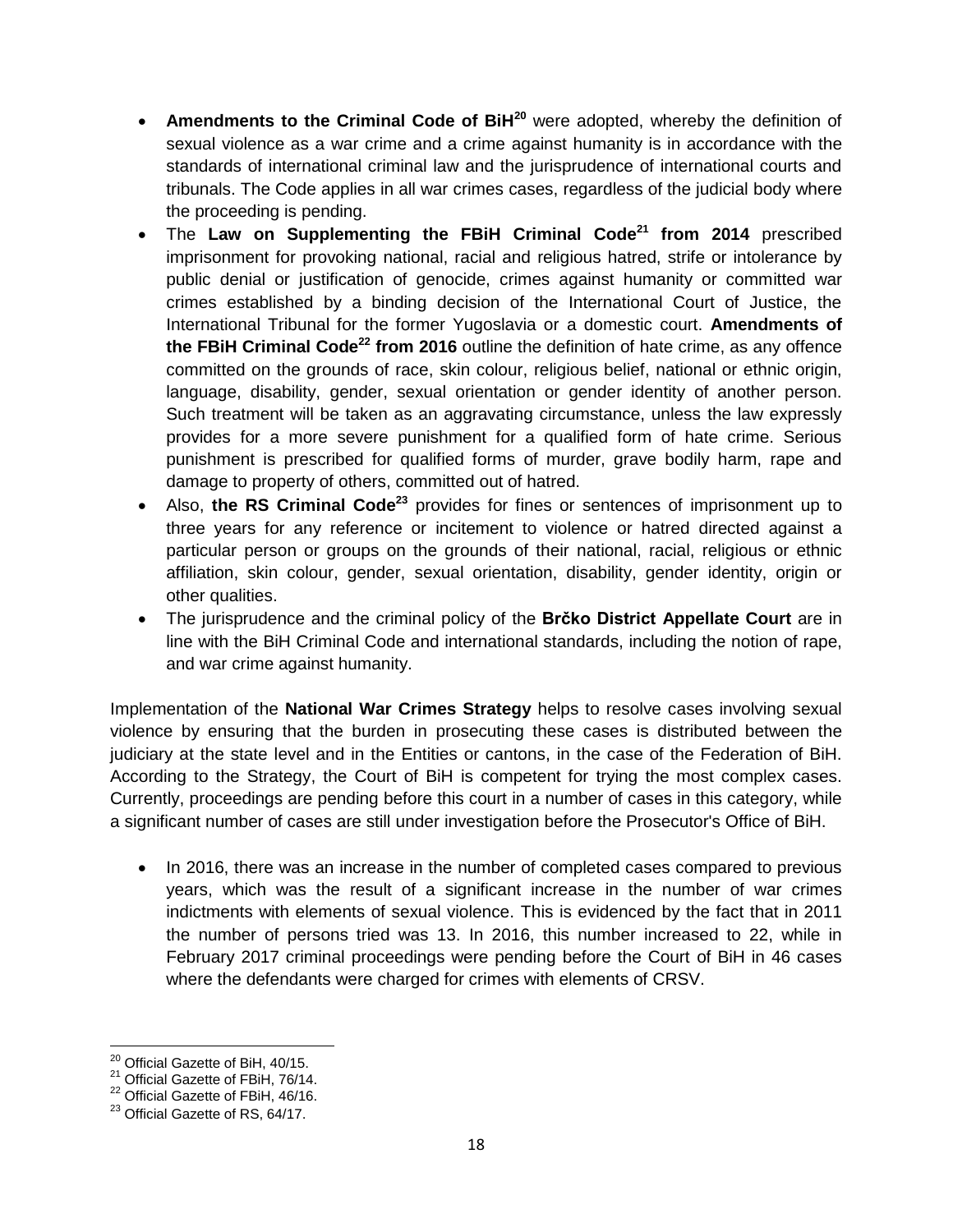• In 2016, the Prosecutor's Office of BiH had a total of 181 unresolved most complex cases of war crimes at the reporting stage and 147 war crimes cases under investigation. In the same year, 61 proceedings were conducted in the most complex war crime cases before the Court of BiH. Since the beginning of its work (in 2002) until the end of 2016, the Court of BiH delivered final judgments in cases against a total of 70 individuals (67 men and three women) for war crimes with elements of sexual violence committed against women. Out of this total, 53 (51 men and two women) were convicted, while 17 (16 men and one woman) were acquitted of the charges. Those who were convicted were sentenced to imprisonment for a total of 695 years.

The new **Law on Witness Protection Programme of BiH<sup>24</sup>** was enacted in 2014 with the aim of ensuring effective witness protection before, during, and after the criminal proceedings, in order to allow them to testify freely and openly. This Law is applied only in proceedings before the Court of BiH, and it lists crimes where witness protection can be applied for these to be proven. The programme applies only to those witnesses who, due to their evidence, are exposed to a serious danger to life, health, their freedom and property. The decision to include a witness into the witness protection program is made by a special Program Implementation Commission, consisting of a judge of the Criminal Division of the Court of BiH, a prosecutor of the Prosecutor's Office of BiH and the Head of the Witness Protection Department of the State Investigation and Protection Agency, while the organisation and implementation of protection programmes at the operational level is assigned to the Witness Protection Unit.

**Witness support departments** are in place in the Court of BiH, the Prosecutor's Office of BiH, district prosecutor's offices and district courts in the RS, cantonal courts and prosecutor's offices in the FBi $H^{25}$  and the Basic Court of the BD BiH. Witness support departments employ psychiatrists, providing psychosocial, informative and organisational support and assistance to witnesses before, during and after judicial proceedings (including victims of war crimes, domestic violence, etc.).

In order to create a **support network for victims and witnesses in war crimes cases**, cases of sexual violence and other crimes, in nine out of ten cantons in FBiH, protocols on mutual cooperation were signed between competent ministries, institutions and non-governmental organisations in providing comprehensive and effective support to victims and witnesses in cases of war crimes, sexual violence and other forms of crimes. The establishment of networks enables better access to information and familiarisation with steps, procedures, and the type of support that victims and witnesses can receive from signatories to the Protocol.

The BiH MHRR developed a **Proposal for the Programme for Victims of War Rape, Sexual Abuse and Torture and Their Families in BiH** (2013-2016), intended to ensure measures for full protection and support of victims (including psychological support and health care). However,

 $\overline{a}$ 

 $24$  Official Gazette of BiH, 36/14.

<sup>&</sup>lt;sup>25</sup> Cantonal Court in Sarajevo (also includes the Municipal Court), Cantonal Prosecutor's Office in Sarajevo, Cantonal Court in Novi Travnik, Cantonal Prosecutor's Office of the Central Bosnia Canton, Cantonal Court and Cantonal Prosecutor's Office in Bihać, Cantonal Prosecutor's Office in Mostar (also includes the Court), Cantonal Court and Cantonal Prosecutor's Office in Zenica, Cantonal Prosecutor's Office of the Tuzla Canton.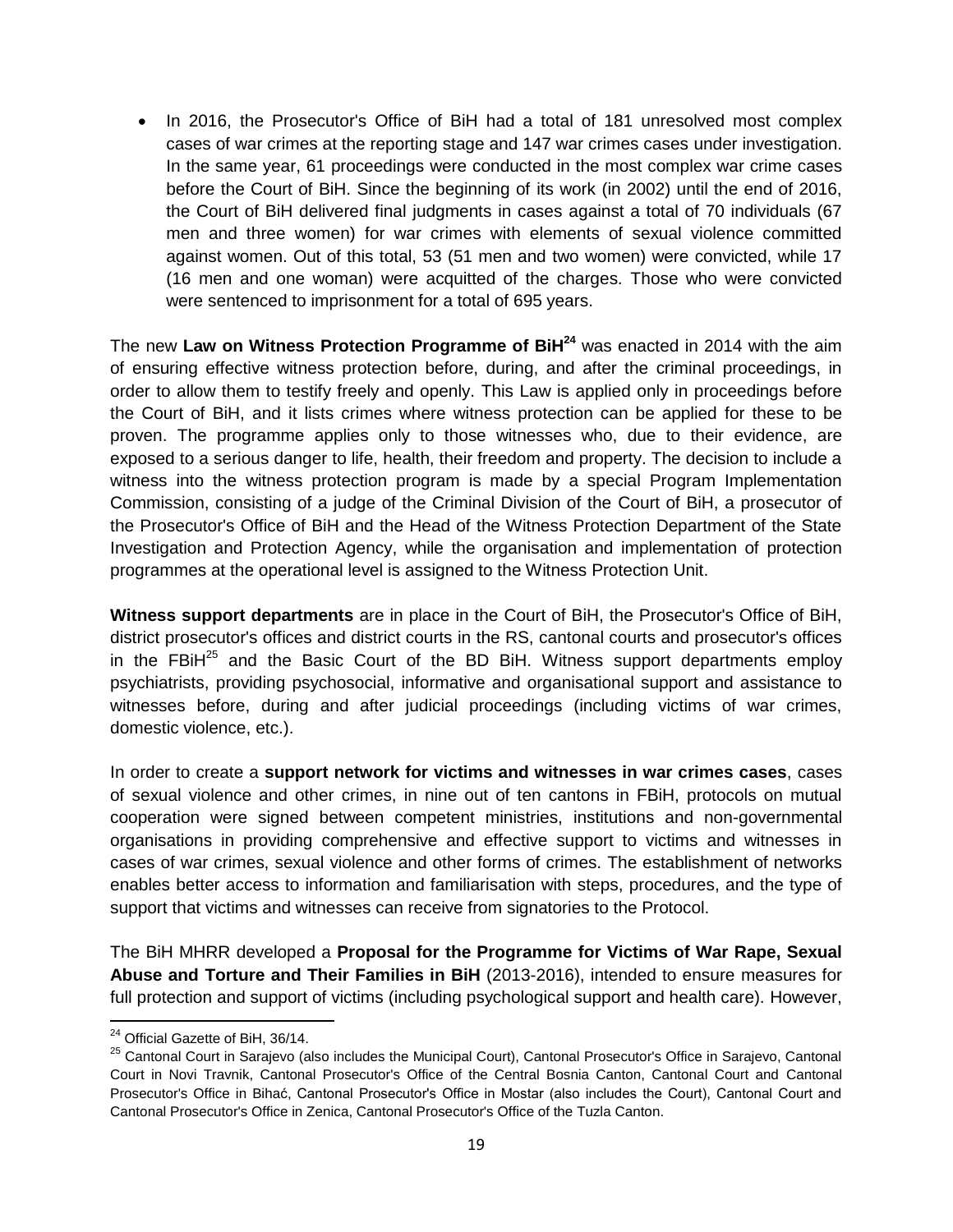although the Programme represented a comprehensive framework with clear roles of all institutions in the system for resolving this issue, the BiH Council of Ministers did not adopt this programme as it did not receive the support of all levels of government in BiH. Likewise, there is no **Transitional Justice Strategy** adopted or the **Law on the Rights of Victims of Torture in BiH,** despite being included several times in the programmes of the BiH CoM. Issues of torture victims and civilian war victims in achieving equal status and access to rights and protection are regulated at the level of the Entities of the RS and the FBiH, as well as those of the BD BiH and their access to rights depends on their place of residence. In 2016, the RS Government presented the **Preliminary Draft Law on Victims of War Torture of the RS** which aims to resolve the status and provide social assistance to survivors, including women victims of conflictrelated sexual violence. It is expected that the legislative procedure will be completed in 2017.

At the BiH level, there is no integrated law that regulates the **exercise of rights of survivors, providing compensation, rehabilitation, and access to victims to services** regardless of their place of residence. These issues are regulated at the Entity and the Brčko District levels. In BiH, there is no fund for indemnification or other compensation mechanisms for victims of criminal offences in cases where perpetrators are unable to pay damages.

- The **Law on the Protection of Civilian Victims of War in the Republika Srpska<sup>26</sup>** does not recognise survivors of sexual abuse and rape as a special category of civilian victims of war. The rights under this law are guaranteed to those who suffered physical injuries of at least 60% during the war due to violence, including rape. In 2015, the RS Government and the RS National Assembly adopted the **Information of the RS Gender Centre on findings and recommendations of the study on the position of Serb women victims of CRSV in BiH**. <sup>27</sup> The significance of this Information is that for the first time in the highest legislative body of the Republika Srpska the position of women victims of war and the shortcomings in legislation and practice have been addressed and highlighted. Specific recommendations were provided for the work of the competent authorities, also adopted by the RS National Assembly. The first Association of Women Victims of War in the RS was established, which now has the status of an association of special interest.
- In the Federation of BiH, the rights of survivors to material indemnification are exercised in accordance with the **Law on the Basis of Social Protection, Protection of Civilian Victims of War and Protection of Families with Children of the FBiH.<sup>28</sup>** This Law recognises the status of a special category of civilian war victims of rape and sexual abuse and prescribes the obligation for the survivors to prove that they have suffered sexual violence during the war, but no evidence of physical injuries. **Amendments to this Law<sup>29</sup>** in 2016 introduced an independent expert commission in charge of issuing certificates to survivors.

 $\overline{a}$  $^{26}$  Official Gazette of RS, 25/93; 32/94; 37/07; 60/07, 111/09 and 118/09.

<sup>&</sup>lt;sup>27</sup> Conclusion of the Republika Srpska National Assembly, No. 02/1-021-492/15 dated 21 April 2015 (Official Gazette of the Republika Srpska, 32/15).

<sup>28</sup> Official Gazette of FBiH, 36/09, 54/04, 39/06, 14/09 and 45/16.

<sup>&</sup>lt;sup>29</sup> Official Gazette of FBiH, 45/16.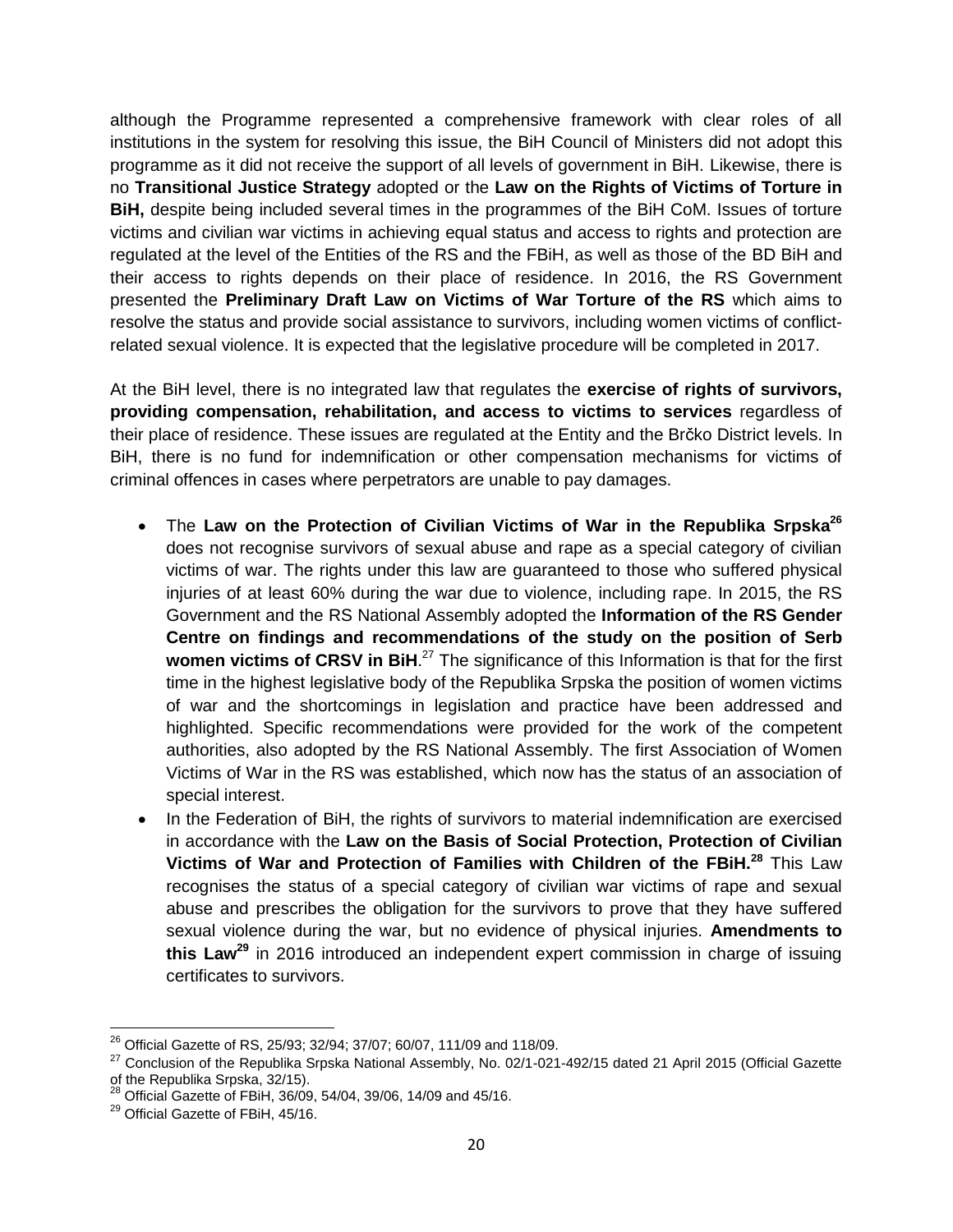- In accordance with **cantonal regulations**, survivors of sexual violence are considered to be a special category of civilian victims of war, and besides the right to monthly personal cash allowance, they have other rights that include health care, psychological assistance, assistance in treatment costs and procurement of orthopaedic aids, professional rehabilitation, retraining and further qualification, and in some cantons also priority in employment, priority housing, and legal assistance.
- Amendments to the **Decision on the Protection of Civilian Victims of War in the BD BiH** from 2015 abolished the earlier discriminatory provision whereby the status of a survivor of sexual violence was recognised only to those who, in addition to evidence of physical injuries, could prove that the perpetrator was found and convicted. Current provisions are less restrictive and recognise a psychological injury as a basis for the status, but require confirmation that the victim had suffered sexual violence and medical evidence of a persistent psychological trauma issued by an independent expert commission. At the time of writing this report, the commission has not yet commenced its work.
- In both entities, civilian victims of war, including survivors of conflict-related sexual violence, continue to face different treatment compared to disabled war veterans. This is manifested in considerably lower allowances, often in the amount of 70% of the maximum monthly allowance for disabled war veterans. One cannot ignore the impact of the stigma on the overall efforts to provide assistance and support to survivor victims.

**There are noted decisions of the courts in BiH on granting monetary compensation to victims of conflict-related sexual violence in criminal proceedings. However, claims for non-pecuniary damage are liable to be statute-barred, and such claims may be directed exclusively to perpetrators, and not to the State or the Entities, thereby eliminating subsidiary liability of the country for damages. Most victims claim indemnification in separate civil proceedings before local courts that do not apply the same standards, nor have adequate witness protection capacities. In seeking indemnification in civil litigation, the burden of proof is on victims – they must hire lawyers and are responsible for paying court fees.**

UN agencies in Bosnia and Herzegovina (UNDP, UNFPA, UN Women and IOM), in cooperation with the institutions of BiH, the Entities and the Brčko District of BiH, have developed a joint support programme **Seeking Care, Support and Justice for Survivors of Conflict-Related Sexual Violence in BiH (2014-2017)**. The goal of the programme was the improvement of the status and position of all women victims of conflict-related sexual violence, including the suppression of stigma, compensation, rehabilitation, and access to services for victims regardless of their place of residence. The programme also included a study on 'Social and economic rights of survivors of conflict-related sexual violence in BiH' and 'Stigmatisation of survivors of conflict-related sexual violence in BiH'. Activities included development of legislation and regulations, support to economic and psychosocial empowerment of women, and sectoral capacity analyses of institutions, service-providers to victims, in the field of health, social protection, free legal aid, education, labour and employment. In co-operation between the Entity ministries of health and UNFPA, resource packages have been developed to support victims of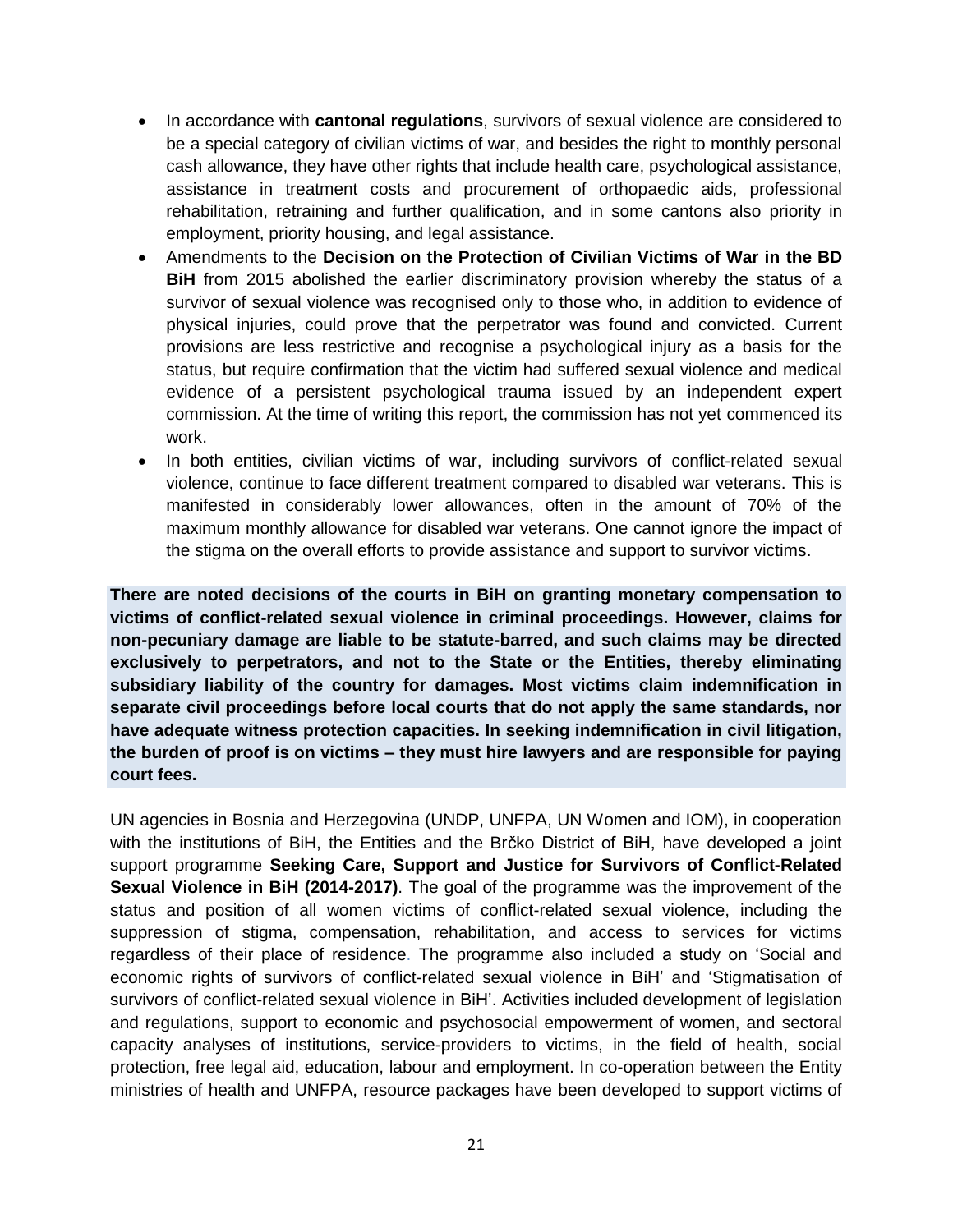gender-based violence in the health sector in the FBiH and the RS, which include treatment of victims-survivors of sexual abuse and rape during the war.

Nevertheless, NGO reports confirm that the needs on the ground exceed realistic possibilities by far, as there are a number of obstacles to providing assistance and support. Many victims live in remote communities and cannot come to treatment regularly or seek the exercise of their rights.

Non-governmental organisations in BiH such as Vive Žene from Tuzla, Medica in Zenica and other NGOs provide **psychological support and legal aid to victims of war rape**, sexual abuse and torture. The support programme includes psychotherapeutic treatment, social counselling, and the provision of findings and opinions for exercising the right to civilian war victim status. The Local Democracy Foundation provides legal assistance to victims and witnesses before, during and after the trial, as well as in resolving status-related issues. Psychological support is also available within the Mental Health Centres (MHCs), yet their capacities are insufficient and the availability of their services is restricted to larger cities. It is also important to stress that there are still victims who have not sought help, and that particular attention should be paid to the issue of access and support for this particularly vulnerable category.

The exercise of rights and official status for all surviving victims of rape and torture implies the existence of a **multi-sectoral approach, coordination and institutional support networks**, addressed in the past period within the various initiatives, programmes and projects. The project **Ensuring Access to Justice for Witnesses/Victims through the Strengthening of Existing Ones and the Establishment of New Witness Support Networks in BiH (2015-2017),** funded by the European Union, and implemented by NGOs Vive Žene Tuzla, Medica Zenica, *Udružene žene* Banja Luka and ACED Banja Luka, had established 11 networks of competent institutions and signed protocols on cooperation in the FBiH cantons, the RS regions and the Brčko District of BiH.

**The networking and coordination of key stakeholders – social welfare centres, mental health centres, competent municipal services, and competent cantonal and entity ministries brings about a more efficient implementation of all practical measures by the involved institutions and organisations, aimed at attaining the fundamental human rights of all women victims of war rape and torture.**

#### <span id="page-21-0"></span>**1.2.3. Reducing mine risk**

**Risk of mines** and explosive remnants of war is still an obstacle to creating a safe environment for BiH citizens, to sustainable return, as well as socio-economic development in local communities, or municipalities affected by mines and remnants of war. Mine risk reduction activities in the Implementation of the AP UNSCR 1325 in BiH focus on gender aspects in certain mine action segments, including the risk reduction and elimination, that is, reduction of mine risk to an acceptable level.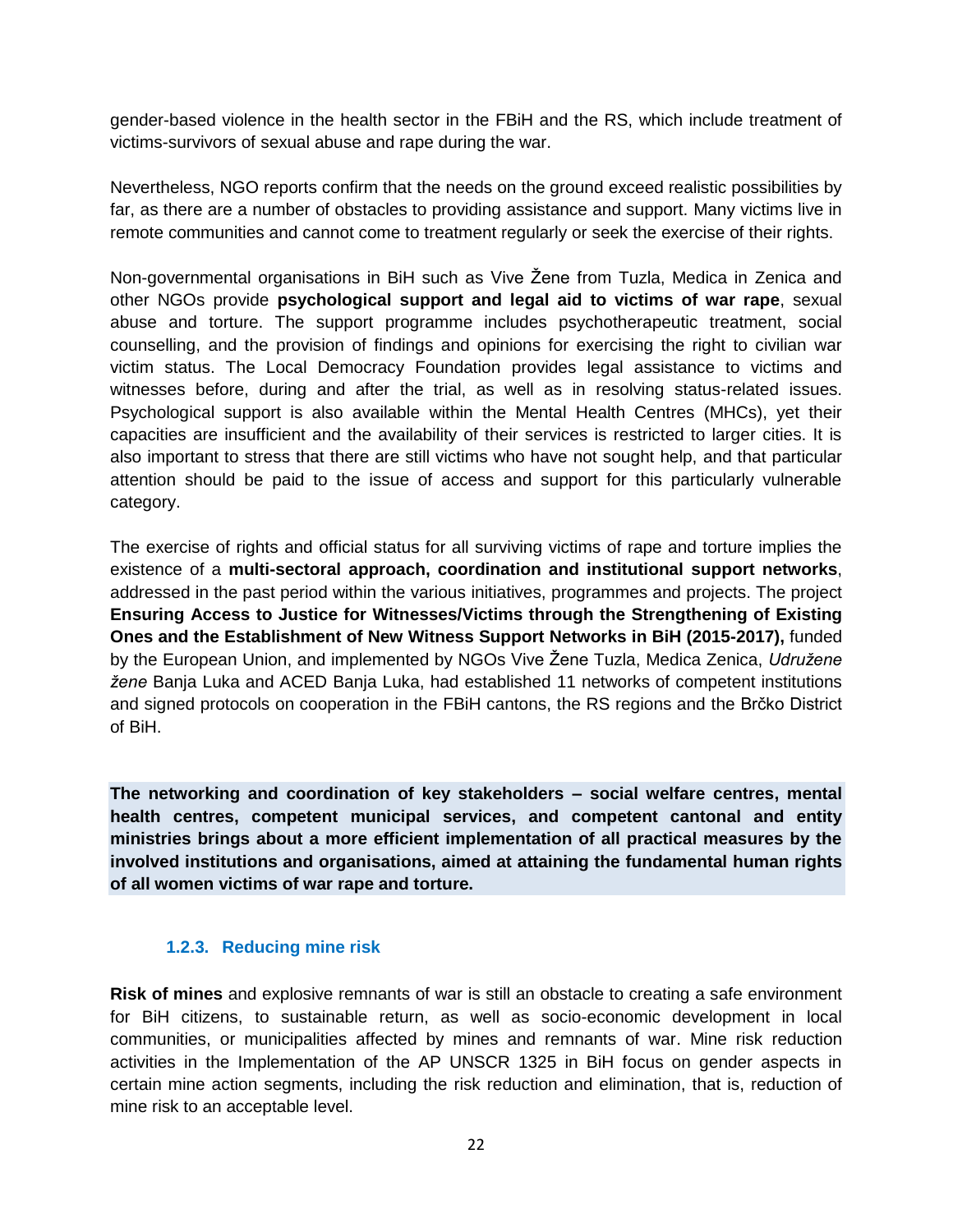According to the latest official data of BHMAC, the current size of mine suspected areas in BiH is 1.091  $km^2$  or 2.2% in relation to the total area of BiH. Data on mine victims are recorded in the BHMAIS database and are classified by gender, type of injury, age groups and means of causing an accident. Since 1992, 8,358 were killed by mine/cluster munitions/remnants of war, of which 608 are women (9.5%). In the post-war period, a total of 1735 were killed, of which 164 were women (9.51%) and 249 children (14%). Since 1996, 123 deminers were injured in humanitarian demining operations, of which 74 fatally.

There were eight mine and one demining accidents registered in 2014, with 18 casualties, of which six fatalities. In 2015, one mine accident was registered in BiH, killing one male. In 2016, 12 people were injured, six were fatalities. In 2017, five people were injured, of which two were fatalities, and one injured victim was a woman.

Despite the mine warning signs, due to the poor economic situation in the country, the population in BiH is deliberately entering into suspected risk areas to collect firewood or secondary raw materials. For example, two were killed in 2014 while collecting secondary raw materials, eight people were killed while collecting firewood, three people were injured by an anti-tank mine that was activated during the construction works, while the other three were injured by war remnants while working on private properties.

In the context of mine warning activities in 2014, it was estimated that mine threat was eliminated for about 13,000 citizens under direct threat, who will benefit from the cleared area. In the second phase of the implementation of the Land Release project, funded by the EU (IPA 2011), an additional aspect is included in terms of collecting new and checking available data on mine victims. Representatives of BHMAC actively participated in workshops in order to strengthen sub-coordination when it comes to mine victims and other persons with disabilities. However, apart from the gender breakdown for one part of the statistics, there were no indicators or initiatives to **include a gender component** in the BHMAC documents, programmes of measures, analyses, reports, projects and activities, that is, to **take into account the different experiences, needs and interests of women and men,** whether it is assistance to mine victims, families of victims, or beneficiaries of demined areas.

According to the information provided by BHMAC for this report, the project **"Victim's Alternative is Independence"**, as one of the mine victim assistance projects, was implemented by the amputee organisation UDAS and included an educational programme for women mine victims and female-headed households where members are mine victims, aimed to improve their competitiveness in the labour market.

**Increased awareness and capacities to reduce the risk of mined areas** is being implemented through continuous mine action activities with the basic aim of raising awareness about mine threats through education, information through the media or direct contact with risk target groups, reducing the possibility of new accidents and indicating the long-term danger of mines and explosive remnants of the war. These activities are carried out by accredited mine action organisations in BiH, with the expert supervision of BHMAC. There is data on the number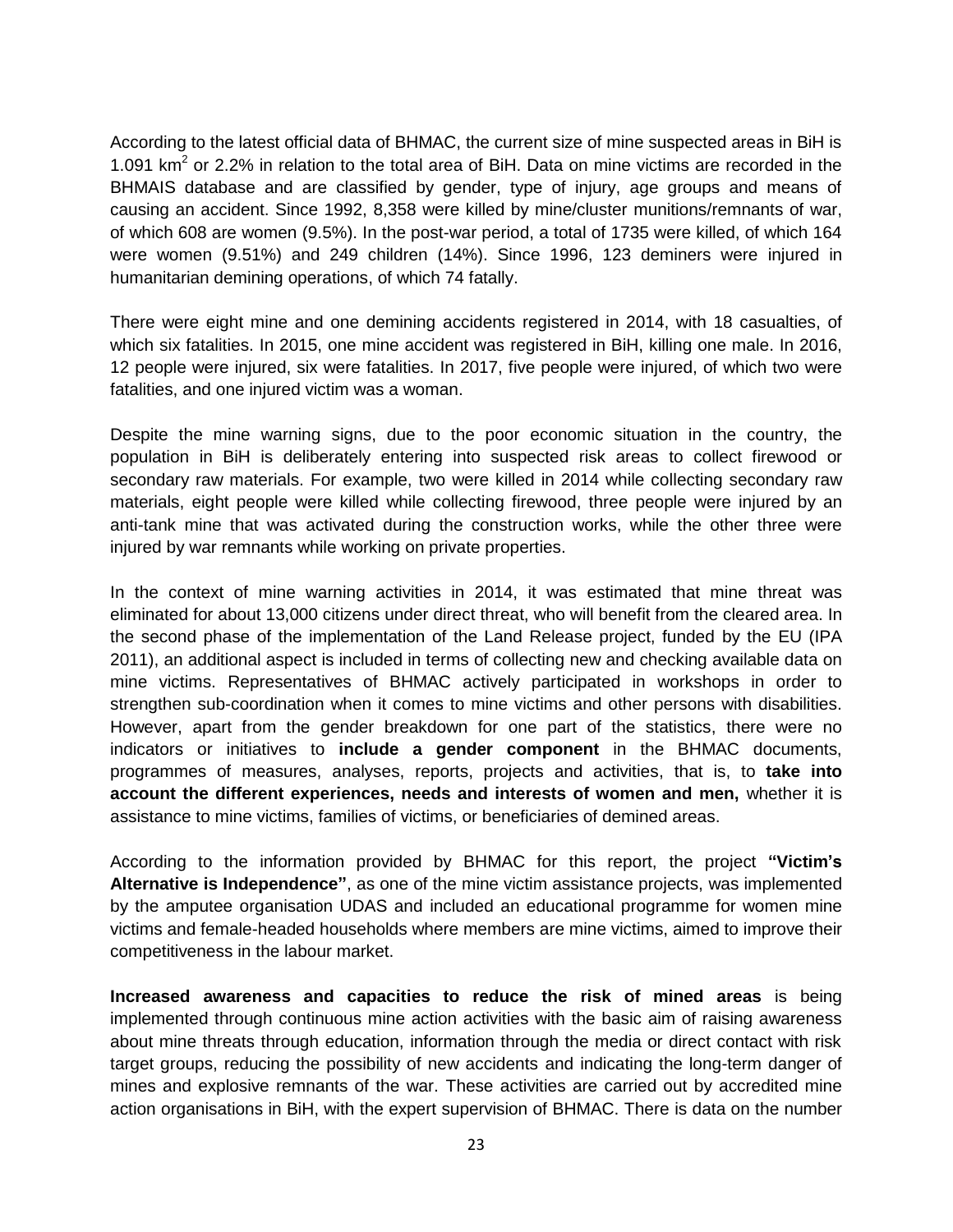and profile of persons who underwent training programmes, such as pupils and students from elementary and secondary schools, rural population, returnees, those at particular risk, such as hunters and fishermen, scouts, construction workers, foresters and farmers. The data submitted is not gender-disaggregated.

**Although there is some progress, there is an evident lack of gender-disaggregated statistics and analyses in mine action activities, which is one of the obstacles to the introduction of gender equality principle into the scope of BHMAC's work. These point to the lack of capacity in BHMAC, and the lack of interest and support within BHMAC's management structures to implement requirements from the Law on Gender Equality in BiH. More efforts are needed to introduce a gender-responsive approach to activities to reduce mine threats, including socioeconomic reintegration of mine victims into society, and encouraging the development and sustainable return to local communities at risk, which contributes to creating a safer environment for all citizens in BiH.**

#### <span id="page-23-0"></span>**1.2.4. Current security threats and challenges from the perspective of gender equality**

#### <span id="page-23-1"></span>*3.2.4.1. Natural disasters*

Various natural or other disasters affect millions of people worldwide and result in numerous human casualties and the destruction of material and cultural goods, destruction of infrastructure, degradation of the environment with great damage to the economy and the economy of the country and severe economic and social impacts. In the area of Southeast Europe, which includes Bosnia and Herzegovina, large-scale natural and other disasters are increasingly frequent.

The requirement to integrate gender perspectives into policies and activities in prevention and reduction of the risk of natural and other disasters is also based on recent international documents, such as the **Beijing Declaration and the Platform for Action (Goal K.3.258.II)** requiring member governments to develop gender-disaggregated databases, gender analysis of policies, and gender-responsive monitoring and reporting systems in different areas and topics, including the impact of natural disasters on women, the **2005 Hyogo Framework for Action**  which requires that *"gender perspective is integrated into all policies, plans and decision-making processes in the field of disaster risk management"*, as well **UNISDR The Beijing Agenda for Global Action on Gender-Sensitive Risk Reduction of Natural Disasters**.

In May 2014, Bosnia and Herzegovina suffered floods that caused major damage in some parts of the country. Gender institutional mechanisms in BiH immediately reacted in a way to point out the complex and diverse consequences of floods on men and women, boys and girls, and that the gender aspect is taken into account when planning and implementing interventions for the prevention and elimination of aftermath of disasters. Attention was drawn to the issue of insufficient understanding of the different roles, needs, abilities and interests of women and men,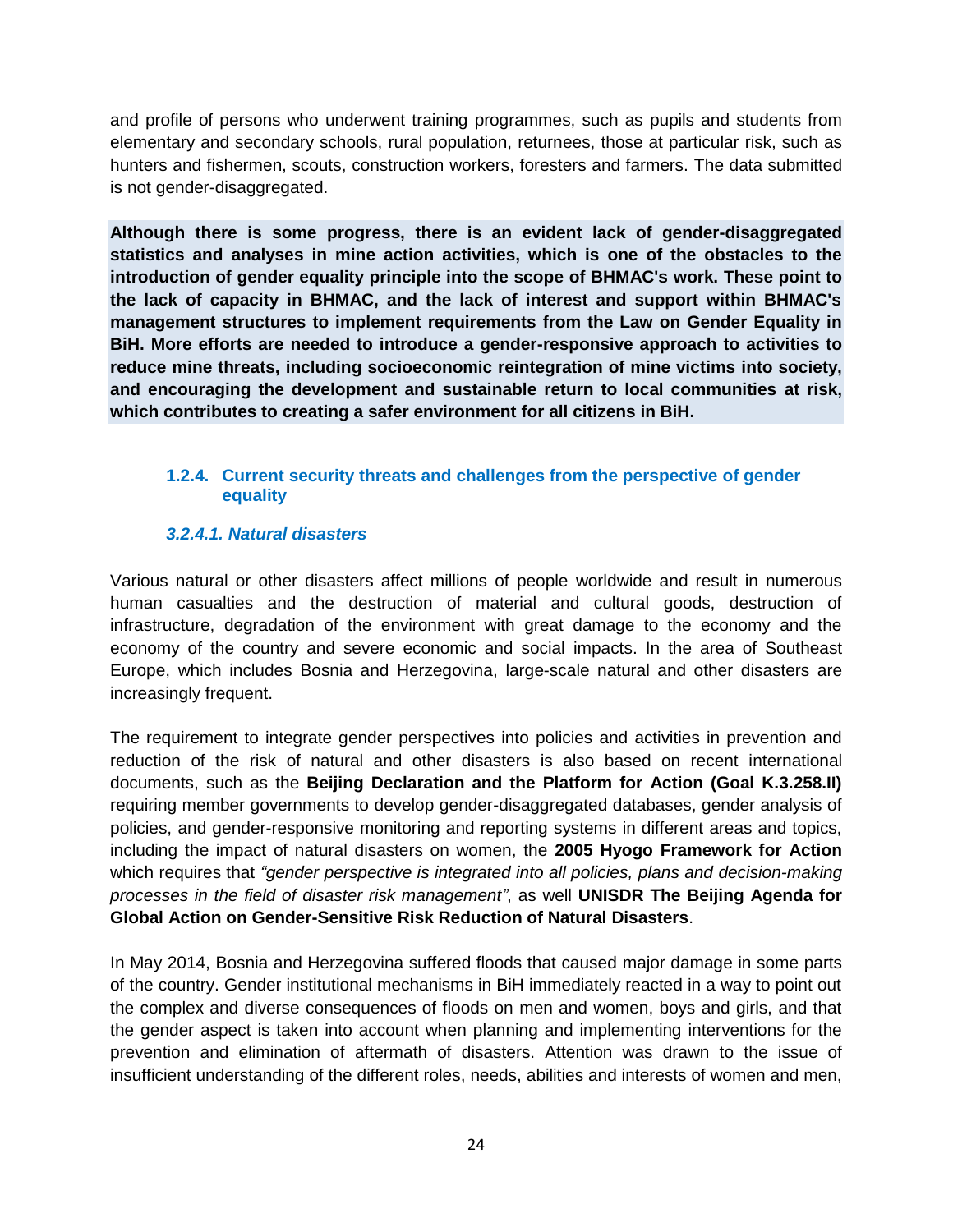boys and girls of all ages, and the importance of equal participation of both sexes in the protection and rescue system.

Due to the emergency, the GEA BiH/ MHRR BiH managed to allocate BAM 30,000 from the FIGAP Programme funds for **assistance to women, children and the elderly in municipalities most affected** by floods in BiH – Doboj, Maglaj and Orašje. The RS Gender Centre has drafted the **Gender Equality Action Plan in Disasters in the RS** for the period May to December 2014, adopted by the RS Government. All planned activities aimed at mitigating and remedying the consequences of natural disasters on the multiple marginalised groups of women and men were carried out in coordination and cooperation with relevant institutions, local self-government bodies, including gender equality commissions in cities and municipalities, and women's NGOs. The FBiH Gender Centre has drafted the **Guidelines for Intervention Action of the FBiH Government** in conditions of natural disasters, to ensure that the intervention response is gender sensitive to the maximum extent possible. From October to December 2014, with the support of the OSCE Mission to BiH, **gender-sensitive post-flood analysis** was conducted in Žepče, Maglaj and Orašje, as three of the seven most endangered municipalities in the FBiH. The analysis pointed to the importance of sensitizing staff involved in reconstruction and recovery programmes towards vulnerable groups, such as rural women, persons with disabilities, elderly women, single mothers, Roma women.

In cooperation with the Commission for the Enforcement of Gender Equality of the HoR of the Parliamentary Assembly of BiH and the GEA BiH, the BiH MHRR organised a **thematic session in 2015 on "Gender and Disasters"** to present the results of interventions and analysis of gender institutional mechanisms and NGOs during the 2014 floods in BiH. The basic message was that the gender approach has the power to improve the response to the consequences of disasters, for it is precisely the gender inequality that is the cause of the greater vulnerability of women in these conditions. Women show exceptional skills and abilities in immediate response to disasters, but are often perceived as helpless victims, and their capacities remain invisible and underutilised.

Due to the importance and the need to reduce the risk and the negative impact of natural or other disasters as one of the key security issues, the Ministry of Security of BiH has developed a **Development Programme for Protection and Rescue System at the Level of Institutions and Bodies of BiH** for a five-year period 2018-2022. By applying a gender-responsive approach in developing measures for reducing risks, protecting and saving people and material goods in conditions of natural and other disasters, the Programme recognises the fact that in BiH, which is *"a predominantly rural country with prominent traditional views on the economic and social role of women in the function of preserving the household and community, natural and other disasters do not affect women and men equally*.*"* This programme also emphasises that *"The humanitarian response follows after the assessment of people's needs, existing weaknesses and capacities as a whole, taking into account the different needs, interests, vulnerabilities and abilities of women and men, girls and boys, and the different impacts of disasters or conflicts on them."*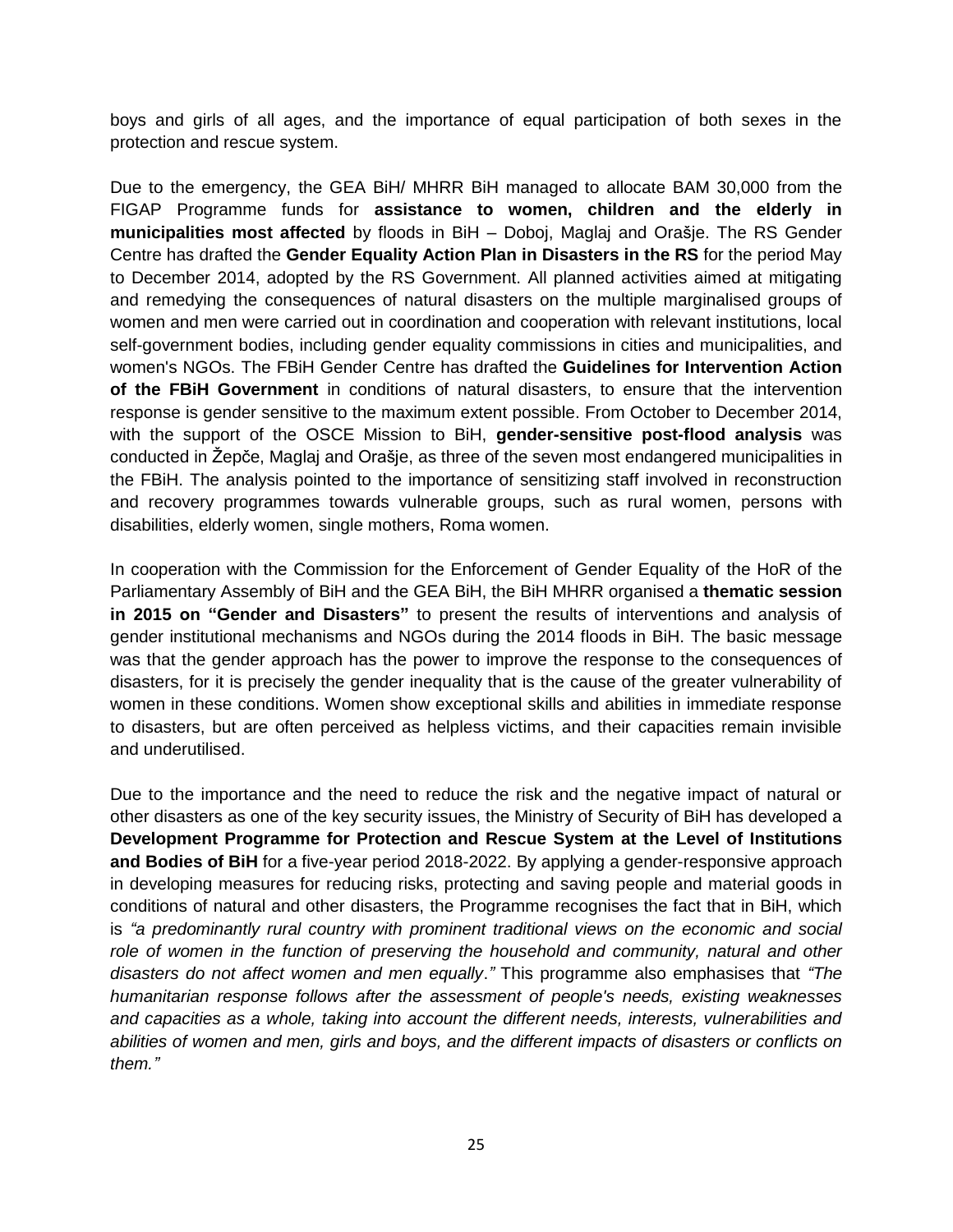The Programme also stresses the importance for all stakeholders at all levels in the protection and rescue system to have a clear understanding of the overall potential dangers that Bosnia and Herzegovina can face in the event of natural or other disasters, as well as the elaborated methodology of action in such an event. Timely and effective response to disasters often requires the involvement of not only institutions and bodies of Bosnia and Herzegovina but also neighbouring countries, countries of the region and the wider international community.

**Extraordinary yet timely interventions, due to the floods that hit BiH in 2014, are an example of good practice of timely action on including gender perspectives into action to eliminate the flood impacts. It is an innovative example of this type of intervention in the region. However, it can be concluded that, in the absence of a regulatory framework and the lack of expertise in the field of gender and disaster management, the impact of these interventions was limited with regard to the different needs of women and men, girls and boys; hence, activities to strengthen capacity and raise awareness of gender aspects of natural disasters should be continued.**

#### <span id="page-25-0"></span>*3.2.4.2. Migration and refugee crisis*

Current conflicts in various parts of the globe, instability and human rights violations, including gender-based violence and rape as weapons, have all led to an increasing number of men, women and children seeking international protection in the European Union. The refugee crisis is a serious security challenge for Europe in the coming years. The European Parliament's Committee on Women's Rights and Gender Equality (FEMA) has drawn attention to the needs of women and refugee children who are arriving in an increasing number and make up for more than half of refugees and migrants. They are often victims of physical and psychological violence, prostitution and smuggling of people, and also make up the largest percentage of those who disappear during their transfer to Europe.

During the influx of refugees from Syria to Serbia and Croatia in 2015, the GEA BiH/MHRR BiH pointed to the special needs and vulnerabilities of women and children during migrations, and the importance of targeted actions and measures for their protection and integration into society. The Coordination Committee for Monitoring the Implementation of AP UNSCR 1325 has launched a campaign to collect aid for Syrian refugees on the territory of the Republic of Serbia. The Coordination Committee pointed to the fact that the migrant crisis is a new security challenge, especially for women and children, and that this issue should be addressed in the development of future policies and measures for the implementation of UN Resolution 1325 on Women, Peace and Security.

There are women among the refugees, travelling alone or with children, sometimes with newborn babies, pregnant and nursing women, adolescents, unaccompanied girls, LGBT women, and women with disabilities. One of the reasons for the vulnerability of asylum seekers and refugee women is related to the difficulties they often face in proving the grounds for recognition of their refugee status, as women often refuse to disclose that they were victims of sexual violence or gender-based persecution, or have no awareness that they were victims in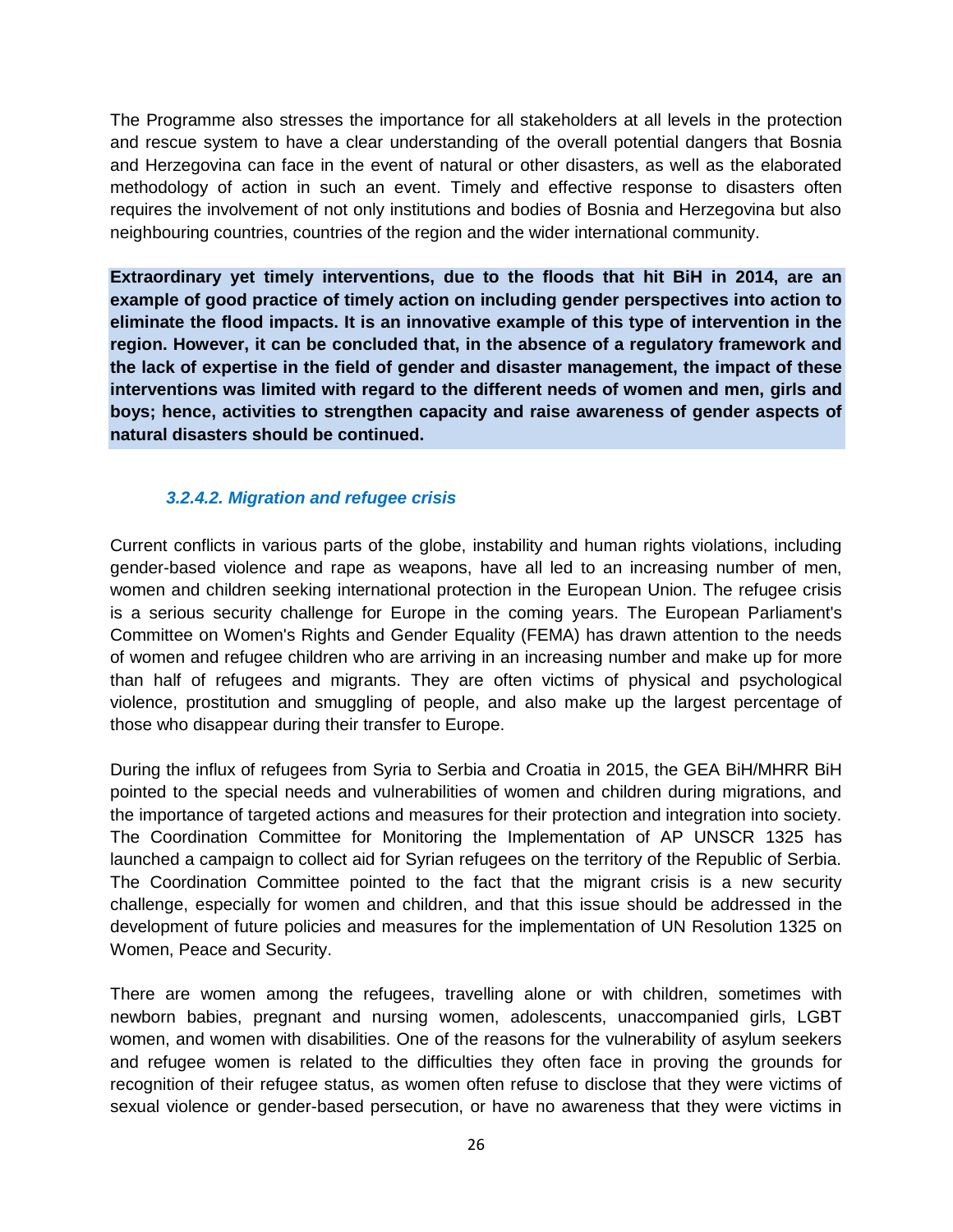their country of origin. Gender-based violence is often the result of unequal gender relations in the country of origin and is often used as a threat mechanism by male family members with whom they travel, or may be the result of forced displacement due to conflicts in the country of origin.

**2016-2020 Migration and Asylum Strategy of the Ministry of Security of BiH** recognises vulnerable categories and risk groups. It is necessary to ensure a gender-responsive approach to the implementation of the strategy's activities, and a role in activities and procedures related to the identification, assistance and protection of vulnerable categories of foreigners, as well as in defining the methodology for collecting data and information on crisis situations in the field of immigration with the aim of timely information and actions. This will enable better understanding and addressing the needs of both sexes in the development and implementation of emergency response plans in crisis situations in the field of immigration.

The Emergency Plan for ensuring additional capacity, control and management of the mass influx of migrants/refugees in BiH is an integral part of Bosnia and Herzegovina's Information on Assessments and Opportunities in the Area of the Refugee Crisis in the Region and the European Union adopted by the CoM in September 2015. The plan contains an overview of measures to ensure that people are treated in a humane way and in accordance with legislation in the field of immigration and asylum. **The Operational Action Plan in case of a massive influx of migrants/refugees in BiH, arising from the Emergency Plan**, takes into account the needs of the recognised category of vulnerable migrants, as well as the actions by competent organisations and international organisations.

Although BiH is not currently faced with an increased influx of migrants and refugees, it is necessary to further advance regional and international cooperation, fulfilment of obligations in the process of European integration, and the exploitation of all existing resources for the timely BiH's response to a potential refugee crisis from a security, but also a human point of view, taking into account the different needs and interests of women and men.

#### <span id="page-26-0"></span>*3.2.4.3. Violent extremism*

The question of the role of women in the context of violent extremism and terrorism remains an underexplored issue. The role of women is associated with gender prejudices about her "inherent" role of mother and housewife, as her greater inclination towards peace, dialogue, nonviolence and co-operation. Examples across the globe show that this image of a "peaceful woman" or of nonviolent nature is used by terrorist groups to recruit women into their ranks.

In the context of implementation of the **2015-2020 Anti-Terrorism Strategy**, with the significant support of the OSCE, IOM and other international partners, the Ministry of Security of BiH is conducting awareness raising activities on threats of violent extremism and terrorism, with a special emphasis on taking preventive measures aimed at preventing radicalisation in society. In the past and current year, a number of workshops in Bosnia and Herzegovina was held for the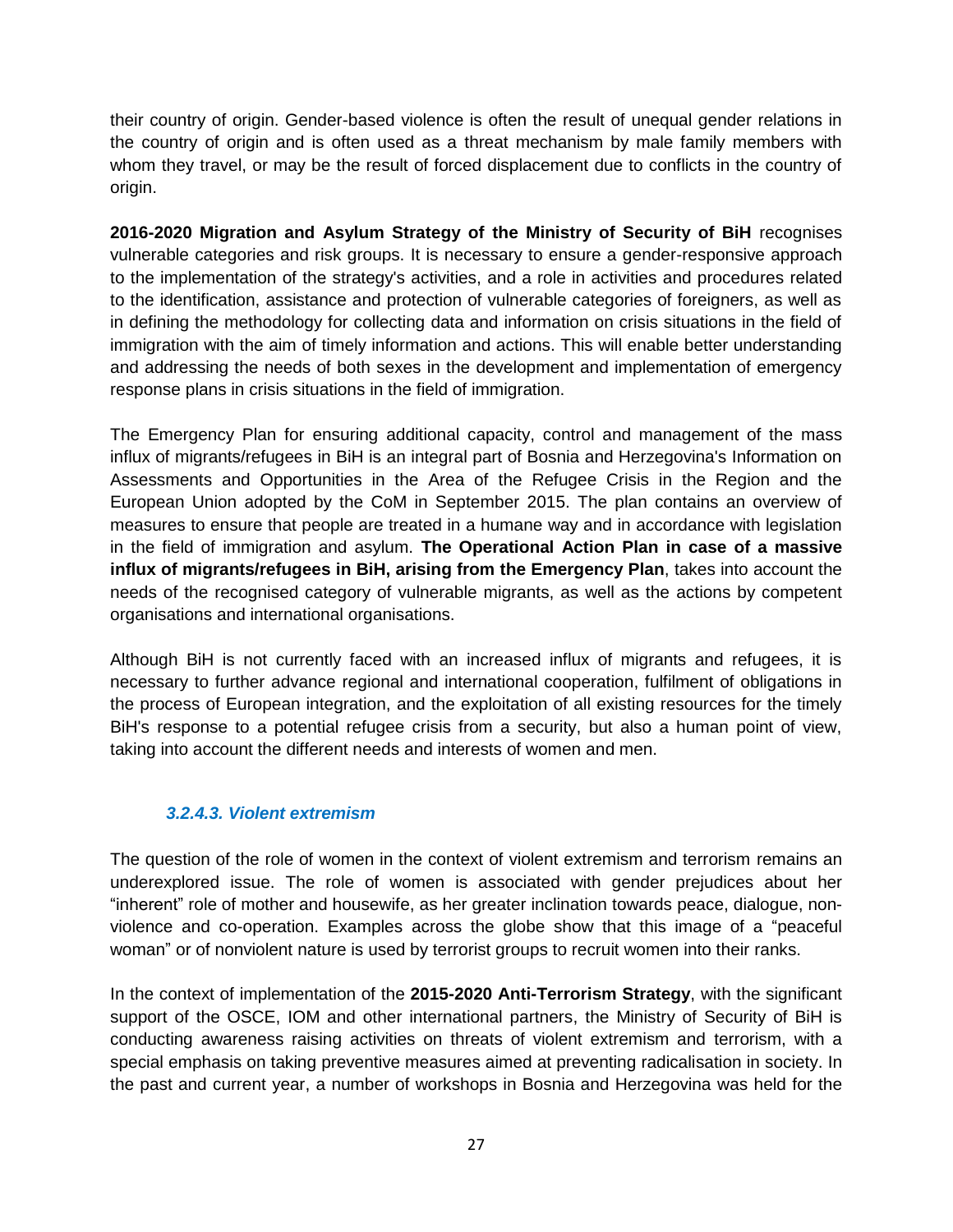broader range of stakeholders, such as young people, religious communities, non-governmental organisations, including women's non-governmental organisations, academia, etc.

One part of these workshops was exclusively devoted to the gender aspects of this phenomenon, while the second, more significant part concerned the comprehensive approach to the challenges of suppressing violent extremism and terrorism, which includes a gender perspective. The BiH MoS will also encourage greater involvement of women in prevention and fight against terrorism in the next period. Significant attention will be paid to the issues of abuse of women and children for violent extremism and terrorism purposes. A special focus will be on reintegration of women and children returning from the Iraqi and Syrian war, as well as on outreach with women in the so-called closed radical communities in Bosnia and Herzegovina. To that end, the BiH MoS will initiate appropriate activities in cooperation with international partners, non-governmental sector, academia and religious communities in BiH.

The BiH delegation to the Committee of Experts on Combating Terrorism of the Council of Europe (CODEXTER) extended its support to the Report of the Council of Europe's Rapporteur on Terrorism and Gender Issues with proposals to integrate the gender perspective into the priority activities of CODEXTER over the next two years, and also to organise an international conference of the Council of Europe on this topic in 2018/19.

This is also reflected in the latest UNSCR 2224 Resolution, adopted on 20 October 2015, which deals with women, peace and security with emphasis on the importance of gender / gender integration as a cross-cutting issue in UN areas and actions when it comes to current global security threats and challenges, such as radical extremism and terrorism, an increasing number of refugees and internally displaced persons, climate change, various pandemics, and alike. The Resolution highlights the different impacts that terrorism and violent extremism can have on women's and girls' human rights in terms of their health, education and participation in public life, and that women and girls are often targeted by terrorist groups. In addition to the UN Resolution 2224, the UN Secretary General's Action Plan for the Prevention of Violent Extremism of 2015 also requires, among other, the integration of a gender perspective into all activities aimed at the prevention of violent extremism.

Therefore, it is necessary to continue working on the application of a comprehensive approach in the context of prevention and the fight against violent extremism and terrorism, which includes a gender component. In doing so, it is necessary to support the activities of citizens and civil society organisations aimed at preventing hatred and promoting positive narratives (opposing violent extremist narratives by highlighting positive examples of social values, tolerance, openness and peaceful conflict resolution).

#### <span id="page-27-0"></span>*3.2.4.4. SALW*

Council of Europe Convention on preventing and combating violence against women and domestic violence, ratified by Bosnia and Herzegovina on 7 November 2013, in Article 46 on Aggravating Circumstances, requires parties to take the necessary legislative or other measures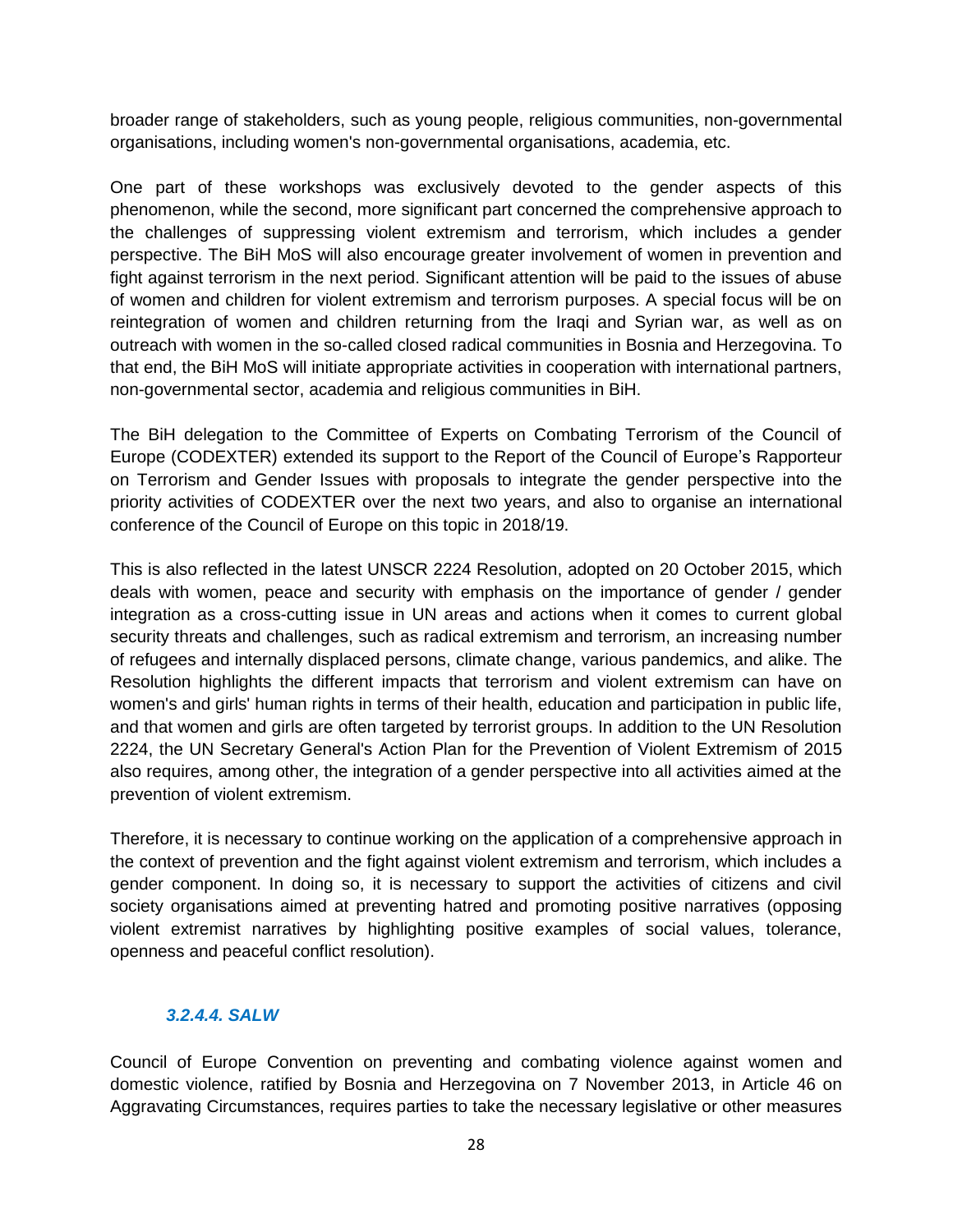to ensure that the **use or a threat of weapon (paragraph g), is considered one of the aggravating circumstances in the determination of the sentence in relation to the offences established in accordance with the Convention**. Also, in Article 51 on Risk Assessment and Risk Management, the Convention requires parties to take the necessary legislative or other measures to ensure that when assessing the risk of lethality, the seriousness of the situation and the risk of repeated violence, carried out by all relevant authorities, at all stages of the investigation and application of protective measures, takes into consideration the fact that **perpetrators of acts of violence covered by this Convention possess or have access to firearms.**

Given the impact of illegal possession of SALW on the phenomenon of violence against women and domestic violence, the Gender Equality Agency of BiH of the Ministry of Human Rights and Refugees of BiH **gave suggestions** on the draft revised **SALW Control Strategy in BiH (2016- 2020)**, so as to ensure alignment with the Law on Gender Equality in BiH and international standards for equality. **The Strategy should be more explicit in addressing the issue of armed domestic violence** as expressed in this opinion.

The BiH Ministry of Security participates in the Gender Equality Programme, implemented by the Belgrade-based South-Eastern and Eastern Europe Clearinghouse for Control of Small and Light Weapons (SEESAC). The programme includes individual (formal and informal) meetings of assistant security ministers with SEESAC gender adviser, to reviews the implementation of the defined goals of the **2016-2020 SALW Strategy in Bosnia and Herzegovina**, through the prism of gender equality. A special emphasis is on activities related to the misuse of weapons in the context of gender-based violence and the different impacts that the use of small arms and light weapons (SALW) has on women and men. The Program will conduct mapping and discuss the changes that are necessary in the legislative and strategic framework in order to improve the gender sensitivity of SALW control measures. The BiH Ministry of Security has collected data from all relevant institutions and agencies, as a contribution of Bosnia and Herzegovina, to the study of Gender and Small Arms in South-East Europe, with recommendations for action in this field.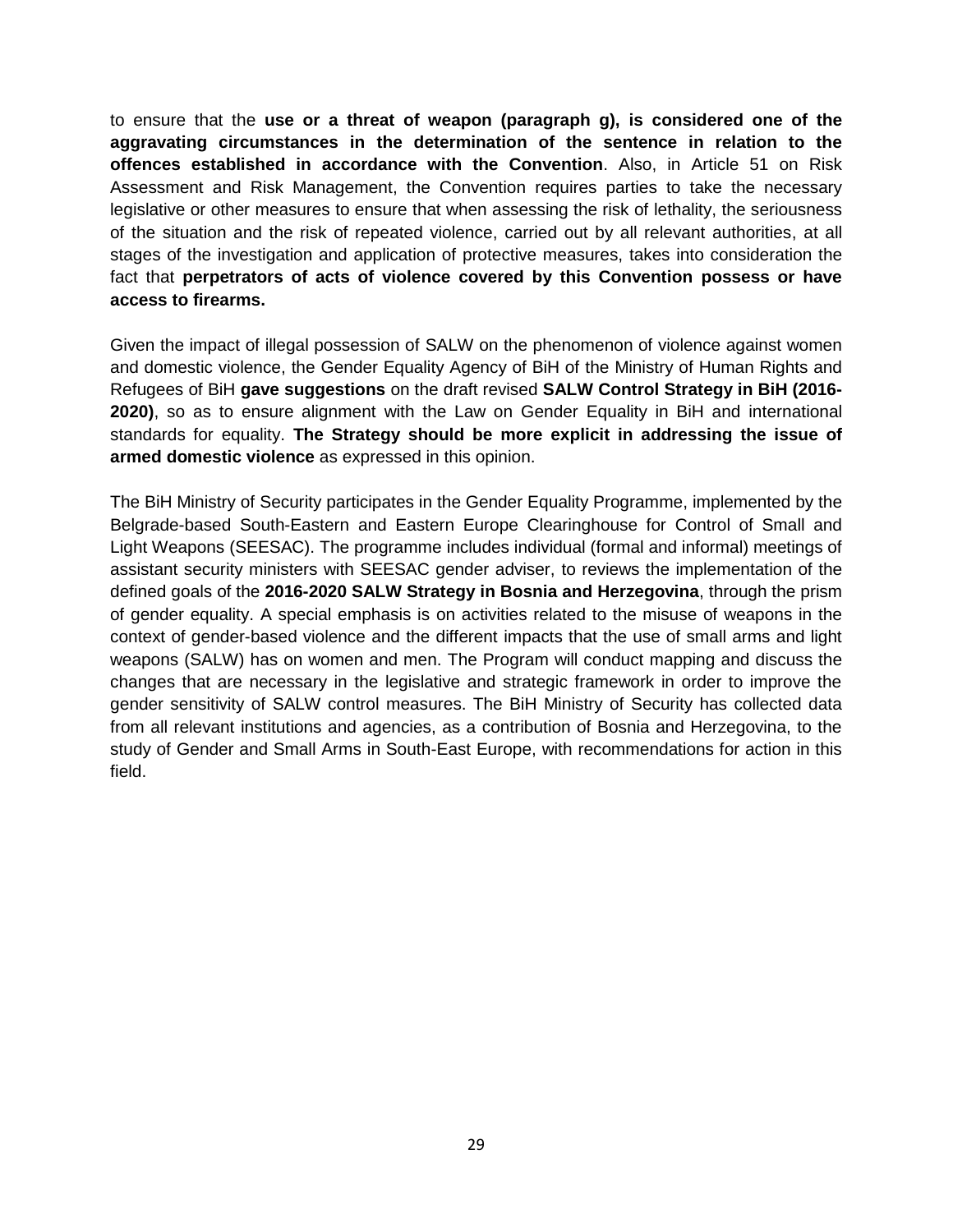# <span id="page-29-0"></span>**4. Lessons learned during the implementation of the Action Plan UNSCR 1325 in BiH (2014 - 2017)**

**Lessons learned, good practices and challenges** during the implementation of AP UNSCR 1325 in BiH are based on findings and recommendations of an independent evaluation conducted after the completion of the first AP in 2013 and on the basis of continuous exchange of experience and comparisons with other countries that adopt and implement national action plans for the implementation of UN SCR 1325. Good practices in BiH are often cited as an example of a successful and innovative approach to the implementation of UNSCR 1325. The following sections highlight several key success factors and challenges in implementing the AP:

- **The Coordination Committee for Monitoring the Implementation of AP UNSCR 1325 has become a key player in mobilising competent institutions** and individuals for the implementation of the AP. This is due to a long-term engagement of most members of the CC, both men and women, involved in this process since 2010 when the first AP for BiH was created and adopted. There is constructive cooperation and knowledge exchange between all institutions represented in the CC and gender institutional mechanisms, in particular the GEA BiH, which manages and coordinates the process of drafting, implementing and reporting on the AP implementation.
- **Coordination and advisory role of the GEA BiH/MHRR BiH**, as the policy-holder, is highlighted as one of the success factors in relation to other countries where the role of gender institutional mechanisms is largely ignored. Holders of national action plans are often line ministries of the defence and security sectors that do not have sufficient capacities to introduce gender issues, which results in poor implementation of plans.
- It was noted that the implementation of AP UNSCR 1325 in BiH **was more effective in institutions where there was support of senior management**. However, it is very it is important to emphasize the **role of individuals** who, thanks to their personal, realistic commitment and expertise, have been able to initiate changes within their institutions.
- Introduction of the **concept of human security as one of the three strategic pillars of the AP UNSCR 1325** enabled initiatives at the local level with the aim of improving dayto-day safety of citizens, taking into account the different situation, needs and interests of women and men. This has opened the possibility of concrete and preventive action in certain unforeseen situations or phenomena that fall within the scope of the security issue or threat (natural disasters, migration, violent extremism, etc.). With this approach, BiH made an important step forward in the implementation of the UNSCR 1325, which is globally recognised as a good practice that other countries in the region and the world rely on.
- **Regional cooperation** on the implementation of UNSCR 1325 and national action plans, has proved to be very effective through the exchange of good practices, experiences, professional and financial resources with neighbouring countries, that is, within similar historical, cultural and socioeconomic contexts. Mutual co-operation between genderbased institutional mechanisms and security sector institutions in the countries of the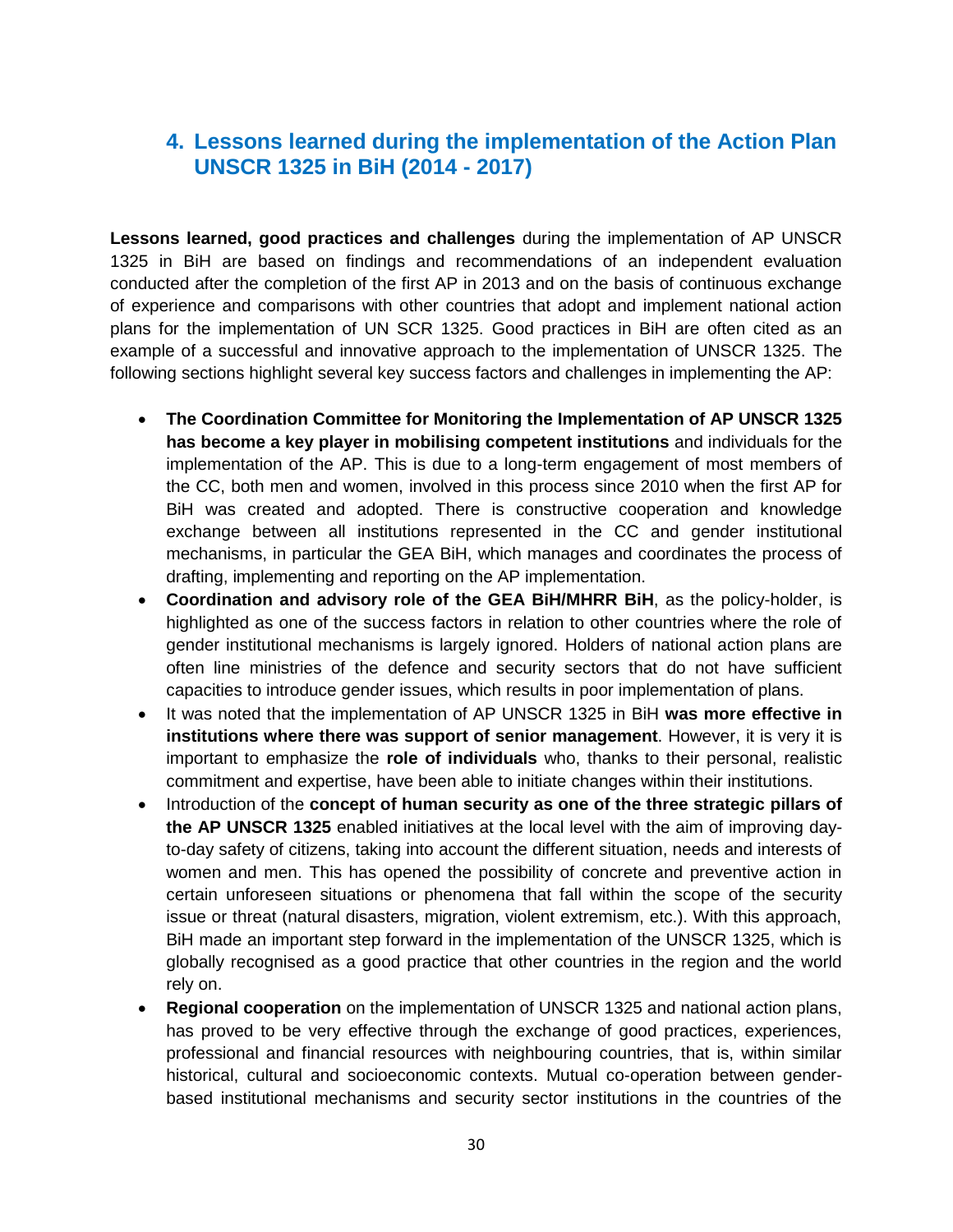region contributes to the processes of reconciliation, strengthening and preserving sustainable peace and stability in countries that were warring parties during the war from 1992 to 1995.

- Concrete results achieved by Bosnia and Herzegovina are all the more visible and there is a better understanding of the professional and wider public about the importance of UN Resolution 1325 on Women, Peace and Security. **Promotion at the international level**  has resulted in an increasing number of calls for the experiences and practices of BiH to be presented and applied especially in the countries that are in the process of adoption of national action plans (invitation to participate in the National Action Plans Academy in Vienna with over 20 countries of the world, and invitations from the competent ministries of Finland, Moldova and Albania to support the drafting of the National Action Plan according to the structure of the AP UNSCR 1325 in BiH). **International exchange of experience and practices** pointed to the fact that the success of this Action Plan, as well as other strategic and action plans in BiH related to gender equality in different areas, derives from the actual partnership of gender institutional mechanisms and relevant institutions, reflected in the systemic approach, exchange of professional capacities and learning from one another.
- **Monitoring and Evaluation Plan for the AP UNSCR 1325 (M&E Plan)**, developed with support of the Institute for Inclusive Security, has served to operationalise and oversee the implementation of the Action Plan. Based on the M&E plan and indicators, tables have been prepared for the annual operational plan of the activities of the institutions and for the annual report on the achieved results. This approach to annual planning and reporting, coordinated by the GEA BiH/MHRR BiH has significantly simplified the way information is delivered by competent institutions, the definition of concrete actions and the measurement of progress in achieving results. This is a positive example of the practical application of the M&E plan for effective oversight of public policy implementation.
- The lack of funds from the regular budgets of relevant institutions poses a challenge for the implementation of the AP UNSCR 1325. In this segment, the importance of the role of the GEA BiH/MHRR BiH was emphasised in continuing efforts to provide funds for partial financing of the activities of the AP. Also, other institutions represented in the CC, such as the BiH MoD and the BiH MoS, are trying to overcome this problem by finding additional donor funding. In addition to the funds of the FIGAP programmes intended to support the implementation of the AP, it is also important to emphasise the readiness of international organisations, such as UN agencies, OSCE and others to support certain activities in accordance with the stated needs of institutions.

Despite the evident progress, along with numerous examples of good practices, **challenges in the implementation of the AP UNSCR 1325** in BiH still remain. The mentioned **lack of financial and human resources** is an obstacle to the continued application of the principle of gender equality in competent institutions. There is still an **uneven level of commitment, understanding and implementation of the principles of gender equality** within the competent institutions. This is greatly dependant on the support of management, but also on the level of contribution and impact of individual members and members of the CC, as well as gender focal points. However, there are fewer institutions where gender equality is perceived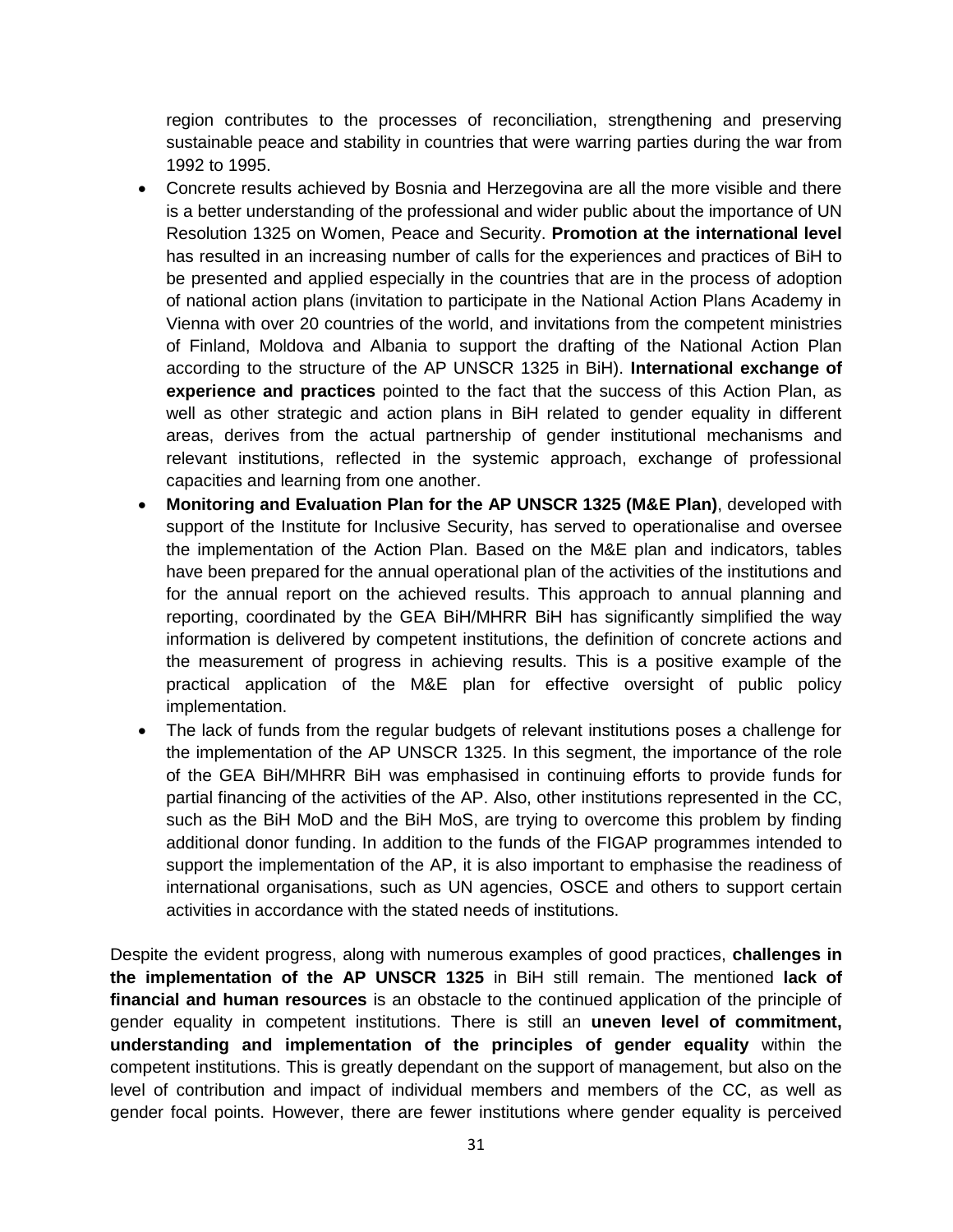only as gender-disaggregated statistics, ignoring the fact of extremely low percentage of women in the top management positions. There is a growing understanding and recognition of the benefits that women and men can have if a gender perspective is used in the work of ministries, especially financial and other benefits, taking into account the equal representation of women at different levels of decision-making, in commissions and committees, in working groups, negotiating teams, trainings, official travel abroad, etc. At the same time, there is still a concern in the context of possible changes that can disturb the established positions and benefits.

The implementation of the AP UNSCR 1325 in BiH has been assessed by the competent institutions represented in the CC as an instructive example that shows that gender-based stereotypes and barriers that still exist in institutions can be taken down by comprehensive approach and joint work.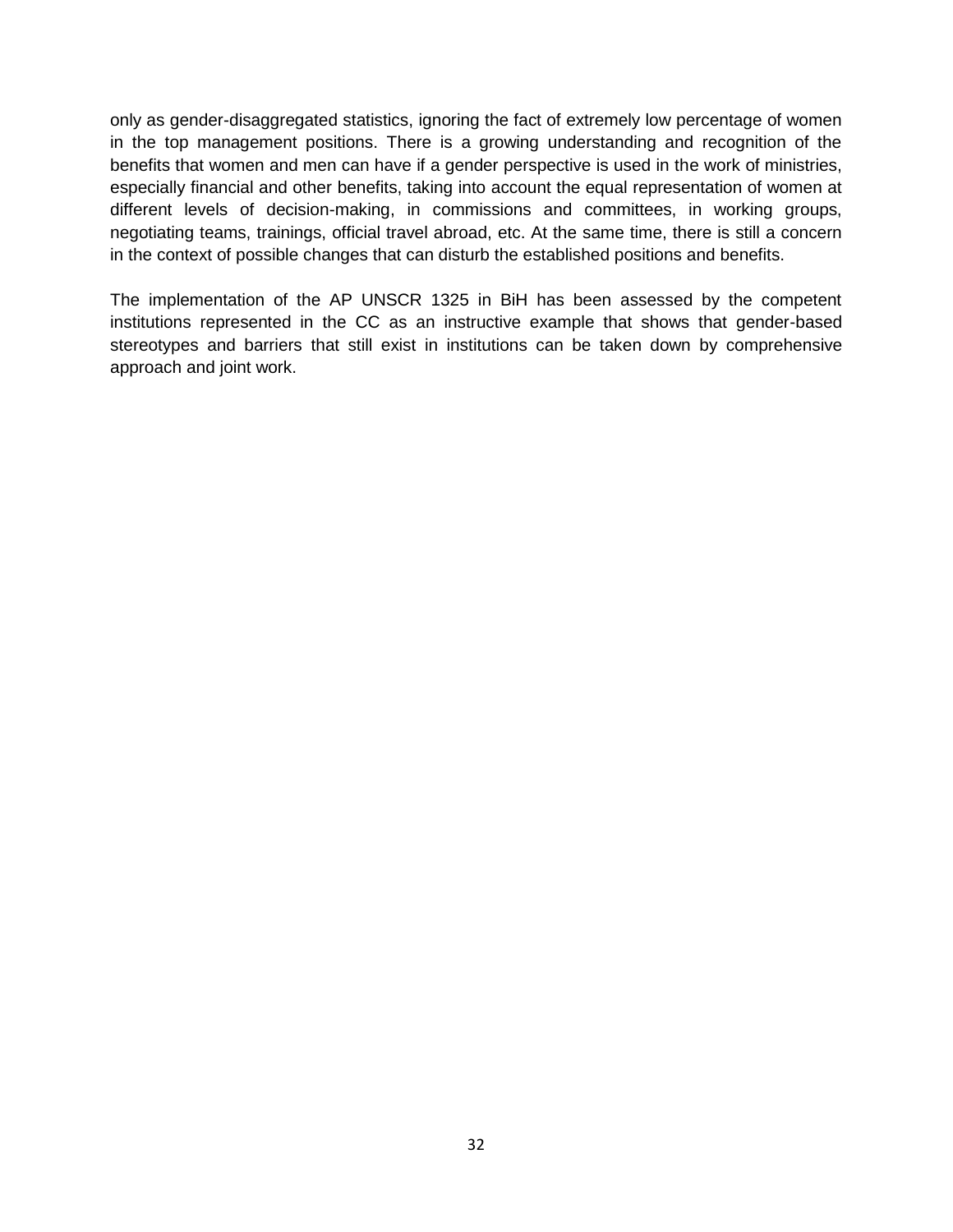# <span id="page-32-0"></span>**5. Structure of the UNSCR 1325 Action Plan in BiH (2018-2022)**

**Action Plan for the Implementation of UNSCR 1325 in BiH for 2018-2022** was made by relying on it to the structure of its predecessors, meaning that the existing strategic goals have been preserved, while certain mid-term objectives and expected results have been revised, especially in Strategic Goal 2 as presented in the following table:

|                                                                                                                                                                                                                                                                                              | <b>EQUAL PARTICIPATION</b>                                                                                                                                                                                       |                                                                                                                                                                                                                    |  |  |
|----------------------------------------------------------------------------------------------------------------------------------------------------------------------------------------------------------------------------------------------------------------------------------------------|------------------------------------------------------------------------------------------------------------------------------------------------------------------------------------------------------------------|--------------------------------------------------------------------------------------------------------------------------------------------------------------------------------------------------------------------|--|--|
| STRATEGIC GOAL 1. Enhanced participation of women in the military, police and peacekeeping<br>missions, including participation in also decision-making posts                                                                                                                                |                                                                                                                                                                                                                  |                                                                                                                                                                                                                    |  |  |
|                                                                                                                                                                                                                                                                                              | <b>MID-TERM OBJECTIVES</b>                                                                                                                                                                                       |                                                                                                                                                                                                                    |  |  |
| 1.1. Key policies, laws and<br>other regulations allow for an<br>increase in the military, police<br>and peacekeeping missions,<br>including participation in also<br>decision-making posts                                                                                                  | 1.2. Necessary preconditions<br>created to improve the position<br>and advancement of women in<br>the military, police and<br>peacekeeping missions,<br>including participation in also<br>decision-making posts | 1.3. Developed awareness on<br>the importance of participation<br>of women in decision-making<br>and<br>preserving<br>peace<br>and<br>security                                                                     |  |  |
|                                                                                                                                                                                                                                                                                              | <b>EXPECTED OUTPUTS</b>                                                                                                                                                                                          |                                                                                                                                                                                                                    |  |  |
| 1.1.1. Policies, laws and other<br>regulations are compliant with<br>international and domestic<br>standards for gender equality<br>and concrete measures<br>adopted to increase the<br>participation of women in the<br>defence and security sectors,<br>including decision-making<br>posts | 1.2.1.<br><b>Facilitated</b><br>capacity<br>building for women aimed at<br>their greater participation in<br>defence<br>and<br>security<br>the<br>decision-<br>sectors.<br>and<br>in.<br>making<br>posts         | 1.3.1. Trainings held for<br>decision-makers,<br>key<br>management and staff in the<br>defence and<br>security<br>the<br>sectors<br><b>on</b><br>importance<br>οf<br>equal<br>participation of women<br>and<br>men |  |  |
| 1.1.2. Enhanced capacities for<br>alignment of policies, laws and<br>others<br>regulations<br>with<br>international<br>domestic<br>and<br>standards for gender equality<br>adoption<br>special,<br>and<br>οf<br>affirmative<br>measures                                                      | 1.2.2. Created conditions for<br>improvement<br>οf<br>mutual<br>cooperation<br>and networking of women in<br>the defence and<br>security sectors                                                                 | 1.3.2. Conducted campaigns<br>for awareness raising of the<br>public on the importance<br>of participation of women in<br>decision-making, and defence,<br>security and<br>peace-building processes                |  |  |
|                                                                                                                                                                                                                                                                                              | <b>PROTECTION AND PREVENTION</b>                                                                                                                                                                                 |                                                                                                                                                                                                                    |  |  |
|                                                                                                                                                                                                                                                                                              | STRATEGIC GOAL 2. Enhanced level of human security from the perspective of gender equality                                                                                                                       |                                                                                                                                                                                                                    |  |  |
|                                                                                                                                                                                                                                                                                              | <b>MID-TERM OBJECTIVES</b>                                                                                                                                                                                       |                                                                                                                                                                                                                    |  |  |
| 2.1. Reduced rate of human<br>trafficking in BiH                                                                                                                                                                                                                                             | 2.2. Improved<br>support<br>and<br>victims<br>assistance<br>to<br><b>of</b><br>conflict-related sexual violence<br>and other forms of violence                                                                   | 2.3.<br><b>Improved</b><br>gender-<br>responsive<br>and<br>approach<br>support systems in conditions<br>of the current security threats<br>and challenges                                                          |  |  |
|                                                                                                                                                                                                                                                                                              | <b>EXPECTED OUTPUTS</b>                                                                                                                                                                                          |                                                                                                                                                                                                                    |  |  |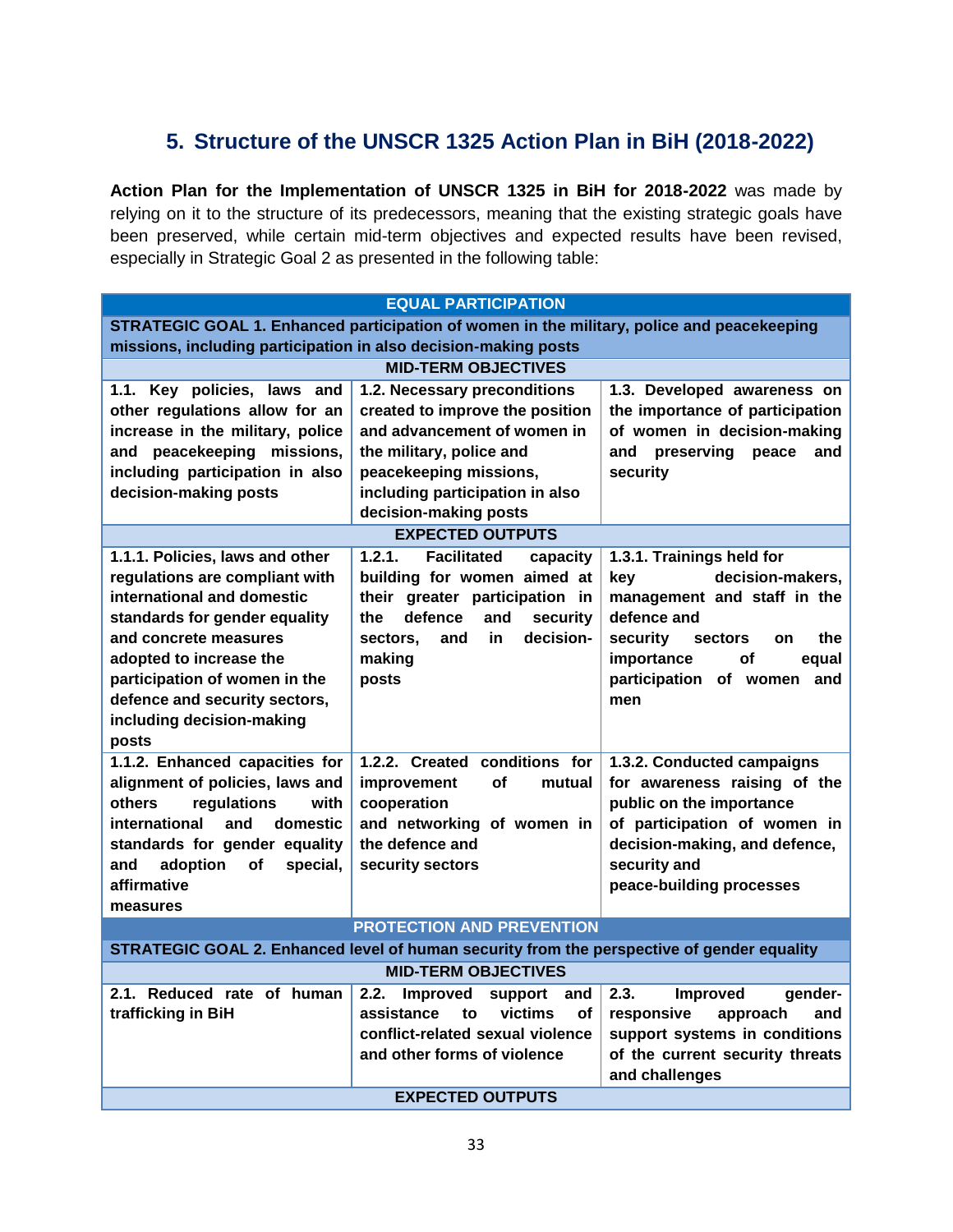| 2.1.1. Legal mechanisms and                                                             | 2.2.1. Improved legal               |                          | 2.3.1. Gender-sensitive        |
|-----------------------------------------------------------------------------------------|-------------------------------------|--------------------------|--------------------------------|
| appropriate measures applied                                                            | framework and mechanisms            |                          | approach applied (or gender-   |
| to combat human trafficking,                                                            | for exercising the rights           |                          | responsive perspective         |
| especially of women and girls                                                           | of survivors of CRSV and            |                          | introduced) into programmes    |
|                                                                                         | other forms of violence             |                          | and measures to reduce mine    |
|                                                                                         |                                     |                          | threat                         |
| 2.1.2. Facilitated                                                                      | 2.2.2. Compensation and             |                          | 2.3.2. Created preventive      |
| capacity building for                                                                   | benefits /                          |                          | measures and established       |
| prevention and combating                                                                | rehabilitation available to         |                          | conditions for gender-         |
| human trafficking and                                                                   | victims of CRSV and other           |                          | responsive approach to         |
| awareness raising about the                                                             | forms of violence during the        |                          | current security               |
| problem                                                                                 | war                                 |                          |                                |
| of trafficking in women and                                                             |                                     |                          |                                |
| girls                                                                                   |                                     |                          |                                |
|                                                                                         | <b>COORDINATION AND PARTNERSHIP</b> |                          |                                |
| STRATEGIC GOAL 3. Improved conditions and access to the implementation of AP UNSCR 1325 |                                     |                          |                                |
|                                                                                         | <b>MID-TERM OBJECTIVES</b>          |                          |                                |
| Improved coordination mechanisms and<br>3.1.                                            |                                     | 3.2.<br><b>Improved</b>  | cooperation<br>with<br>other   |
| instruments for implementation of AP UNSCR                                              |                                     | stakeholders             |                                |
| 1325                                                                                    |                                     |                          |                                |
|                                                                                         | <b>EXPECTED OUTPUTS</b>             |                          |                                |
| 3.1.1. Reinforced institutional                                                         |                                     |                          | 3.2.1 Enhanced cooperation and |
| mechanisms for coordination,                                                            |                                     | coordination with        |                                |
| implementation and monitoring of AP UNSCR                                               |                                     | organisations,           |                                |
| 1325                                                                                    |                                     | civil society,           |                                |
|                                                                                         |                                     | academia and the media   |                                |
| 3.2.1. Enhanced instruments for                                                         |                                     | 3.2.3. Improved regional |                                |
| introduction and application of                                                         |                                     | and international        |                                |
| principles of gender equality in the defence and                                        |                                     |                          | cooperation and exchange of    |
| security sectors (gender-responsive                                                     |                                     | information on the       |                                |
| statistics, gender analysis, gender-responsive                                          |                                     |                          | implementation of UNSCR 1325   |
| budgeting)                                                                              |                                     |                          |                                |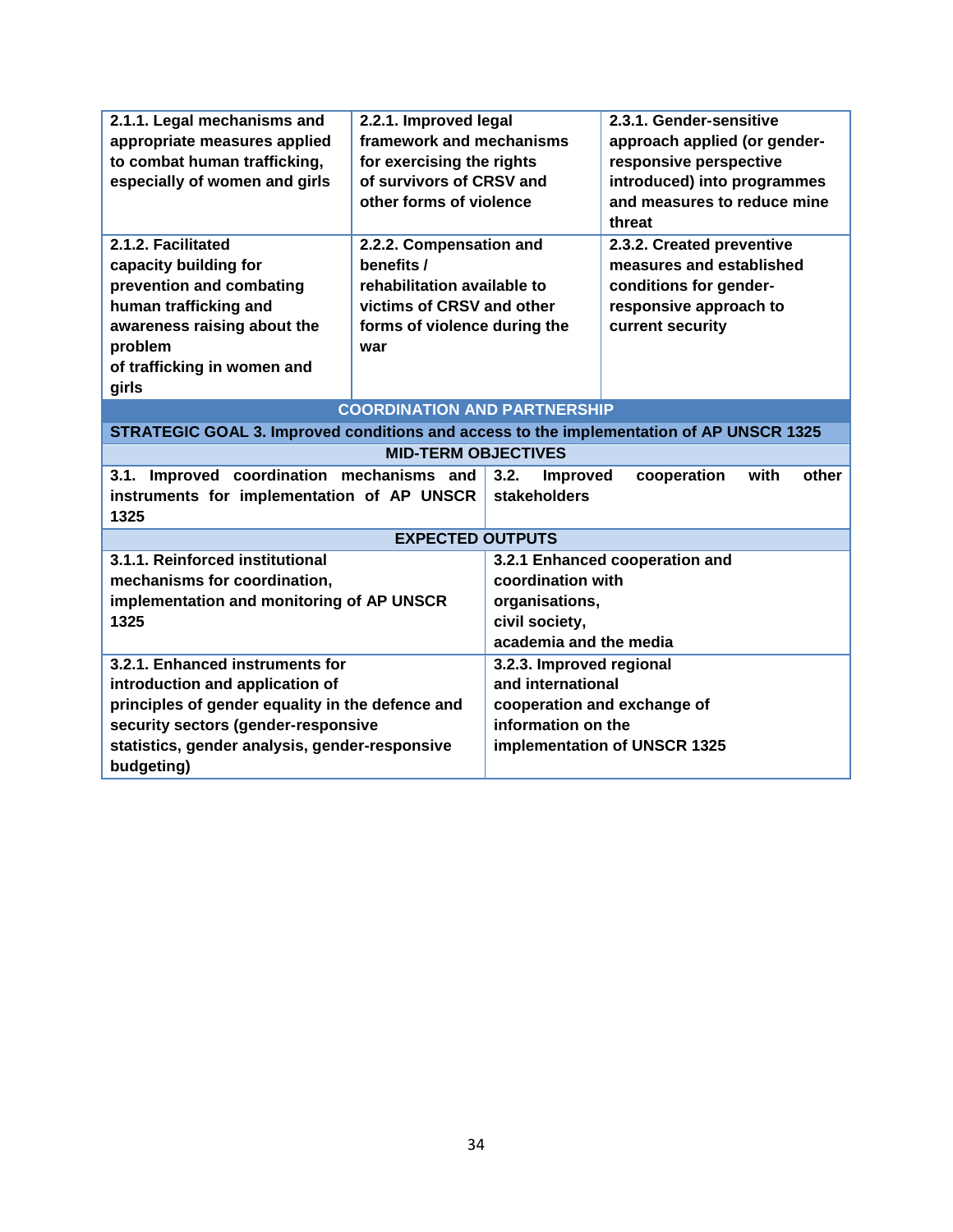# <span id="page-34-0"></span>**6. Monitoring and Evaluation**

The basic mechanism for monitoring the implementation of the Action Plan for the implementation of the UNSCR 1325 in Bosnia and Herzegovina is the **Coordination Committee**, consisting of members, both men and women, from the security sector institutions and one member representing the non-governmental sector in BiH. The Coordination Committee is appointed for the duration of the Action Plan.

In accordance with the Rules of Procedure, the Coordination Committee is responsible, among other, for the following:

- a) Reviews and adopts annual operational plans for the implementation of the Action Plan;
- b) Coordinates the implementation of the Action Plan activities in relevant institutions, international organisations and non-governmental organisations;
- c) Reviews and proposes annual reports on the implementation of the Action Plan to the Council of Ministers of Bosnia and Herzegovina for adoption;
- d) Follows other activities that are focused on the implementation of the UNSCR 1325 in BiH.

The work of the Coordination Committee for monitoring the Action Plan for the Implementation of UNSCR 1325 in BiH has been recognised in BiH and in the region, as an example of extremely good practice of action, interest and cooperation of relevant institutions in the implementation of strategic documents.

During an independent assessment of the implementation of the first AP UNSCR 1325, the need for a more efficient monitoring and evaluation system was identified. The action plan had too many indicators that were difficult to monitor and control. This resulted in the lack of a single reporting system in relevant institutions. Almost all indicators were quantitative in nature, which prevented the monitoring of progress in reaching the strategic and mid-term objectives, as well as qualitative institutional and, in general, social changes in achieving gender equality in defence and security.

Based on the evaluation recommendations, the **Monitoring and Evaluation Plan for the second AP UNSCR 1325** was developed with quantitative and qualitative indicators for each goal and the expected result. The significance of this plan is its concrete application in practice. Guided by the indicators as set, participatory process of developing annual operational plans of activities, monitoring of implementation, and annual reporting has been significantly simplified and improved. This approach to the annual planning and reporting, coordinated by the GEA BiH/MHRR BiH, has significantly simplified the way information is delivered from the competent institutions, the definition of concrete actions and the measurement of progress in achieving results, and it will continue during the implementation of the AP UNSCR 1325 for 2018-2022.

30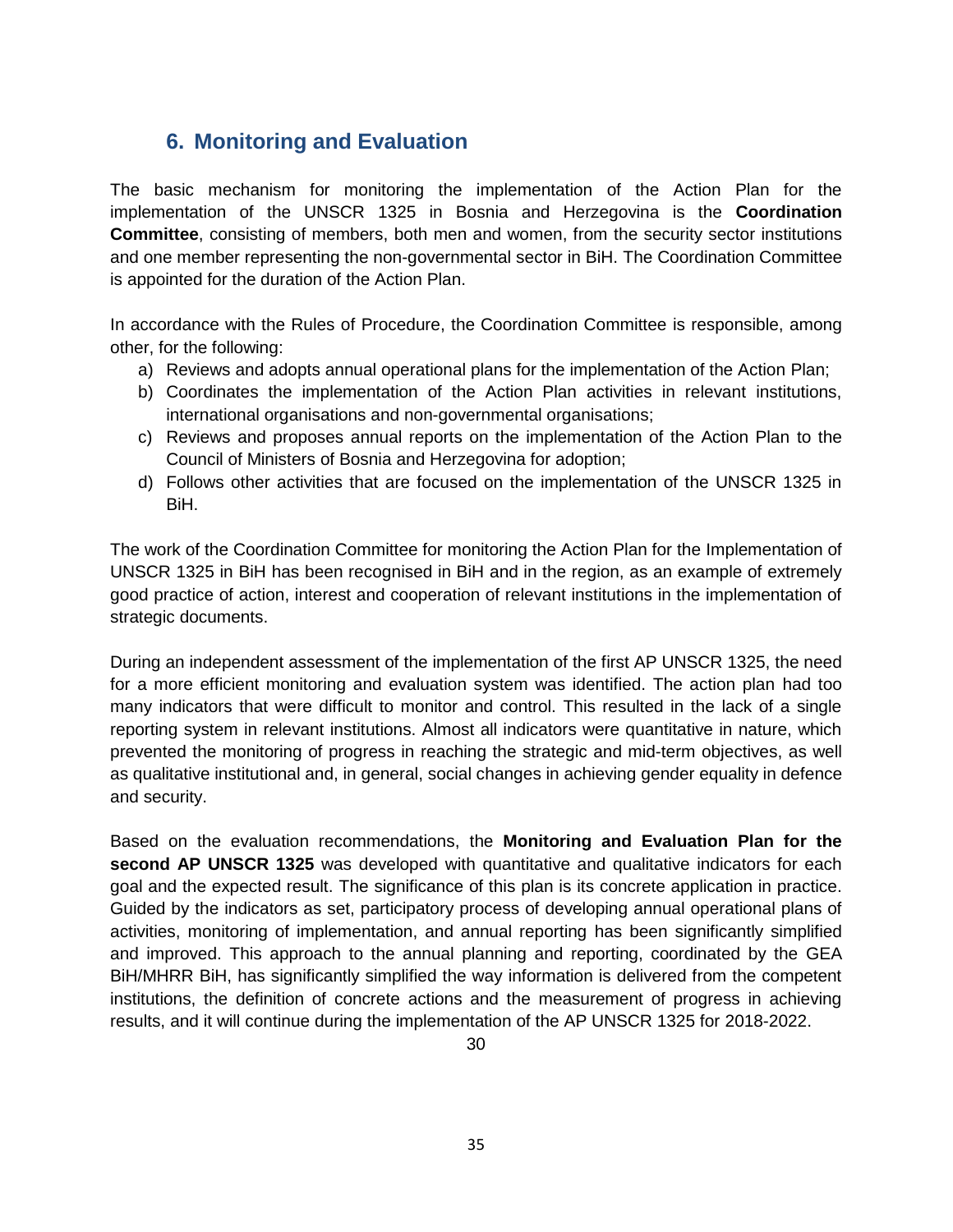# <span id="page-35-0"></span>**7. Glossary of terms**

#### **Gender**

Refers to the social differences between men and women. Gender identifies socially, culturally, politically and economically determined relations between women and men. Gender relations vary from one place to another, as well as in time; they are changing in relation to changing circumstances. Sex, on the other hand, identifies biological differences between women and men, which remain constant.

#### **•** Gender budgeting

Applying a gender perspective to financial plans and budgetary processes, taking into account the needs and priorities of (different groups) of women and men, bearing in mind the various roles they have in the family, at the workplace and in society. For the Council of Europe, gender budgeting is the application of gender mainstreaming in the budget process. This means a gender-based assessment of the budget, adjustment of the gender perspective to all levels of the budget process, and the restructuring of revenues and expenditures in order to promote gender equality.

#### **Gender mainstreaming**

The process of assessing the impact that women and men have on all planned activities, including the legal framework, policies and programmes, in all areas of social action and at all levels. Gender mainstreaming is a strategy by which issues and experiences of women and men turn into an integral part of the development, implementation, monitoring and evaluation of policies and programmes in all political, economic and social spheres. This is done in a way that ensures that women and men equally benefit, and that inequality is not supported. The ultimate goal of mainstreaming is to achieve gender equality (definition of the Economic and Social Council of the United Nations – ECOSOC, July 1997). For the Council of Europe, gender mainstreaming is "(re)organising, improving, developing and evaluating the policy process so that the gender equality perspective is embedded in all policies, at all levels and at all stages by actors involved in policy making."

#### **Gender-based discrimination**

Gender-based discrimination is any disadvantageous position of any individual or group based on gender, which hampers or denies recognition, enjoyment or exercise of human rights or freedoms to individuals or groups.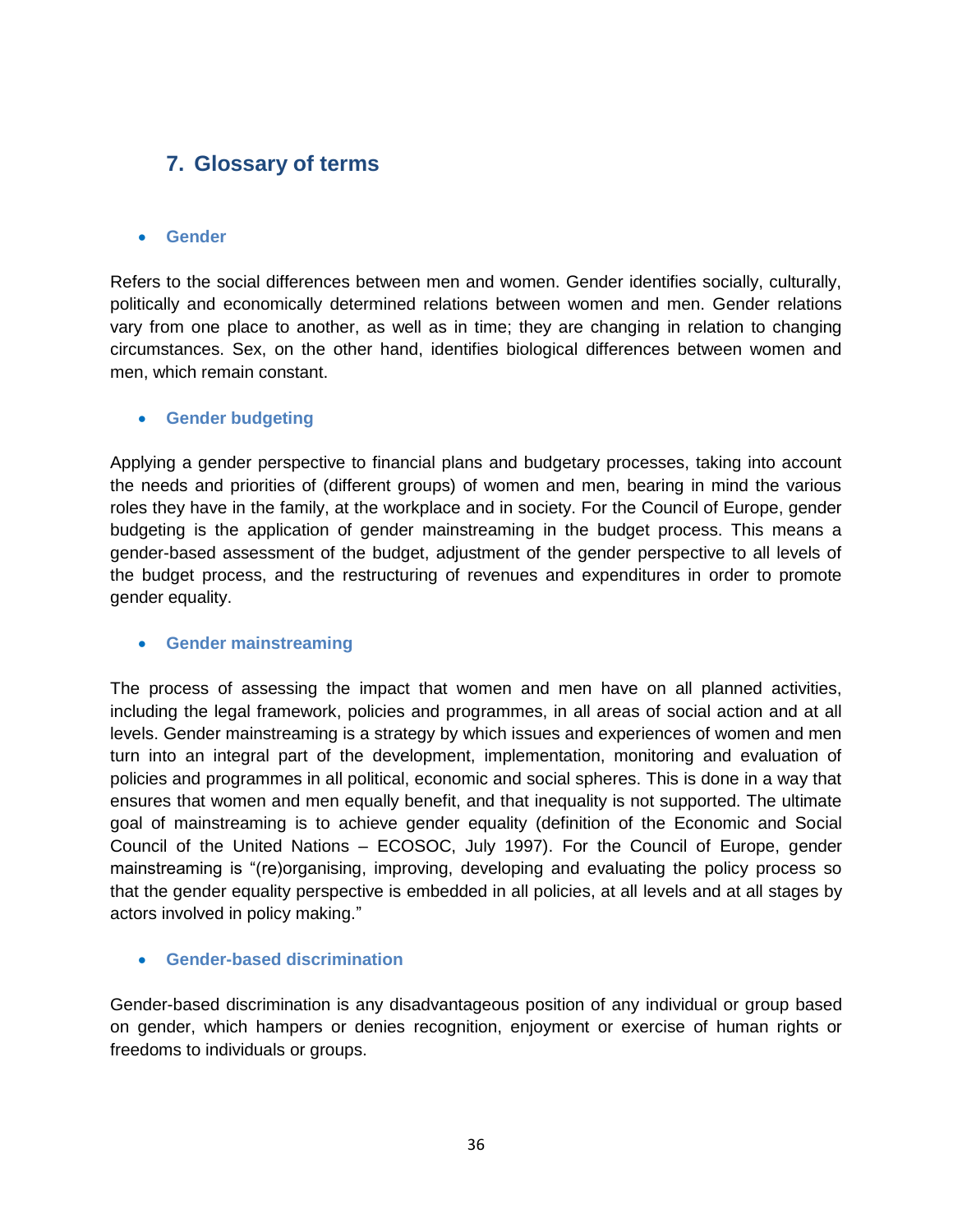#### **Human security**

In the last few decades, there are less interstate conflicts, while the number of insurgencies, terrorism and conflicts within state borders has increased. Changes in the nature of the conflict require changes in the answers to these. Human security is a look at the state's security with a focus on individuals. It emphasises the importance of day-to-day people's security by improving public services and poverty reduction programmes. In 1994, the UN introduced the concept of human security, whose basic components are "freedom from fear and freedom from scarcity". Therefore, key issues related to human security are personal (physical) security, economics, health, environment and community safety. Internal empowerment improves national, regional and global stability, which ultimately leads to a reduction in the incidence of conflicts.<sup>30</sup>

#### **Capacity building**

Targeted training for improving the knowledge and skills of duty-holders for effective implementation of strategies, policies, programmes and projects.

**Impact**

 $\overline{a}$ 

Long-term impact (positive or negative, deliberate or accidental) of certain strategies, policies, programmes or projects on duty-holders, as well as on current social circumstances.<sup>31</sup>

#### **Indicators (quantitative and qualitative)**

Quantitative or qualitative variables that enable simple and reliable measurement of achievements and changes associated with a particular intervention, as well as assistance in assessing the performance of an organisation/institution in relation to the set goal. $32$ 

**Mid-term deliverables**

The likely or achieved impacts of the programme, policy or project half way into implementation.

#### **Monitoring and Evaluation Plan**

A data collection strategy that provides the necessary information for an effective monitoring and evolution system. The plan documents baseline data, projected targets, data sources, data collection tools, and quantitative and/or qualitative indicators for assessing progress in

<sup>30</sup> UNDP 2013, *2013 Development Report of the Society – The Rise of the South: Human Progress in the World of Diversity*.

<sup>31</sup> Gorgens, Marelize and Jody Zall Zusek, *Making Monitoring and Evaluation Systems Work*, World Bank, Washington DC: 2009.

<sup>32</sup> Kusek Jody and Ray Rist, *A Handbook for Development Practitioners: Ten Steps to a Results-Based Monitoring and Evaluation System*. World Bank, Washington DC: 2004.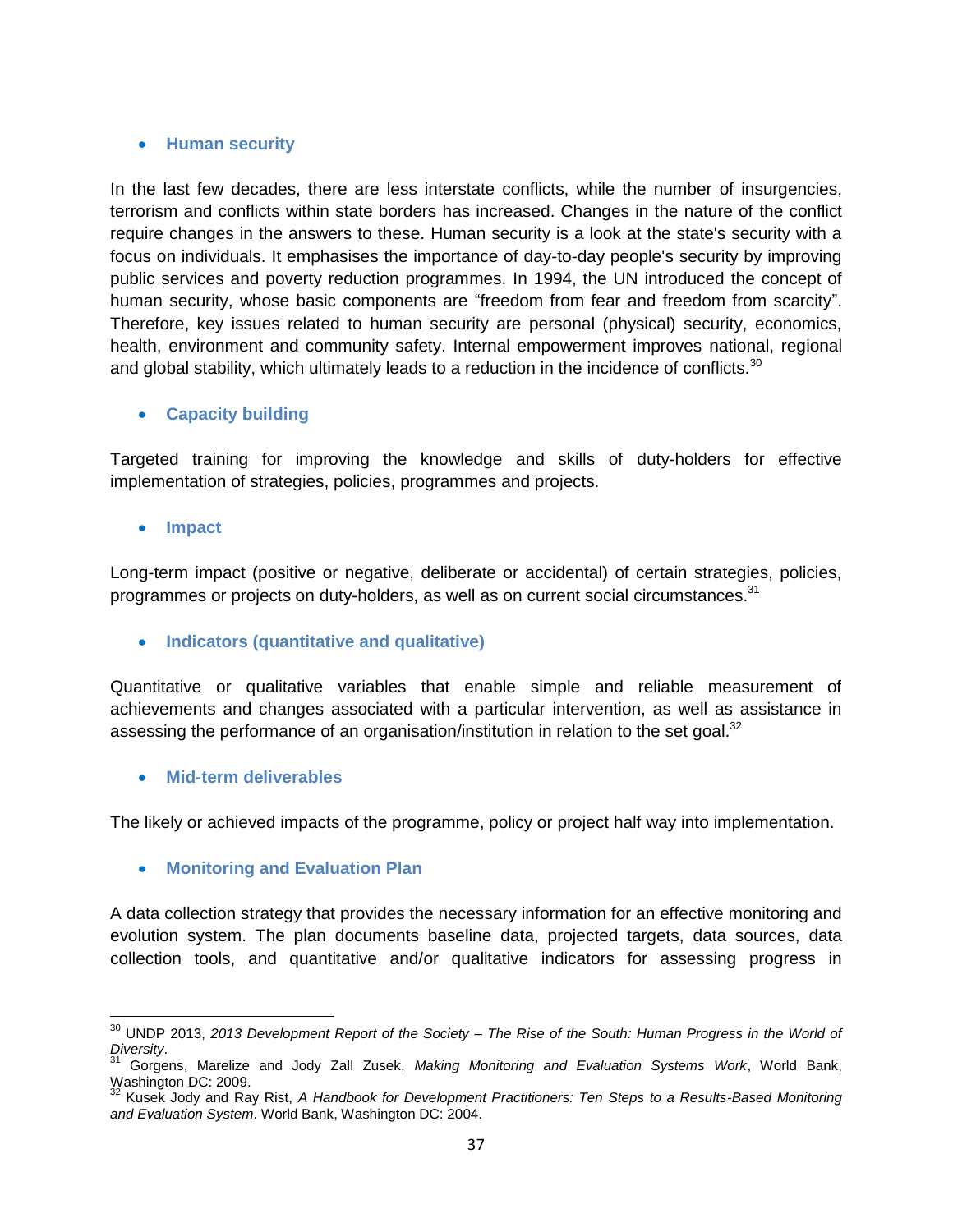implementing a particular strategy, policy, programme, project or activity. The plan also clearly sets out deadlines, liability holders, and reporting methods.

**Monitoring and Evaluation System**

Methods for collecting data, defining the necessary human resources, reporting and evaluation mechanisms, and technology that promptly provides information to those who implement the strategy, policy, programme or project. The purpose of this information is to better inform key stakeholders in order to achieve all the set goals.<sup>33</sup>

**Outcome**

 $\overline{a}$ 

The likely or achieved final output of a product, goods or service as a result of a particular intervention.<sup>34</sup>

<sup>33</sup> Gorgens, Marelize and Jody Zall Zusek. *Making Monitoring and Evaluation Systems Work*. World Bank, Washington, Iviarelize Washington, DC: 2009.

<sup>34</sup> Kusek, Jody and Ray Rist. *A Handbook for Development Practitioners: Ten Steps to a Results-Based Monitoring and Evaluation System*. World Bank, Washington DC: 2004.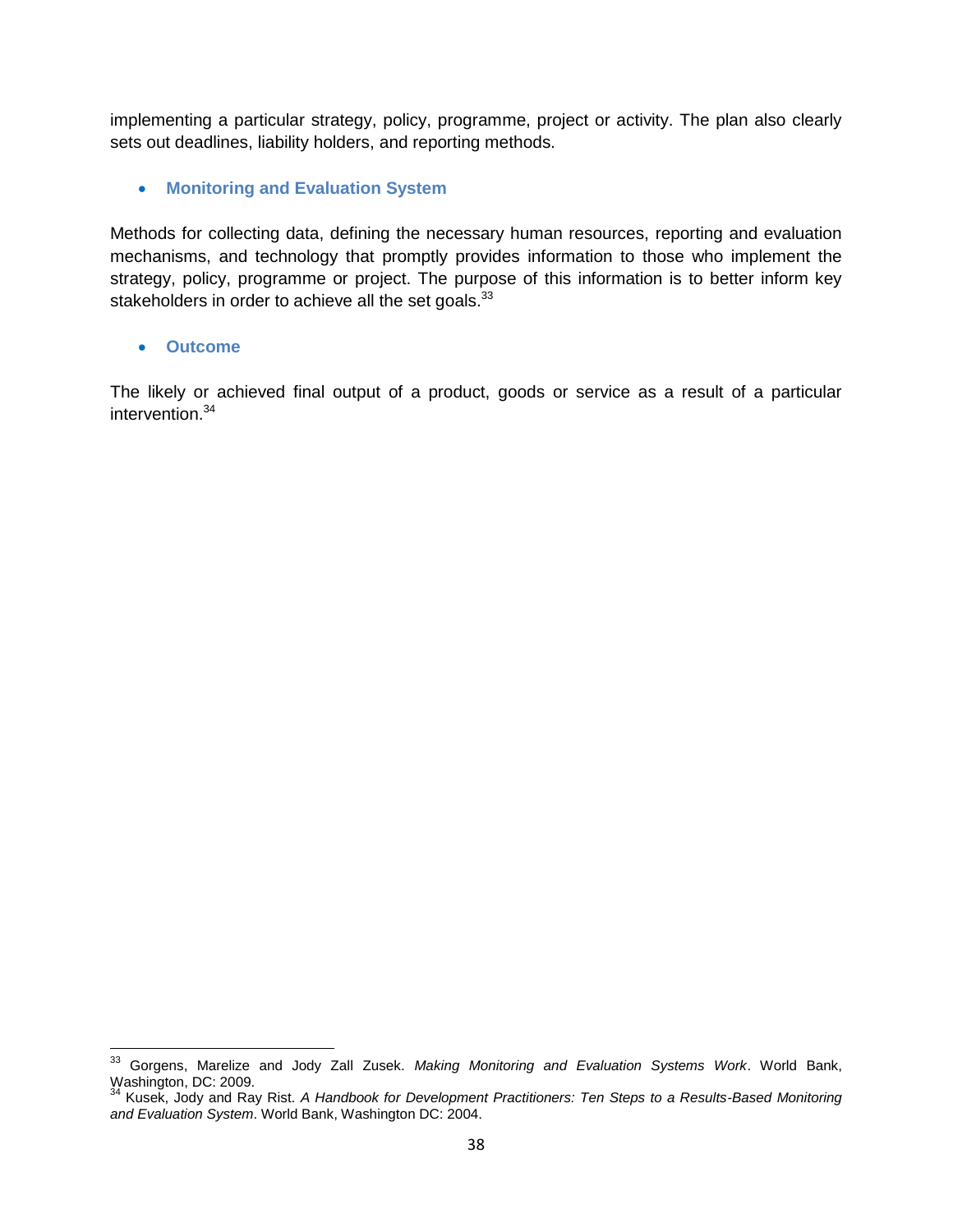# **8. Goals and Activities of the 2018-2022 Action Plan for the Implementation of UNSCR**

# **STRATEGIC GOAL 1. Enhanced participation of women in the military, police and peacekeeping missions, including also participation in decision-making posts**

**Mid-Term Objective 1.1. Key policies, laws and other regulations facilitate an increase in participation of women in the military, police and peacekeeping missions, including also decision-making posts**

<span id="page-38-0"></span>

| .<br><b>Expected output</b>                                                                                                                                                                                                                                                                                    | <b>Activity</b>                                                                                                                                                                                                                                                                                                                                                           | <b>Implementing body</b>                                                                                                                                                                                                                                                                                                                                                                                                                                                                                                | <b>Deadline</b> | Source of funding                                      |
|----------------------------------------------------------------------------------------------------------------------------------------------------------------------------------------------------------------------------------------------------------------------------------------------------------------|---------------------------------------------------------------------------------------------------------------------------------------------------------------------------------------------------------------------------------------------------------------------------------------------------------------------------------------------------------------------------|-------------------------------------------------------------------------------------------------------------------------------------------------------------------------------------------------------------------------------------------------------------------------------------------------------------------------------------------------------------------------------------------------------------------------------------------------------------------------------------------------------------------------|-----------------|--------------------------------------------------------|
| 1.1.1.<br>Policies, laws and other<br>regulations are<br>compliant with<br>international and<br>domestic standards for<br>gender equality and<br>concrete measures<br>adopted to increase the<br>participation of women<br>in the defence and<br>security sectors,<br>including also decision-<br>making posts | Continuation of work on alignment of<br>policies, laws, by-laws and other<br>regulations in the military and<br>police structures with national and<br>international standards for gender<br>equality, especially those related to<br>recruitment, career advancement and<br>a balance of professional and family<br>life of women in the defence and<br>security system. | BiH Ministry of Defence (MoD<br>BiH), BiH Ministry of Security<br>(BiH MoS), State Investigation<br>and Protection Agency (SIPA),<br>BiH Border Police (BP BiH),<br>Directorate for Coordination of<br>Police Bodies of BiH (DCPB),<br>FBiH Ministry of Interior (FBiH<br>Mol), FBiH Police Administration<br>(FBiH PA), Brčko District Police<br>(BD BiH)<br><b>Partners:</b><br>Gender Equality Agency of BiH,<br>BiH Ministry of Human Rights<br>and Refugees (GEA BiH/MHRR<br>BiH), FBiH Gender Centre (FBiH<br>GC) | Continuous      | Budgets of competent<br>institutions, donor<br>funding |
|                                                                                                                                                                                                                                                                                                                | Developing monitoring and reporting<br>tools on the implementation of<br>aligned regulations (by institutions<br>that adopt, implement and supervise<br>the aligned regulations)                                                                                                                                                                                          | BiH MoD, BiH MoS, SIPA, BiH<br>BP, BiH DCPB, FBiH Mol-FBiH<br>PA, BD BiH Police<br><b>Partners:</b><br>GEA BiH / MHRR BiH, FBiH GC                                                                                                                                                                                                                                                                                                                                                                                      | 2018-2019       | Budgets of competent<br>institutions                   |
|                                                                                                                                                                                                                                                                                                                | Analysis and identification of<br>obstacles (visible and hidden) for<br>greater participation and promotion<br>of women in the defence and<br>security system, including decision-<br>making posts (examine the reasons<br>that directly affect                                                                                                                           | BiH MoD, BiH MoS, SIPA, BiH<br>BP, BiH DCPB, FBiH Mol-FBiH<br>PA, BD BiH Police<br><b>Partners:</b><br>GEA BiH / MHRR BiH, FBiH GC                                                                                                                                                                                                                                                                                                                                                                                      | Annually        | Budgets of competent<br>institutions                   |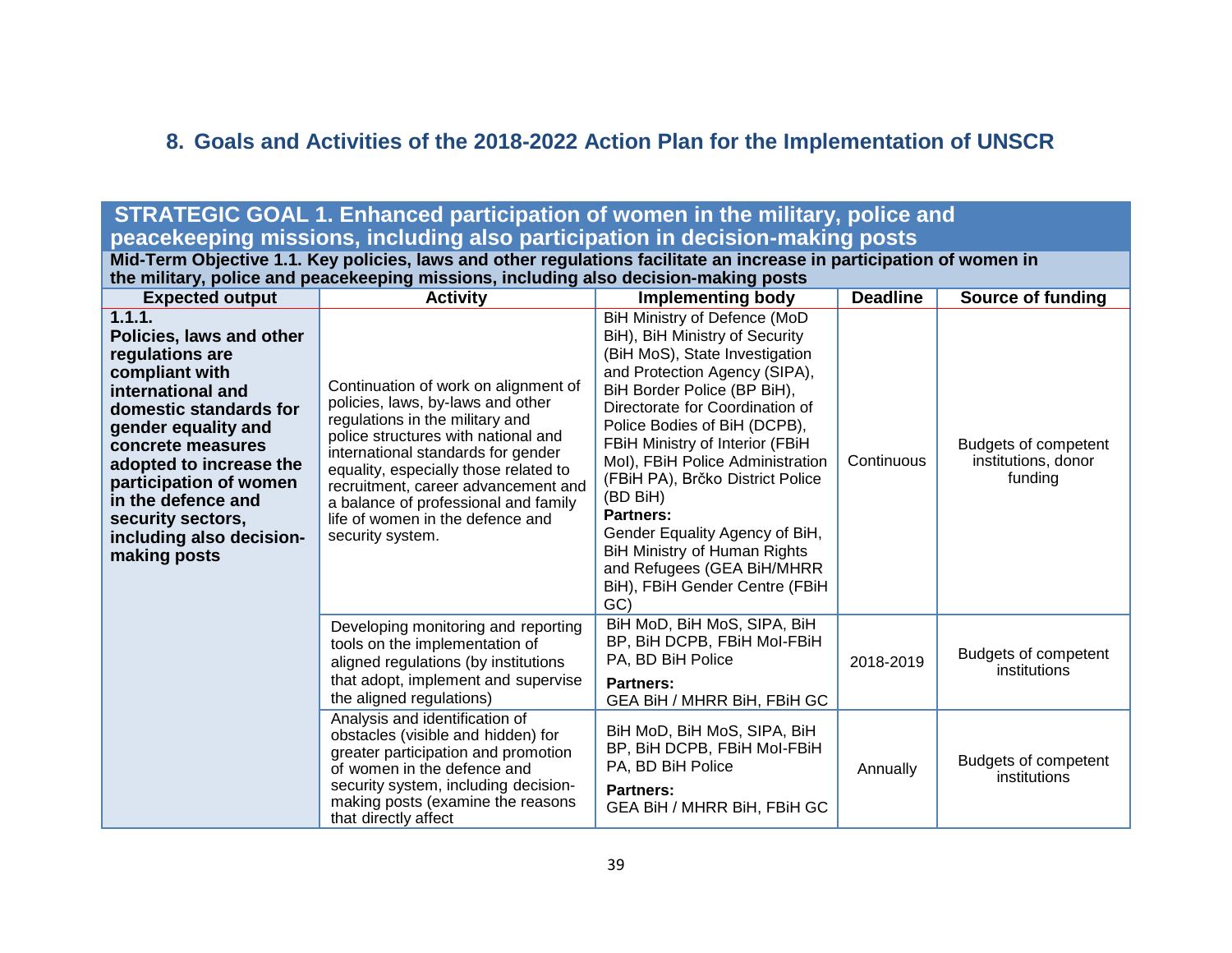|                                                                                                           | employment/recruitment of women<br>and career guidance)                                                                                                                                                                                                                                                                         |                                                                                                                                    |                 |                                                        |
|-----------------------------------------------------------------------------------------------------------|---------------------------------------------------------------------------------------------------------------------------------------------------------------------------------------------------------------------------------------------------------------------------------------------------------------------------------|------------------------------------------------------------------------------------------------------------------------------------|-----------------|--------------------------------------------------------|
|                                                                                                           | Developing and adopting specific,<br>affirmative measures aimed at<br>eliminating the existing obstacles for<br>greater participation of women in the<br>defence and security sectors,<br>including decision-making posts<br>(quotas, recommendations,<br>guidelines, criteria, institutional<br>programmes of measures, etc.). | BiH MoD, BiH MoS, SIPA, BiH<br>BP, BiH DCPB, FBiH Mol-FBiH<br>PA, BD BiH Police<br><b>Partners:</b><br>GEA BiH / MHRR BiH, FBiH GC | Continuous      | Budgets of competent<br>institutions, donor<br>funding |
| 1.1.2.<br><b>Enhanced capacities for</b><br>alignment of policies,<br>laws and others<br>regulations with | Analysis of the application of aligned<br>policies, laws, by-laws and other<br>regulations, and adopted affirmative<br>measures, with recommendations<br>for improvement                                                                                                                                                        | <b>GEA BiH / MHRR BiH</b><br>Partners:<br>BiH MoD, BiH MoS, SIPA, BiH<br>BP, BiH DCPB, FBiH Mol-FBiH<br>PA, BD BiH Police          | 2019-2022       | Donor funding                                          |
| international and<br>domestic standards for<br>gender equality and<br>adoption of special,<br>affirmative | Organising continuous training of<br>civil servants on alignment of laws<br>and internal regulations with the Law<br>on Gender Equality in BiH (in<br>accordance with the Activity Plan of<br>the BiH CSA)                                                                                                                      | <b>BiH Civil Service Agency (ADS</b><br>BIH)<br><b>Partners:</b><br>GEA BiH / MHRR BiH, FBiH GC                                    | Continuous      | Budgets of competent<br>institutions, donor<br>funding |
| measures                                                                                                  | Organising continuous training for<br>staff working on the preparation of<br>new and alignment of the existing<br>policies, laws and other regulations,<br>and proposing and developing<br>affirmative measures in the defence<br>and security sectors                                                                          | GEA BiH / MHRR BiH, FBiH GC<br><b>Partners:</b><br>BiH MoD, BiH MoS, SIPA, BiH<br>BP, BiH DCPB, FBiH Mol-FBiH<br>PA, BD BiH Police | Annual          | Budgets of competent<br>institutions, donor<br>funding |
|                                                                                                           | Mid-Term Objective 1.2. Necessary preconditions created to improve the position and advancement of women in the<br>military, police and peacekeeping missions, including participation in also decision-making posts                                                                                                            |                                                                                                                                    |                 |                                                        |
| <b>Expected output</b>                                                                                    | <b>Activity</b>                                                                                                                                                                                                                                                                                                                 | <b>Implementing body</b>                                                                                                           | <b>Deadline</b> | Source of funding                                      |
| 1.2.1<br><b>Facilitated capacity</b><br>building for women<br>aimed at their greater                      | Organising training for developing<br>leadership capacity of women to<br>participate in decision-making<br>processes                                                                                                                                                                                                            | <b>GEA BIH/MHRR BIH, FBIH GC</b><br><b>Partners:</b><br>NGOs and international<br>organisations                                    | 2019-2021       | Donor funding                                          |
| participation in the<br>defence and security<br>sectors, and in decision-                                 | Undertake necessary steps to create<br>equal opportunities in practice in<br>education, employment, professional<br>development, career guidance and<br>advancement of women in the                                                                                                                                             | BiH MoD, BiH MoS, SIPA, BiH<br>BP, BiH DCPB, FBIH Mol-FBIH<br>PA, BD BiH Police                                                    | Continuous      | Budgets of competent<br>institutions, donor<br>funding |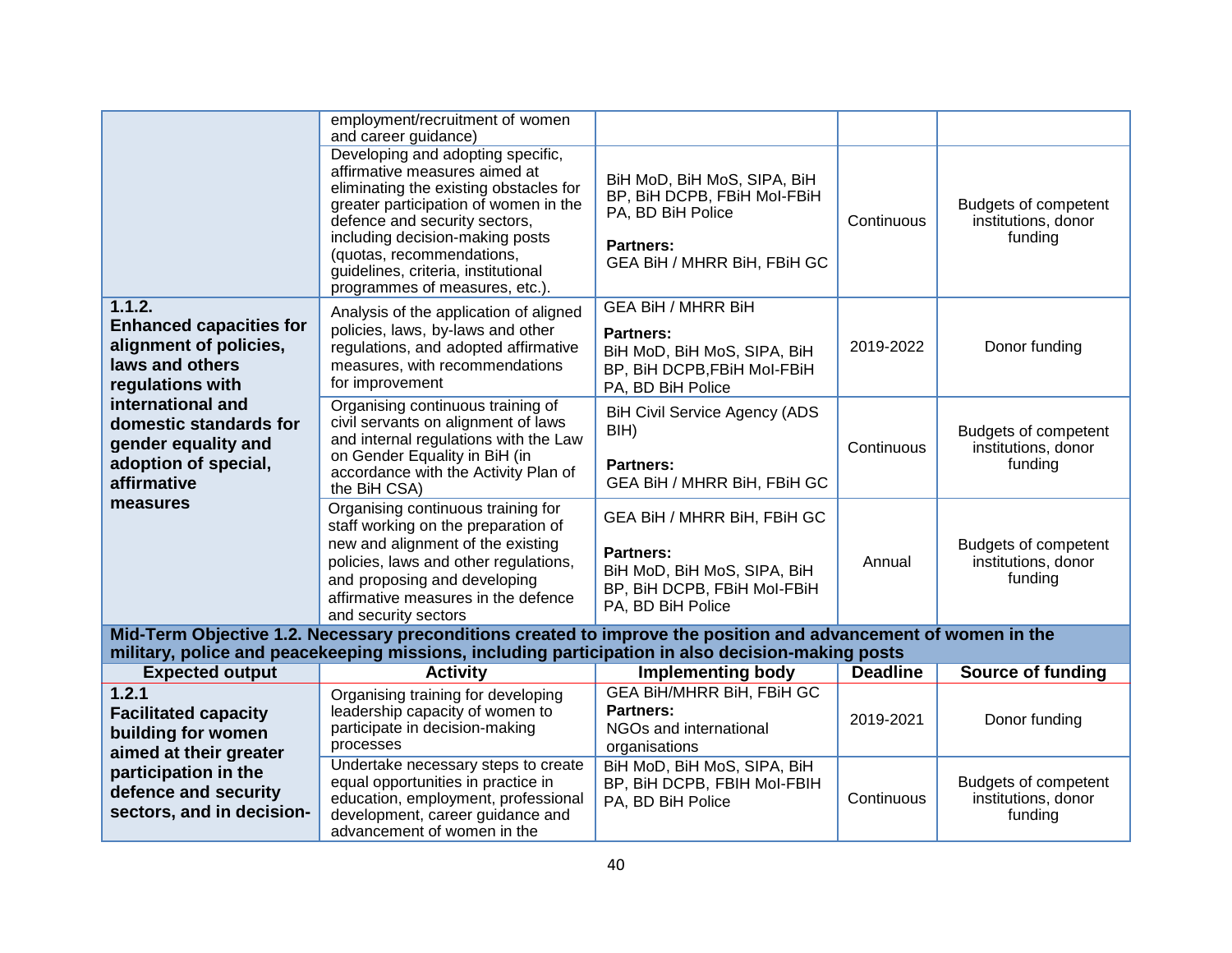| making<br>posts                                                                                                                     | defence and security sectors,<br>including military diplomatic<br>missions.                                                                                                                                                                                        | <b>Partners:</b><br>GEA BiH / MHRR BiH, FBiH GC                                                                                                                                                               |                 |                                                               |
|-------------------------------------------------------------------------------------------------------------------------------------|--------------------------------------------------------------------------------------------------------------------------------------------------------------------------------------------------------------------------------------------------------------------|---------------------------------------------------------------------------------------------------------------------------------------------------------------------------------------------------------------|-----------------|---------------------------------------------------------------|
| 1.2.2<br><b>Created conditions for</b><br>improvement of mutual<br>cooperation<br>and networking of<br>women in the defence         | Support to the work of the Network of<br>Women Police Officers (educational,<br>promotional and advocacy activities<br>aimed at improving the position of<br>women in police structures)                                                                           | GEA BIH/MHRR BIH, BIH MoS,<br>FBiH GC, FBIH MOI-FBIH PA<br><b>Partners:</b><br>Association Network of Women<br>Police Officers and other NGOs,<br>international organisations                                 | 2018-2021       | Donor funding                                                 |
| and<br>security sectors                                                                                                             | Initiating further networking of women<br>in the defence and security system,<br>mutually reinforcing cooperation,<br>exchange of experiences and<br>positive practice                                                                                             | BiH MoS, BiH MoD, FBIH Mol-<br><b>FBIH PA</b><br><b>Partners:</b><br>Association Network of Women<br>Police Officers and other NGOs,<br>GEA BiH / MHRR BiH, FBiH GC                                           | Continuous      | Budgets of competent<br>institutions                          |
| preserving peace and security                                                                                                       | Mid-Term Objective 1.3. Developed awareness on the importance of participation of women in decision-making and                                                                                                                                                     |                                                                                                                                                                                                               |                 |                                                               |
| <b>Expected output</b>                                                                                                              | <b>Activity</b>                                                                                                                                                                                                                                                    | <b>Implementing body</b>                                                                                                                                                                                      | <b>Deadline</b> | Source of funding                                             |
| 1.3.1<br><b>Trainings held for</b><br>key decision-makers,<br>management and staff<br>in the defence and<br>security sectors on the | Continuing work on the introduction<br>of gender perspective in training<br>curricula for police officers, with the<br>goal of increasing knowledge about<br>the implementation and application<br>of the principle of gender equality in<br>the security sector.  | BiH MoS, SIPA, BiH BP, BiH<br>DCPB, Agency for Training and<br>Professional Development of<br>Personnel (AEPTM), FBIH Mol-<br>FBIH PA, FBiH Police Academy<br><b>Partners:</b><br>GEA BiH / MHRR BiH, FBiH GC | Continuous      | <b>Budgets of competent</b><br>institutions, donor<br>funding |
| importance of equal<br>participation of women<br>and men                                                                            | Continuing to include topics related<br>to introduction and application of the<br>principle of gender equality<br>(advanced trainings) in all aspects of<br>training for members of the BiH<br><b>Armed Forces</b>                                                 | BiH MoD and BiH AF<br><b>Partners:</b><br>GEA BiH / MHRR BiH, NGOs,<br>international organisations                                                                                                            | Continuous      | <b>Budgets of competent</b><br>institutions, donor<br>funding |
|                                                                                                                                     | Continuing to include topics from UN<br>Resolution 1325 and related<br>resolutions on the position and role<br>of women in conflict and post-<br>conflict situations, gender-based<br>violence, etc. in advance training for<br>peacekeepers as well as diplomatic | BiH MoS, BiH MoD, MFA BiH<br><b>Partners:</b><br>GEA BiH // MHRR BiH, FBiH<br><b>GC</b>                                                                                                                       | Continuous      | Budgets of competent<br>institutions, donor<br>funding        |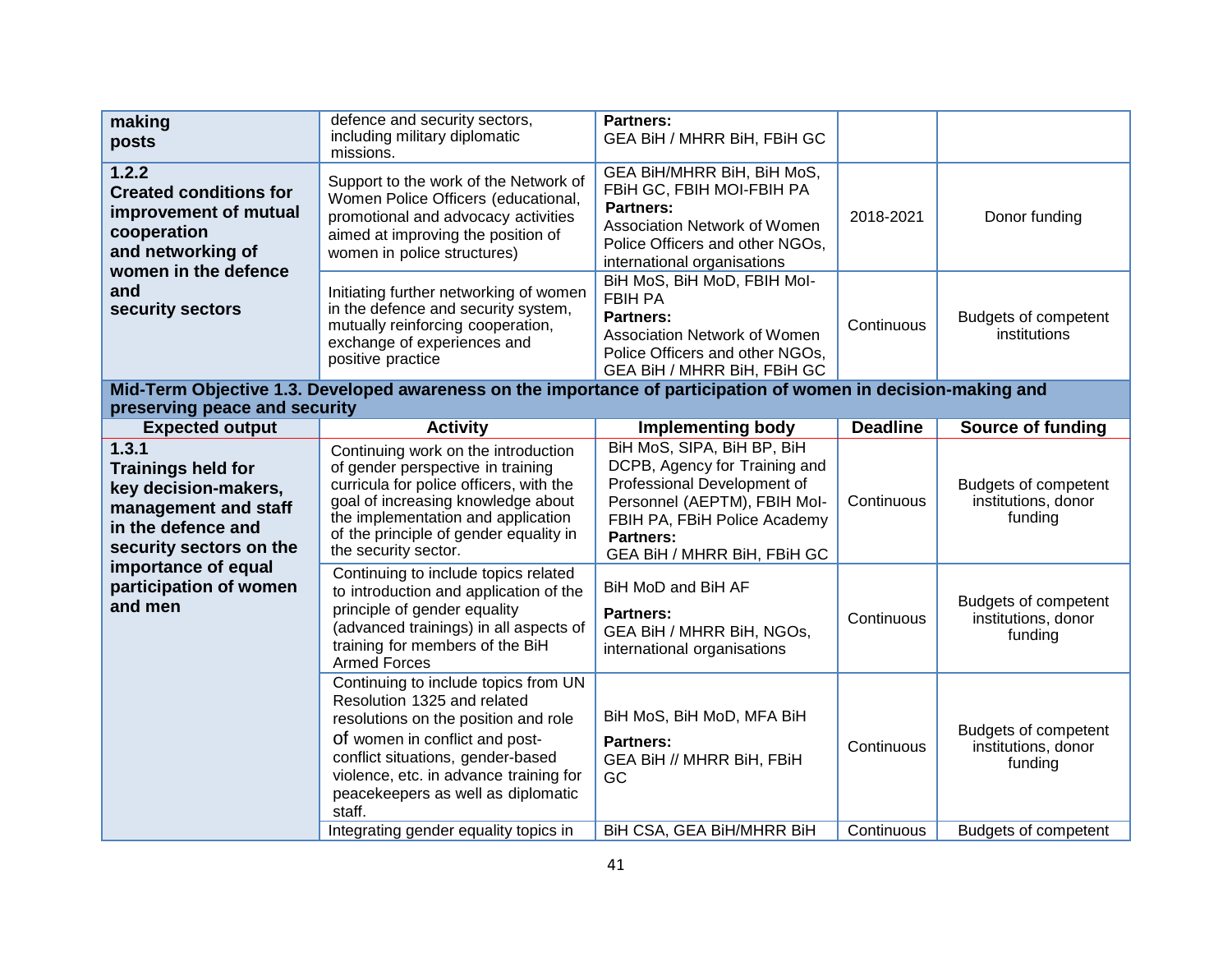|                                                                                                                           | regular and extraordinary training for<br>managerial staff, especially in the<br>defence and security sectors.                                                                                                                                                                                                                                                                                                   | <b>Partners:</b><br>BiH MoD, BiH MoS                                                                                                                                                 |            | institutions, donor<br>funding                                |
|---------------------------------------------------------------------------------------------------------------------------|------------------------------------------------------------------------------------------------------------------------------------------------------------------------------------------------------------------------------------------------------------------------------------------------------------------------------------------------------------------------------------------------------------------|--------------------------------------------------------------------------------------------------------------------------------------------------------------------------------------|------------|---------------------------------------------------------------|
|                                                                                                                           | Continuation of basic and advanced<br>trainings for capacity building for<br>appointed/newly appointed gender<br>focal points in the BiH MoD and the<br>BiH AF, as well as in all police<br>structures at all levels.                                                                                                                                                                                            | BiH MoD and BiH AF, BiH MoS,<br>SIPA, BiH BP, BiH DCPB, FBIH<br>Mol-FBIH PA, BD BiH Police<br><b>Partners:</b><br>GEA BiH/MHRR BiH, FBiH GC,<br>NGOs, international<br>organisations | Continuous | <b>Budgets of competent</b><br>institutions, donor<br>funding |
| 1.3.2<br><b>Conducted campaigns</b><br>for awareness raising of<br>the public on the<br>importance<br>of participation of | Conduct a public campaign to<br>promote full and equal participation<br>of women in decision-making,<br>especially in the context of the 2018<br>General Elections.                                                                                                                                                                                                                                              | <b>GEA BiH / MHRR BiH, FBiH</b><br>GC, Parliamentary Commission<br>for Gender Equality<br><b>Partners:</b><br>NGOs and international<br>organisations                                | 2018       | Donor funding                                                 |
| women in decision-<br>making, and defence,<br>security and<br>peace-building<br>processes                                 | Continuous promotion of military and<br>police profession to motivate as<br>many young women to apply for<br>vacancies in the armed forces and<br>the police service.                                                                                                                                                                                                                                            | BiH MoD and BiH AF, BiH MoS,<br>SIPA, BiH BP, BiH DCPB, FBIH<br>Mol-FBIH PA, BD BiH Police<br>Partners:<br>GEA BIH/MHRR BIH, FBIH GC,<br>NGOs and international<br>organisations     | Continuous | <b>Budgets of competent</b><br>institutions, donor<br>funding |
|                                                                                                                           | Continuous promotion of the<br>importance of participation and<br>contribution of women in<br>peacekeeping missions with special<br>emphasis on tolerance and<br>respecting the specific needs of<br>women from certain settings.                                                                                                                                                                                | BiH MoD and BiH AF, BiH MoS<br><b>Partners:</b><br>GEA BIH/MHRR BIH, FBIH GC,<br>NGOs and international<br>organisations                                                             | Continuous | Budgets of competent<br>institutions                          |
|                                                                                                                           | Organising and/or supporting<br>promotional activities and initiatives<br>that advocate active participation<br>and the role of women in the<br>conditions of the current security<br>threats and challenges (terrorism<br>and violent extremism, migration,<br>natural disasters and protracted<br>crisis and extraordinary situations),<br>such as the participation of women in<br>national and international | BiH MoD, BiH MoS and BiH AF,<br><b>GEA BIH/MHRR BIH</b><br>Partners:<br>NGOs and international<br>organisations                                                                      | Continuous | <b>Budgets of competent</b><br>institutions, donor<br>funding |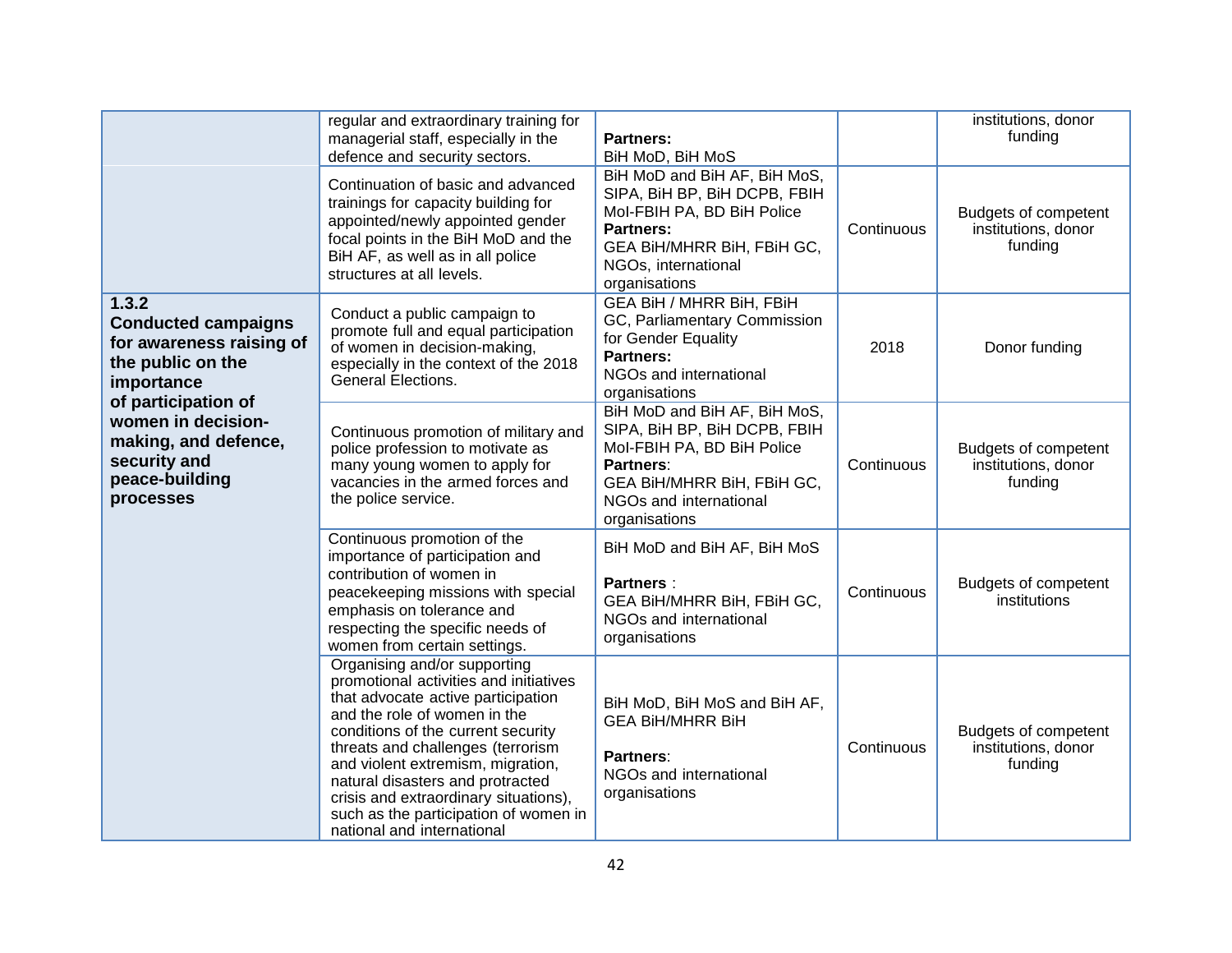|                                                                                                                                         | negotiations.                                                                                                                                                                                                                                                                             |                                                                                                                                                     |                 |                                                               |
|-----------------------------------------------------------------------------------------------------------------------------------------|-------------------------------------------------------------------------------------------------------------------------------------------------------------------------------------------------------------------------------------------------------------------------------------------|-----------------------------------------------------------------------------------------------------------------------------------------------------|-----------------|---------------------------------------------------------------|
|                                                                                                                                         | STRATEGIC GOAL 2. Enhanced level of human security from the perspective of gender equality                                                                                                                                                                                                |                                                                                                                                                     |                 |                                                               |
|                                                                                                                                         | Mid-Term Objective 2.1. Reduced rate of human trafficking in BiH                                                                                                                                                                                                                          |                                                                                                                                                     |                 |                                                               |
| <b>Expected output</b>                                                                                                                  | <b>Activity</b>                                                                                                                                                                                                                                                                           | <b>Implementing body</b>                                                                                                                            | <b>Deadline</b> | <b>Source of funding</b>                                      |
| 2.1.1.<br><b>Legal mechanisms and</b><br>appropriate measures<br>applied to combat<br>human trafficking,                                | Continuous monitoring of application<br>of legal framework and penal policy<br>in cases of human trafficking                                                                                                                                                                              | BiH MoS, HJPC, FBiH Ministry<br>of Justice, Brčko Distillery BiH<br><b>Judicial Commission</b><br><b>Partners:</b><br><b>GEA BIH/MHRR BIH, NGOS</b> | Continuous      | Budgets of competent<br>institutions                          |
| especially of women<br>and girls                                                                                                        | Strengthening mechanisms for early<br>identification and referral of human<br>trafficking victims with a special focus<br>on trafficking of vulnerable<br>categories.                                                                                                                     | <b>BiH MoS</b><br>Partners:<br>BiH MHRR, SIPA, BiH BP, BiH<br>DCPB, FBIH MoI-FBIH PA, BD<br>BiH police, NGOs and<br>international organisations     | Continuous      | Budgets of competent<br>institutions, donor<br>funding        |
|                                                                                                                                         | Continuous updating and<br>improvement of database on victims<br>of human trafficking (disaggregated<br>by sex, age of victim, nationality)                                                                                                                                               | <b>BiH MoS</b><br><b>Partners:</b><br><b>GEA BIH/MHRR BIH, NGOS</b>                                                                                 | Continuous      | Budgets of competent<br>institutions                          |
|                                                                                                                                         | Supporting programmes/projects<br>assisting human trafficking victims in<br>the process of their rehabilitation and<br>reintegration into society.                                                                                                                                        | <b>BiH MHRR, BiH MoS</b><br><b>Partners:</b><br>NGOs and international<br>organisations                                                             | Continuous      | Budgets of competent<br>institutions, donor<br>funding        |
| 2.1.2<br><b>Facilitated</b><br>capacity building for<br>prevention and<br>combating human<br>trafficking and<br>awareness raising about | Continuation of the work on capacity<br>building of judicial institutions, the<br>police and stakeholders in human<br>trafficking prevention and protection,<br>especially women and girls, including<br>witness protection, and<br>indemnification of victims in criminal<br>proceedings | BiH MoS, SIPA, BiH BP, BiH<br>DCPB, AEPTM, FMol-FBiH AP,<br><b>BD BiH Police</b><br>Partners:<br>NGOs and international<br>organisations            | Continuous      | <b>Budgets of competent</b><br>institutions, donor<br>funding |
| the problem<br>of trafficking in women<br>and girls                                                                                     | Initiating and ensuring an appropriate<br>profile and the required number of<br>women investigators in the teams for<br>investigation of criminal offences<br>related to human trafficking                                                                                                | BiH MoS, SIPA, BiH BP, FBIH<br>Mol-FBIH PA, BD BiH Police                                                                                           | Continuous      | Budgets of competent<br>institutions, donor<br>funding        |
|                                                                                                                                         | Continuation and support to public<br>awareness raising activities                                                                                                                                                                                                                        | BiH MoS, SIPA, BiH BP, FBIH<br>Mol-FBIH PA, BD BiH Police                                                                                           | Continuous      | <b>Budgets of competent</b><br>institutions                   |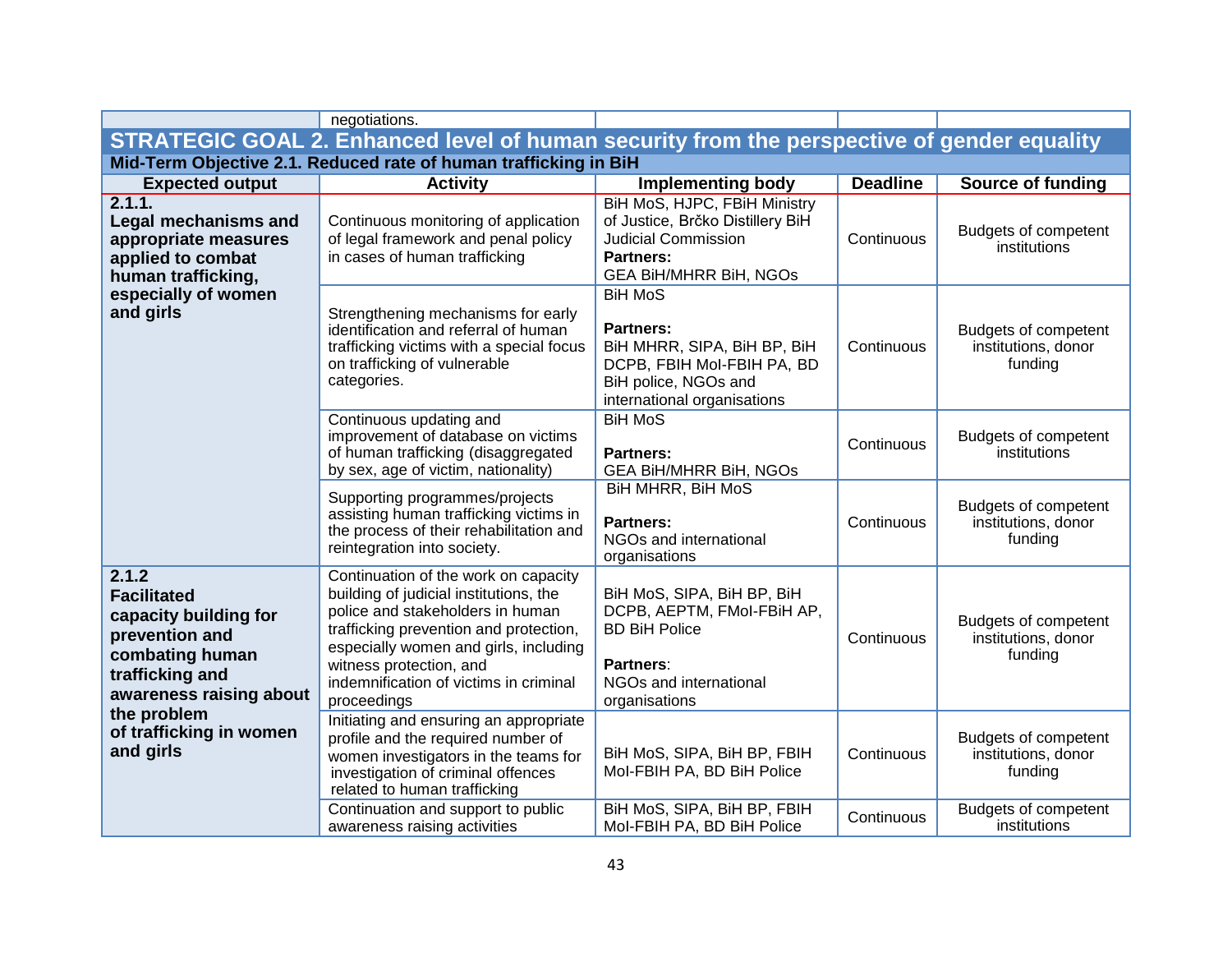|                                                                                                                                                   | (especially children and youth,<br>special-risk groups) on the types and<br>consequences of human trafficking,<br>including begging and other forms of<br>labour exploitation                                                                                                                                                            | <b>Partners:</b><br>NGOs and international<br>organisations                                                                        |                 |                                                        |
|---------------------------------------------------------------------------------------------------------------------------------------------------|------------------------------------------------------------------------------------------------------------------------------------------------------------------------------------------------------------------------------------------------------------------------------------------------------------------------------------------|------------------------------------------------------------------------------------------------------------------------------------|-----------------|--------------------------------------------------------|
|                                                                                                                                                   | Continuous promotion of the crime<br>reporting phone lines and electronic<br>forms for reporting criminal offences<br>with a special focus on anonymous<br>reporting of human trafficking cases                                                                                                                                          | BiH MoS, SIPA, BiH BP, FBIH<br>Mol-FBIH PA, BD BiH Police<br><b>Partners:</b><br>NGOs and international<br>organisations           | Continuous      | Budgets of competent<br>institutions, donor<br>funding |
| violence                                                                                                                                          | Mid-term objective 2.2. Improved support and assistance to victims of conflict-related sexual violence and other forms of                                                                                                                                                                                                                |                                                                                                                                    |                 |                                                        |
| <b>Expected output</b>                                                                                                                            | <b>Activity</b>                                                                                                                                                                                                                                                                                                                          | <b>Implementing body</b>                                                                                                           | <b>Deadline</b> | Source of funding                                      |
| 2.2.1<br><b>Improved legal</b><br>framework and<br>mechanisms for<br>exercising the rights<br>of survivors of CRSV and<br>other forms of violence | Continuing the work on alignment of<br>the existing and adopting new<br>regulations, policies and<br>programmes with the goal of<br>improving access to attainment of<br>the rights of CRSV and torture<br>victims, including the right to<br>compensation and rehabilitation.<br>Further development and adjustment                     | Ministry of Justice of BiH (BiH<br>MoJ), Ministry of Justice of BiH<br><b>Partners:</b><br>NGOs and international<br>organisations | Continuous      | Budgets of competent<br>institutions, donor<br>funding |
|                                                                                                                                                   | of standards for supporting witnesses<br>and victims of CRSV and other<br>violence (including protocols,<br>departments for support, resource<br>support packages, guidelines,<br>decisions, instructions for providing<br>psychosocial, informative, procedural<br>and organisational support before,<br>during and after trials, etc.) | BiH MoJ, HJPC<br><b>Partners:</b><br>NGOs and international<br>organisations                                                       | 2018-2019       | Budgets of competent<br>institutions                   |
|                                                                                                                                                   | Allocating more resource and<br>research capacities to reduce the<br>number and resolve the backlog of<br>war crime cases for sexual violence<br>and other forms of violence.                                                                                                                                                            | BiH MoJ, HJPC<br>Partners:<br>NGOs and international<br>organisations                                                              | Continuous      | Budgets of competent<br>institutions                   |
| 2.2.2<br><b>Compensation and</b><br>benefits /                                                                                                    | Support for a uniform model for faster<br>and more efficient exercise of<br>survivors' rights, granting<br>compensations, rehabilitation, and                                                                                                                                                                                            | MHRR BiH/GEA BiH, FBiH GC,<br><b>Partners:</b><br>NGOs and international                                                           | 2018-2019       | Budgets of competent<br>institutions, donor<br>funding |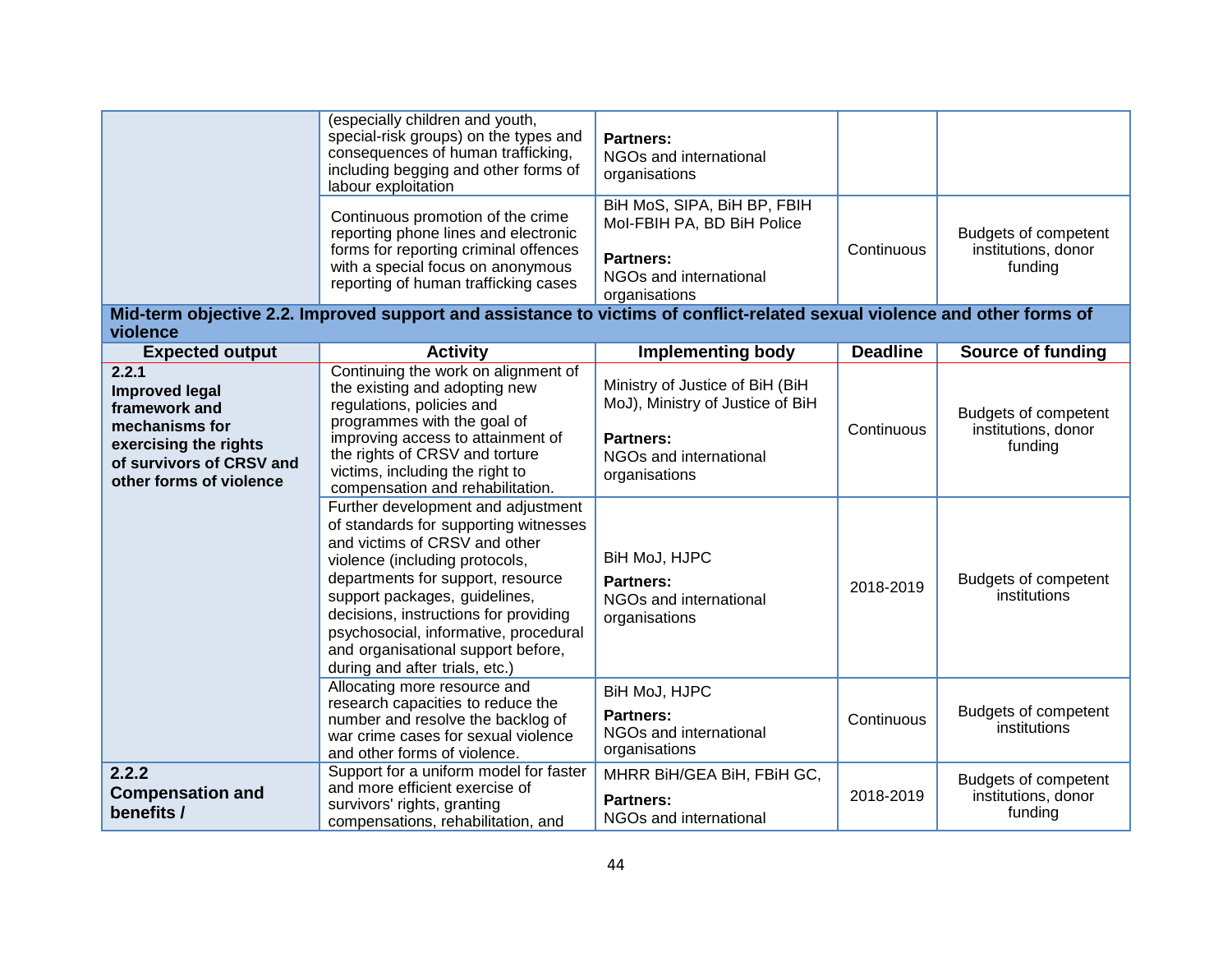| rehabilitation available<br>to victims of CRSV and<br>other forms of violence<br>during the war                                                            | access to services to victims<br>regardless of their place of residence<br>(fund for indemnification or other<br>mechanisms for compensation of<br>victims)                                                                                                                                                                                             | organisations                                                                                                    |                 |                                                        |
|------------------------------------------------------------------------------------------------------------------------------------------------------------|---------------------------------------------------------------------------------------------------------------------------------------------------------------------------------------------------------------------------------------------------------------------------------------------------------------------------------------------------------|------------------------------------------------------------------------------------------------------------------|-----------------|--------------------------------------------------------|
|                                                                                                                                                            | Continuous support for strengthening<br>multi-sectoral access and<br>coordination, and providing<br>assistance for the work of the<br>support network, including<br>strengthening of capacities of key<br>stakeholders providing services to<br>victims of CRSV victims and<br>victims of sexual violence and other<br>forms of violence during the war | MHRR BiH/GEA BiH, FBiH GC,<br><b>Partners:</b><br>NGOs and international<br>organisations                        | Continuous      | Budgets of competent<br>institutions, donor<br>funding |
|                                                                                                                                                            | Supporting programmes and projects<br>for psychosocial and economic<br>empowerment of women CRSV<br>victims                                                                                                                                                                                                                                             | MHRR BiH/GEA BiH<br><b>Partners:</b><br>NGOs and international<br>organisations                                  | 2018-2021       | Budgets of competent<br>institutions, donor<br>funding |
|                                                                                                                                                            | Mid-term objective 2.3. Improved gender-responsive approach and support systems in conditions of the current security                                                                                                                                                                                                                                   |                                                                                                                  |                 |                                                        |
|                                                                                                                                                            |                                                                                                                                                                                                                                                                                                                                                         |                                                                                                                  |                 |                                                        |
| threats and challenges                                                                                                                                     |                                                                                                                                                                                                                                                                                                                                                         |                                                                                                                  | <b>Deadline</b> | <b>Source of funding</b>                               |
| <b>Expected output</b><br>2.3.1.<br><b>Gender-sensitive</b><br>approach applied (or<br>gender-responsive<br>perspective introduced)<br>into programmes and | <b>Activity</b><br>Conduct gender analysis on the<br>impact of mine contaminated areas in<br>BiH on the quality of life of people<br>(considering the different roles and<br>needs of women and men, and a<br>different influence on one or the other<br>sex)                                                                                           | <b>Implementing body</b><br>Mine Action Centre in BiH<br>(BHMAC)<br><b>Partners:</b><br>GEA BiH / MHRR BiH, NGOs | 2018            | Budgets of competent<br>institutions, donor<br>funding |
| measures to reduce<br>mine threat                                                                                                                          | Introducing gender component in<br>mine clearance programmes and<br>measures, taking into account the<br>different opportunities, roles and<br>needs of women and men                                                                                                                                                                                   | <b>BHMAC</b><br>Partners:<br>NGOs and international<br>organisations                                             | Continuous      | Budgets of competent<br>institutions, donor<br>funding |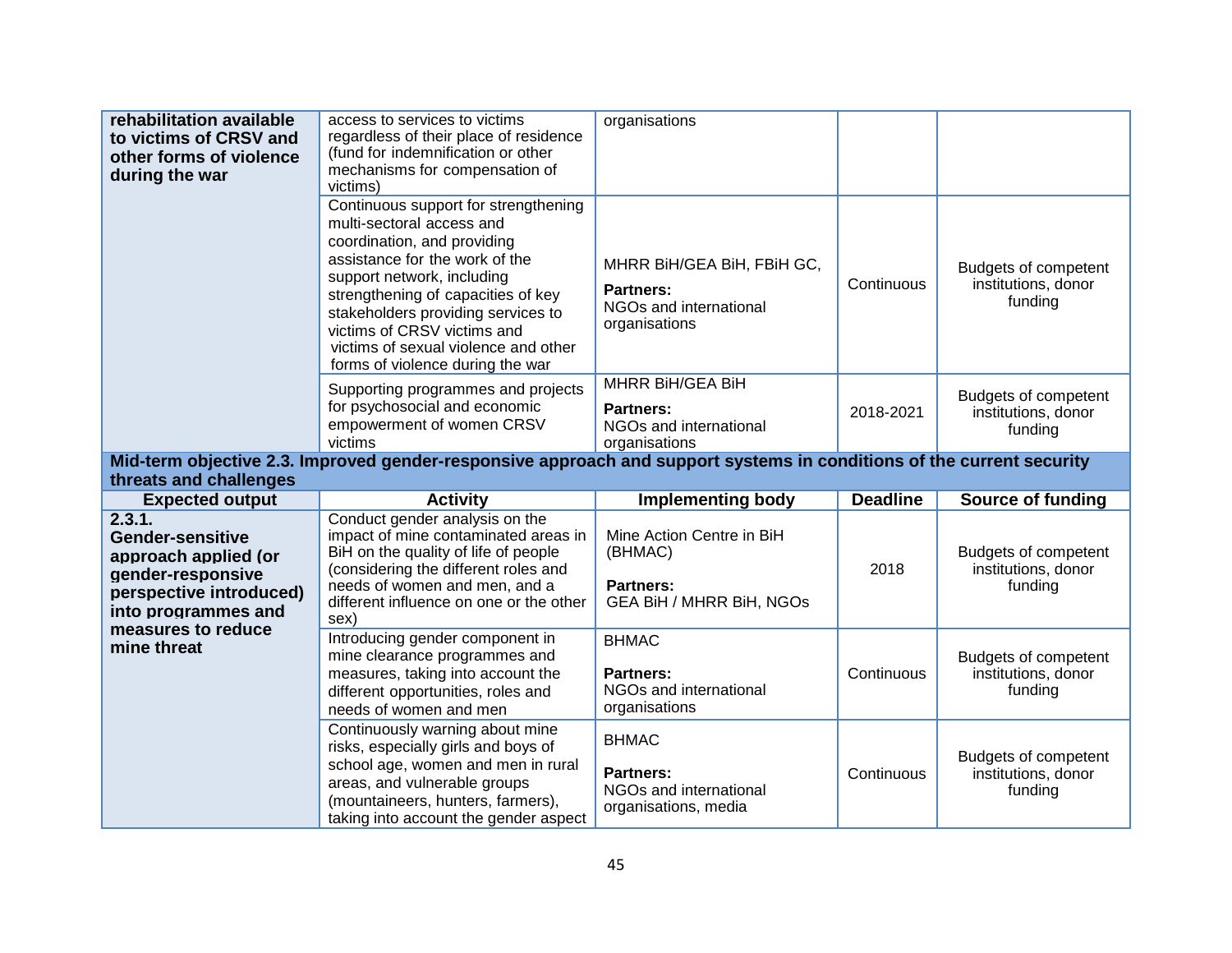|                                                                                                                                                                                                                                                                                                    | of the issue.                                                                                                                                                                                                                                                                                                                        |                                                                                                                       |            |                                                        |
|----------------------------------------------------------------------------------------------------------------------------------------------------------------------------------------------------------------------------------------------------------------------------------------------------|--------------------------------------------------------------------------------------------------------------------------------------------------------------------------------------------------------------------------------------------------------------------------------------------------------------------------------------|-----------------------------------------------------------------------------------------------------------------------|------------|--------------------------------------------------------|
| 2.3.2<br><b>Created preventive</b><br>measures and<br>established<br>conditions for gender-<br>responsive approach to<br>current security<br>threats and<br>challenges, and in<br>crisis and extraordinary<br>situations (natural<br>disasters, violent<br>extremism, refugee /<br>migrant crisis) | Analysis of gender aspects of current<br>security threats and challenges such<br>as violent extremism and terrorism,<br>an increased number of migrants,<br>internally displaced persons, climate<br>change (with reference to global,<br>regional and BiH context).                                                                 | <b>GEA BiH / MHRR BiH</b><br><b>Partners:</b><br>International organisations                                          | 2018-2019  | Donor funding                                          |
|                                                                                                                                                                                                                                                                                                    | Introduction of gender perspectives<br>into statistical records, analyses,<br>programmes and measures, as well<br>as reports in the area of disaster risk<br>management.                                                                                                                                                             | <b>BiH MoS</b><br><b>Partners:</b><br><b>GEA BiH / MHRR BiH, NGOs</b><br>and international organisations              | Continuous | Budgets of competent<br>institutions, donor<br>funding |
|                                                                                                                                                                                                                                                                                                    | Ensure that estimates of the needs of<br>people, existing weaknesses and<br>capacities that precede humanitarian<br>reactions in potential cases of<br>disasters take into account different<br>needs, interests, vulnerabilities and<br>abilities of women and men, girls and<br>boys, and various impacts of<br>disasters on them. | BiH MoS, BiH MoD and OS BiH<br><b>Partners:</b><br><b>GEA BiH / MHRR BiH, NGOs</b><br>and international organisations | Continuous | Budgets of competent<br>institutions, donor<br>funding |
|                                                                                                                                                                                                                                                                                                    | Ensuring legal and psycho-social<br>support to women and girls,<br>especially women from multiply-<br>marginalised groups, in cases of<br>crisis and emergency situations.                                                                                                                                                           | <b>GEA BiH / MHRR BiH</b><br><b>Partners:</b><br>NGOs and international<br>organisations                              | Continuous | Budgets of competent<br>institutions, donor<br>funding |
|                                                                                                                                                                                                                                                                                                    | Ensure that needs and interests of<br>vulnerable categories, especially<br>women and girls are taken into<br>consideration when collecting data,<br>in analysis, development and<br>implementation of emergency action<br>plans in case of crisis in the field of<br>migrations.                                                     | BiH MoS, GEA BiH/MHRR BiH<br><b>Partners:</b><br>NGOs and international<br>organisations                              | Continuous | Budgets of competent<br>institutions, donor<br>funding |
|                                                                                                                                                                                                                                                                                                    | Ensure that gender perspective is<br>integrated into activities aimed at<br>preventing the violent extremism and<br>terrorism, hate speech prevention,<br>and the promotion of dialogue and                                                                                                                                          | BiH MoS, GEA BiH/MHRR BiH<br><b>Partners:</b><br>NGOs, international<br>organisations                                 | Continuous | Budgets of competent<br>institutions, donor<br>funding |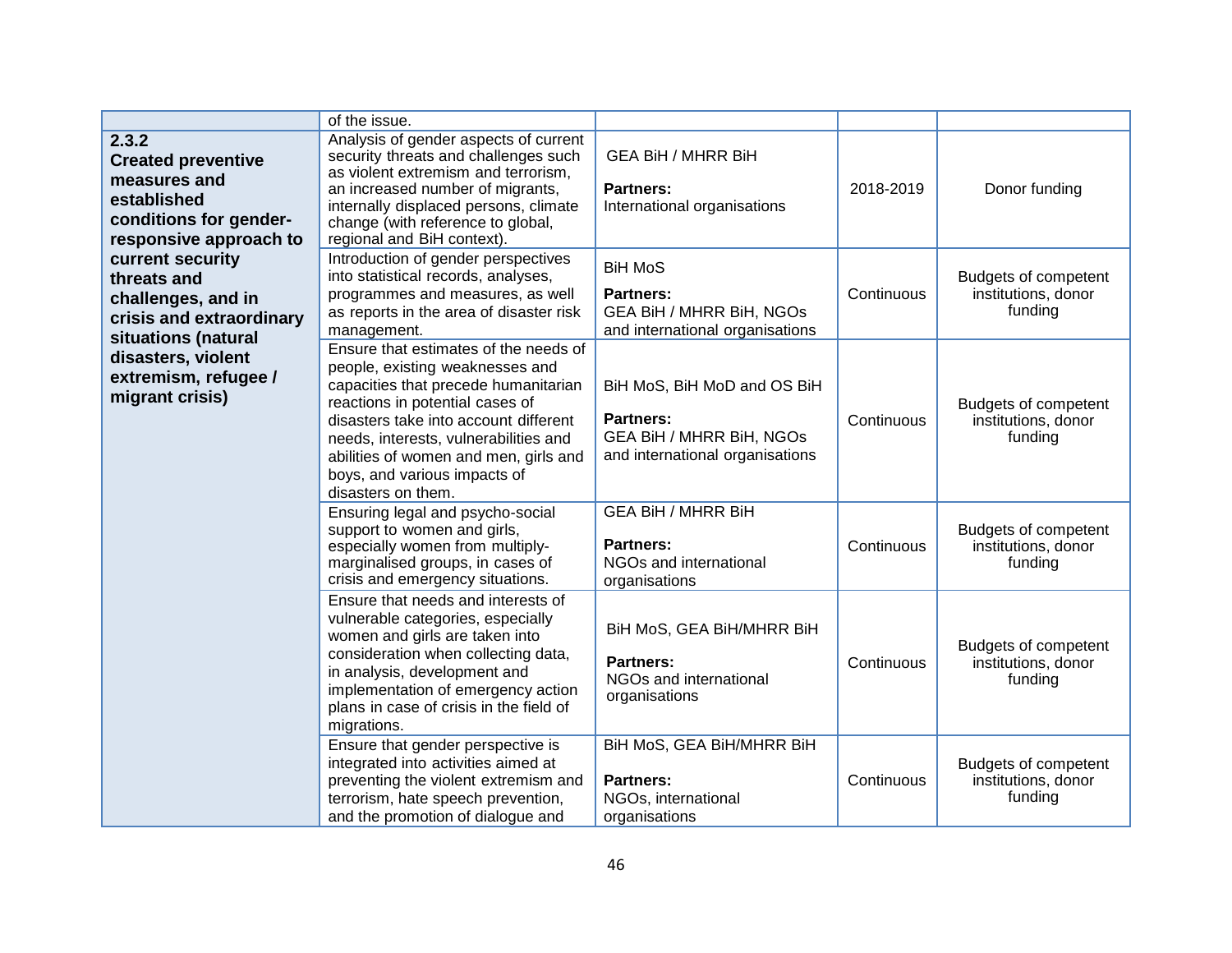|                                                                                                                                                                                                      | nonviolent conflict resolution<br>(promotional and educational<br>activities).                                                                                                                                                                                                                                                                                 |                                                                                                                     |                 |                                                        |
|------------------------------------------------------------------------------------------------------------------------------------------------------------------------------------------------------|----------------------------------------------------------------------------------------------------------------------------------------------------------------------------------------------------------------------------------------------------------------------------------------------------------------------------------------------------------------|---------------------------------------------------------------------------------------------------------------------|-----------------|--------------------------------------------------------|
|                                                                                                                                                                                                      | Analysis and recommendations for<br>amending regulations that regulate<br>the issuance of permits for the<br>possession Of weapon for the<br>purpose of suppression and<br>prevention of SALW misuse in the<br>context gender-based violence<br>(which implies professional and<br>detailed verification of evidence of<br>violent behaviour of an applicant). | BiH MoS, GEA BiH/MHRR BiH<br><b>Partners:</b><br>NGOs, international organisations                                  | 2020            | Budgets of competent<br>institutions, donor<br>funding |
| STRATEGIC GOAL 3. Improved conditions and access to the implementation of AP UNSCR 1325<br>Mid-Term Objective 3.1. Improved coordination mechanisms and implementation instruments for AP UNSCR 1325 |                                                                                                                                                                                                                                                                                                                                                                |                                                                                                                     |                 |                                                        |
| <b>Expected output</b>                                                                                                                                                                               | <b>Activity</b>                                                                                                                                                                                                                                                                                                                                                | <b>Implementing body</b>                                                                                            | <b>Deadline</b> | <b>Source of funding</b>                               |
| 3.1.1<br><b>Reinforced institutional</b><br>mechanisms for<br>coordination,                                                                                                                          | Adoption of the Decision on the<br>Establishment of the Coordination<br>Committee of Institutions for<br>Monitoring AP UNSCR 1325 (2018-<br>2022)                                                                                                                                                                                                              | Council of Ministers of BiH (BiH<br>CoM)<br><b>Proponent:</b><br>MHRR BiH/GEA BiH                                   | 2018            | n/a                                                    |
| implementation and<br>monitoring of<br>AP UNSCR 1325                                                                                                                                                 | Support to the work of the<br>Coordination Committee for<br>monitoring AP UNSCR 1325 (expert<br>support, organisation of regular<br>meetings, etc.)                                                                                                                                                                                                            | <b>GEA BiH / MHRR BiH</b><br><b>Partners:</b><br>International organisations                                        | Continuous      | Budgets of competent<br>institutions, donor<br>funding |
|                                                                                                                                                                                                      | Revising the Monitoring and<br>Evaluation Plan AP UNSCR 1325                                                                                                                                                                                                                                                                                                   | Coordination Committee for<br>Monitoring of UNSCR 1325 (CC<br>AP UNSCR 1325)<br>Partner:<br><b>GEA BIH/MHRR BIH</b> | 2018            | Donor funding                                          |
|                                                                                                                                                                                                      | Developing and monitoring the<br>implementation of the annual<br>operational plans for the<br>implementation of AP UNSCR 1325<br>in the defence and security sector<br>institutions                                                                                                                                                                            | CC AP UNSCR 1325<br>Partner:<br><b>GEA BiH / MHRR BiH</b>                                                           | Annual          | Budgets of competent<br>institutions, donor<br>funding |
|                                                                                                                                                                                                      | Coordination, preparation and<br>submission of annual reports to the                                                                                                                                                                                                                                                                                           | <b>GEA BiH / MHRR BiH</b>                                                                                           | Annual          | Budgets of competent<br>institutions, donor            |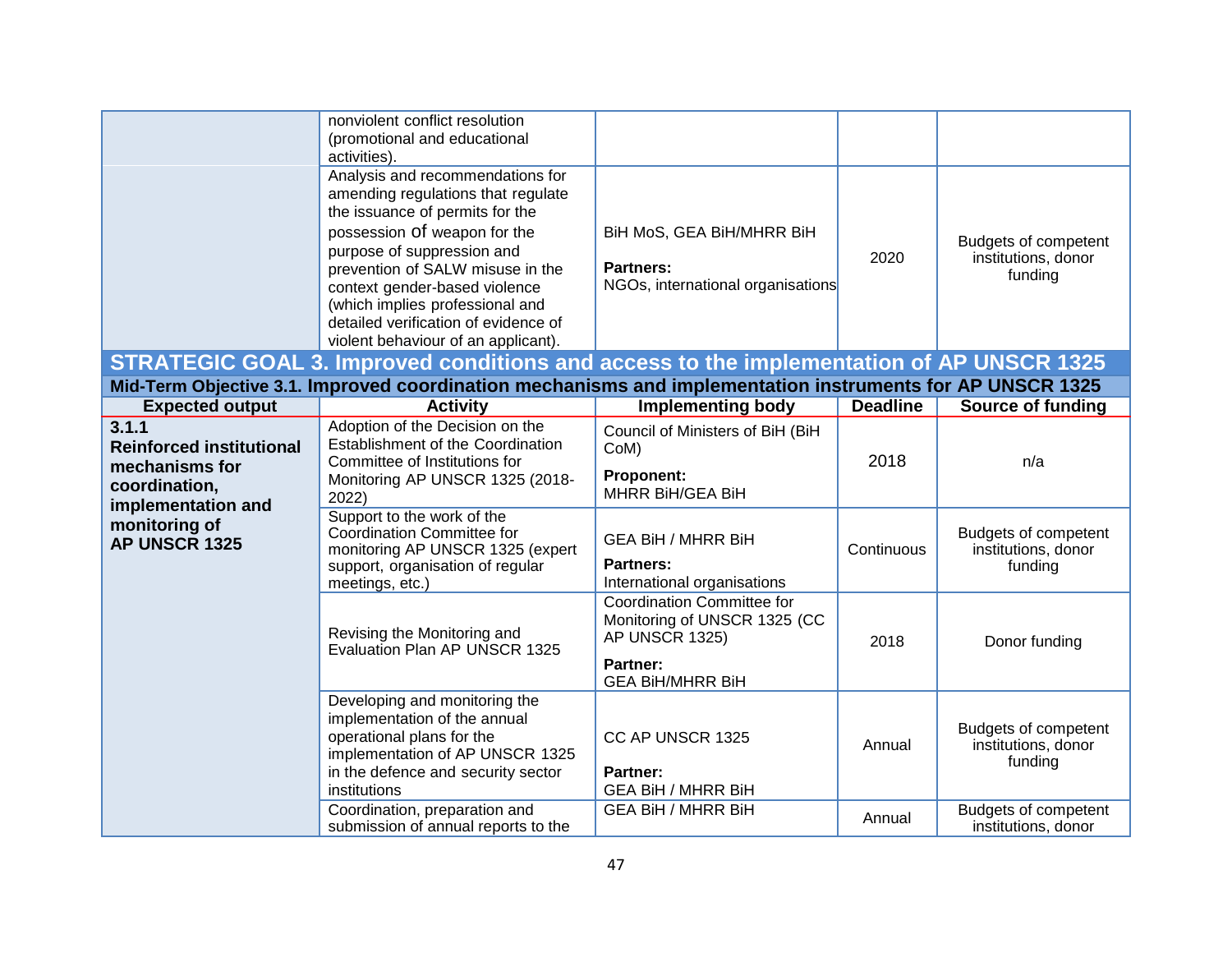|                                                                                                                                                              | BiH CoM on the implementation of<br>the AP UNSCR 1325, based on<br>information from institutions<br>represented in the CC AP UNSCR<br>1325                                                                                                                                                                                                                               | Partner:<br>CC AP UNSCR 1325                                                                                                                                              |            | funding                                                |
|--------------------------------------------------------------------------------------------------------------------------------------------------------------|--------------------------------------------------------------------------------------------------------------------------------------------------------------------------------------------------------------------------------------------------------------------------------------------------------------------------------------------------------------------------|---------------------------------------------------------------------------------------------------------------------------------------------------------------------------|------------|--------------------------------------------------------|
|                                                                                                                                                              | Strengthening positions of appointed<br>gender focal points in the defence<br>and security sectors                                                                                                                                                                                                                                                                       | BiH MoD and BiH AF, BiH MoS,<br>SIPA, BiH BP, BiH DCPB, FBIH<br>Mol-FBIH PA, BD BiH Police<br>Partner:<br>CC AP UNSCR 1325                                                | Continuous | Budgets of competent<br>institutions                   |
| 3.1.2<br><b>Enhanced</b><br>instruments for<br>introduction and<br>application of<br>principles of gender<br>equality in the defence<br>and security sectors | Provide regular professional support<br>to institutions of the defence and<br>security sector on implementation of<br>annual operational plans for AP<br>UNSCR 1325, and application of<br>instruments for introduction and<br>application of the principle of gender<br>equality within the scope of work of<br>competent institutions                                  | GEA BIH/MHRR BIH, FBIH GC<br>Partner:<br>CC AP UNSCR 1325                                                                                                                 | Continuous | Budgets of competent<br>institutions, donor<br>funding |
| (gender-responsive<br>statistics, gender<br>analysis, gender-<br>responsive budgeting)                                                                       | Gender analysis of implementation,<br>results and impact of the general and<br>local elections on representation and<br>participation of women in public life<br>and decision-making                                                                                                                                                                                     | GEA BIH/MHRR BIH, FBIH GC<br>Partner:<br><b>Central Election Commission</b><br>(CEC)                                                                                      | 2018-2020  | Budgets of competent<br>institutions                   |
|                                                                                                                                                              | Regular updating and improvement<br>of databases with data classified by<br>sex on participation in the armed<br>forces, police and peacekeeping<br>missions (including sorting by<br>positions and ranks, professional<br>engagement and participation in<br>decision-making, participation in<br>professional development and<br>specialist training, rewarding, etc.) | BiH MoD and BiH AF, BiH MoS,<br>SIPA, BiH BP, BiH DCPB, BiH<br>Police Support Agency, FBIH<br>Mol-FBIH PA, BD BiH Police<br><b>Partners:</b><br>GEA BIH/MHRR BIH, FBIH GC | Continuous | Budgets of competent<br>institutions                   |
|                                                                                                                                                              | Continuation of the work on the<br>introduction of gender-responsive<br>budgeting within the programmatic<br>budgeting of all institutions<br>represented in the Coordination                                                                                                                                                                                            | BiH MoD and BiH AF, BiH MoS,<br>SIPA, BiH BP, BiH DCPB, BiH<br>MoFA, BiH Ministry of Finance<br>and Treasury (BiH MoFT), FBIH<br>Mol                                      | Continuous | Budgets of competent<br>institutions                   |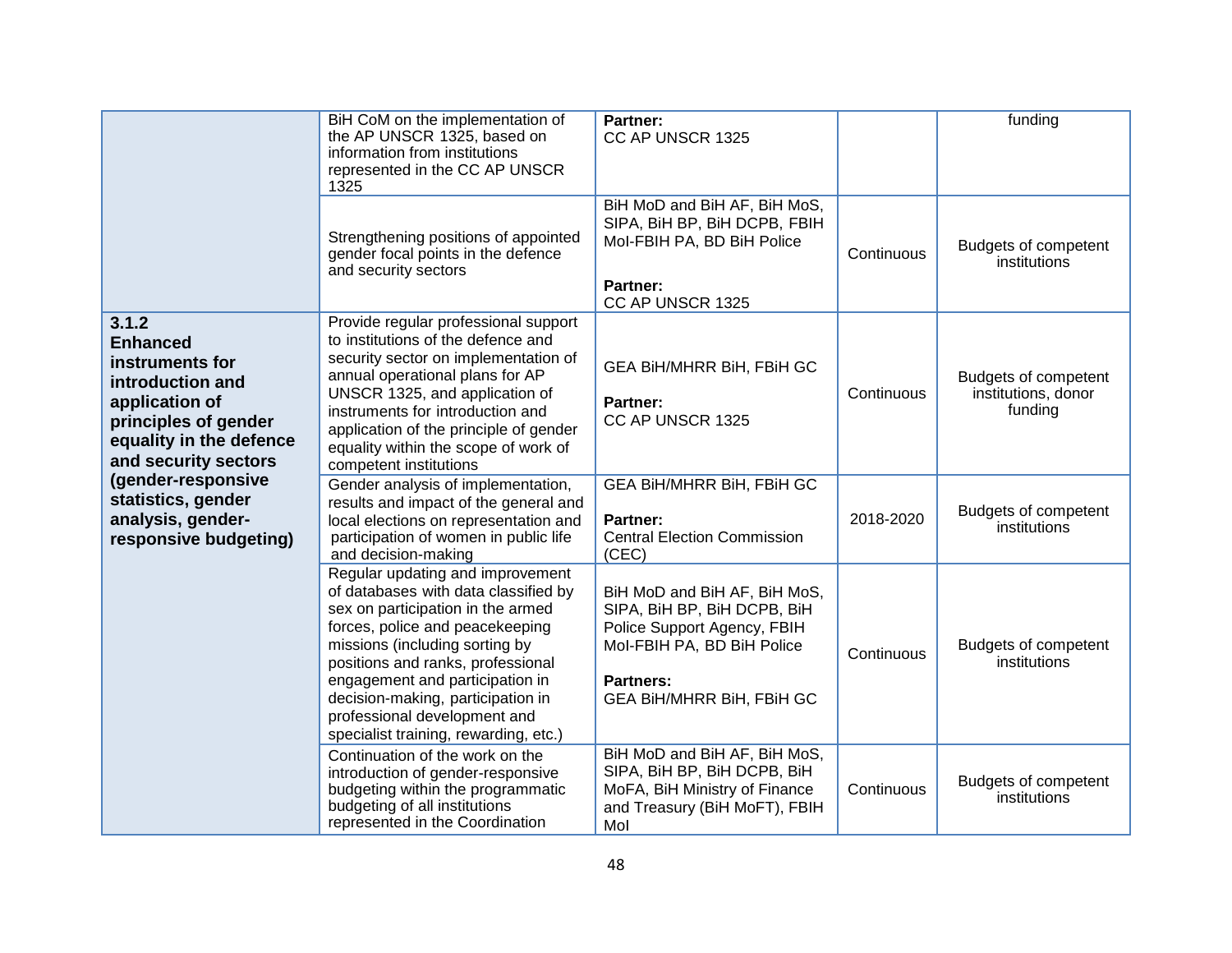|                                                                                                                                | Committee                                                                                                                                                                                                                                                              |                                                                                                                   |                         |                                                                       |
|--------------------------------------------------------------------------------------------------------------------------------|------------------------------------------------------------------------------------------------------------------------------------------------------------------------------------------------------------------------------------------------------------------------|-------------------------------------------------------------------------------------------------------------------|-------------------------|-----------------------------------------------------------------------|
|                                                                                                                                |                                                                                                                                                                                                                                                                        | <b>Partners:</b>                                                                                                  |                         |                                                                       |
|                                                                                                                                |                                                                                                                                                                                                                                                                        | GEA BIH/MHRR BIH, FBIH GC                                                                                         |                         |                                                                       |
|                                                                                                                                | Mid-Term Objective 3.2. Enhanced cooperation with other stakeholders                                                                                                                                                                                                   |                                                                                                                   |                         |                                                                       |
| <b>Expected output</b>                                                                                                         | <b>Activity</b>                                                                                                                                                                                                                                                        | <b>Implementing body</b>                                                                                          | <b>Deadline</b>         | <b>Source of funding</b>                                              |
| 3.2.1<br><b>Enhanced cooperation</b><br>and<br>coordination with<br>organisations,<br>civil society,<br>academia and the media | Organising regular meetings of the<br>Coordination Committee and NGOs<br>that signed the MoU on the<br>implementation of AP UNSCR 1325<br>(Coordination Group of NGOs).                                                                                                | <b>GEA BiH / MHRR BiH</b><br>Partner:<br>CC AP UNSCR 1325                                                         | At least<br>once a year | Budgets of competent<br>institutions, donor<br>funding                |
|                                                                                                                                | Regular exchange of information of<br>the NGO Coordinating Group with<br>other NGOs and NGO networks.                                                                                                                                                                  | <b>NGO Coordination Group</b><br>Partner:<br>CC AP UNSCR 1325, GEA BiH /<br><b>MHRR BiH</b>                       | Continuous              | Funds of NGOs and<br>donor funding                                    |
|                                                                                                                                | Planning and implementation of joint<br>projects and activities on the<br>implementation of UNSCR 1325 with<br>NGOs, with a focus on support for<br>UNSCR 1325 localisation (in<br>cooperation with Associations of<br>Municipalities and Cities).                     | GEA BiH/MHRR BiH,<br><b>Coordination Committee</b><br><b>Partners:</b><br>NGOs and international<br>organisations | Continuous              | Budgets of competent<br>institutions, funds of<br>NGOs, donor funding |
|                                                                                                                                | Support to greater involvement of<br>academia in the promotion and<br>implementation of UNSCR 1325 and<br>accompanying resolutions, with a<br>special focus on issues of gender<br>perspective in the conditions of the<br>current security threats and<br>challenges. | GEA BiH / MHRR BiH, FBiH GC<br><b>Partners:</b><br>NGOs and international<br>organisations                        | Continuous              |                                                                       |
|                                                                                                                                | Support to the production of media<br>content in public outreach on the<br>importance of UNSCR 1325 and<br>accompanying resolutions in building<br>and preserving sustainable peace<br>and security.                                                                   | GEA BiH / MHRR BiH, FBiH GC<br><b>Partners:</b><br>NGOs and international<br>organisations                        | Continuous              |                                                                       |
| 3.2.3<br>Improved regional<br>and international<br>cooperation and                                                             | Organising regional information<br>exchange forums related to<br>implementation of national action<br>plans for the implementation of<br>UNSCR 1325, and in relation to the                                                                                            | GEA BiH / MHRR BiH, CC AP<br><b>UNSCR 1325</b><br><b>Partners:</b><br>Regional Gender Institutional               | 2018-2020               | Budgets of competent<br>institutions, donor<br>funding                |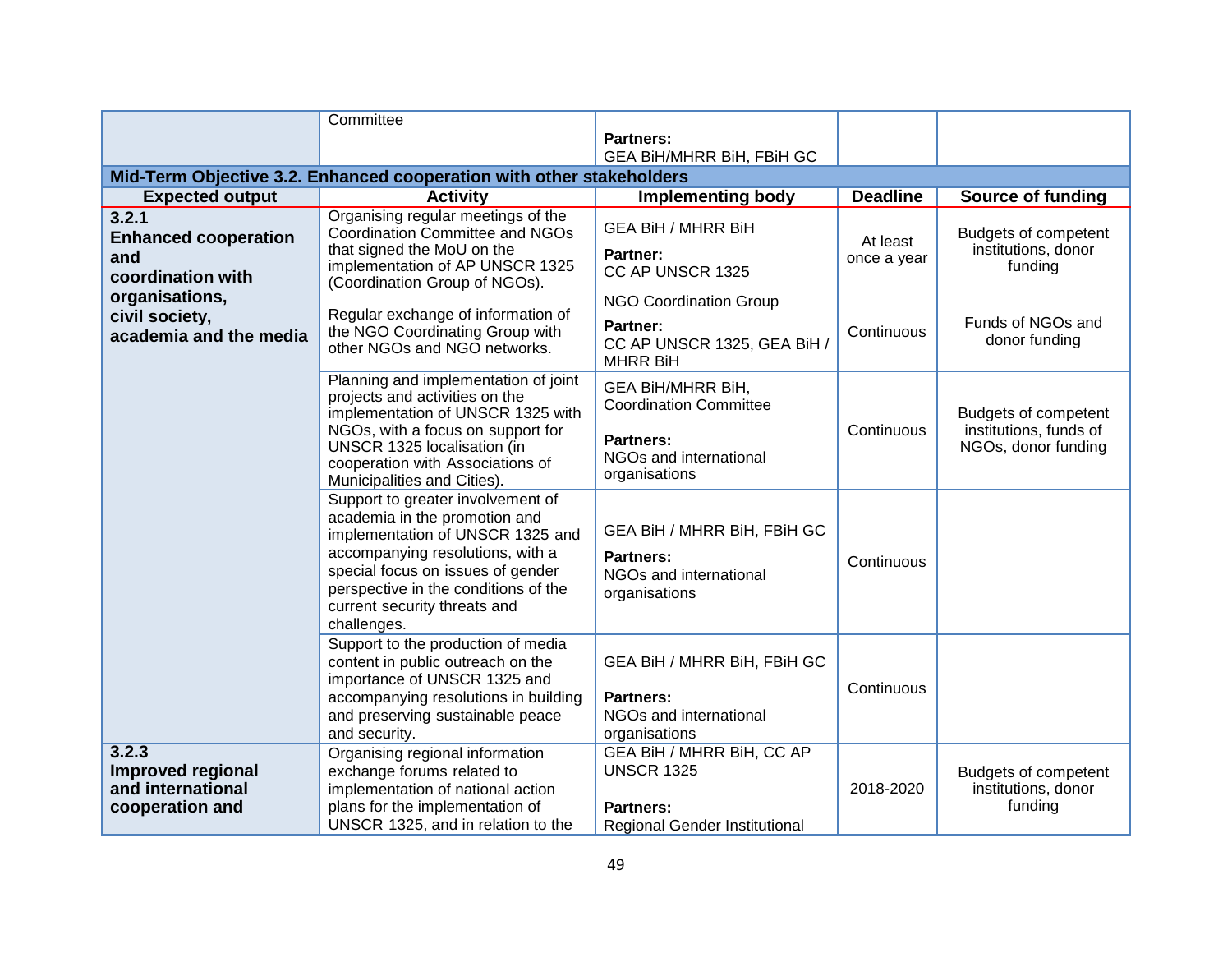| exchange of<br>information on the      | regional aspect of modern security<br>threats and challenges.                                                                                                                                                                                                                                                                                                                                                                                         | Mechanisms, international<br>organisations                                                                                                                                |            |                                                        |
|----------------------------------------|-------------------------------------------------------------------------------------------------------------------------------------------------------------------------------------------------------------------------------------------------------------------------------------------------------------------------------------------------------------------------------------------------------------------------------------------------------|---------------------------------------------------------------------------------------------------------------------------------------------------------------------------|------------|--------------------------------------------------------|
| implementation of<br><b>UNSCR 1325</b> | Participation (by invitation) in<br>regional / international events<br>(conferences, roundtables, public<br>debates, educational and<br>promotional activities, study visits)<br>related to the implementation of<br><b>UNSCR 1325.</b>                                                                                                                                                                                                               | GEA BiH / MHRR BiH, CC AP<br><b>UNSCR 1325</b><br>Partners:<br>Regional Gender Institutional<br>Mechanisms, international<br>organisations                                | Continuous | Budgets of competent<br>institutions, donor<br>funding |
|                                        | Lobbying, by diplomatic staff, all<br>relevant regional and international<br>bodies and implementing<br>organisations of UNSCR 1325 (UN,<br>Council of Europe, OSCE, NATO and<br>others)                                                                                                                                                                                                                                                              | MFA BiH, GEA BiH / MHRR BiH<br><b>Partners:</b><br>International organisations                                                                                            | Continuous | Budgets of competent<br>institutions, donor<br>funding |
|                                        | Planning and implementation of joint<br>regional projects and activities on the<br>implementation of UNSCR 1325 with<br>regional governments and/or regional<br>coordinating body, as well as<br>international organisations (one of<br>the most important fields of action is<br>greater inclusion and regional<br>integration of women, as well as local<br>communities in building trust for<br>improving security and stability in the<br>region. | GEA BiH / MHRR BiH, KO AP<br><b>UNSCR 1325</b><br>Partners:<br>Regional Gender Institutional<br>Mechanisms, international<br>organisations, NGOs in BiH and<br>the region | Continuous | Budgets of competent<br>institutions, donor<br>funding |